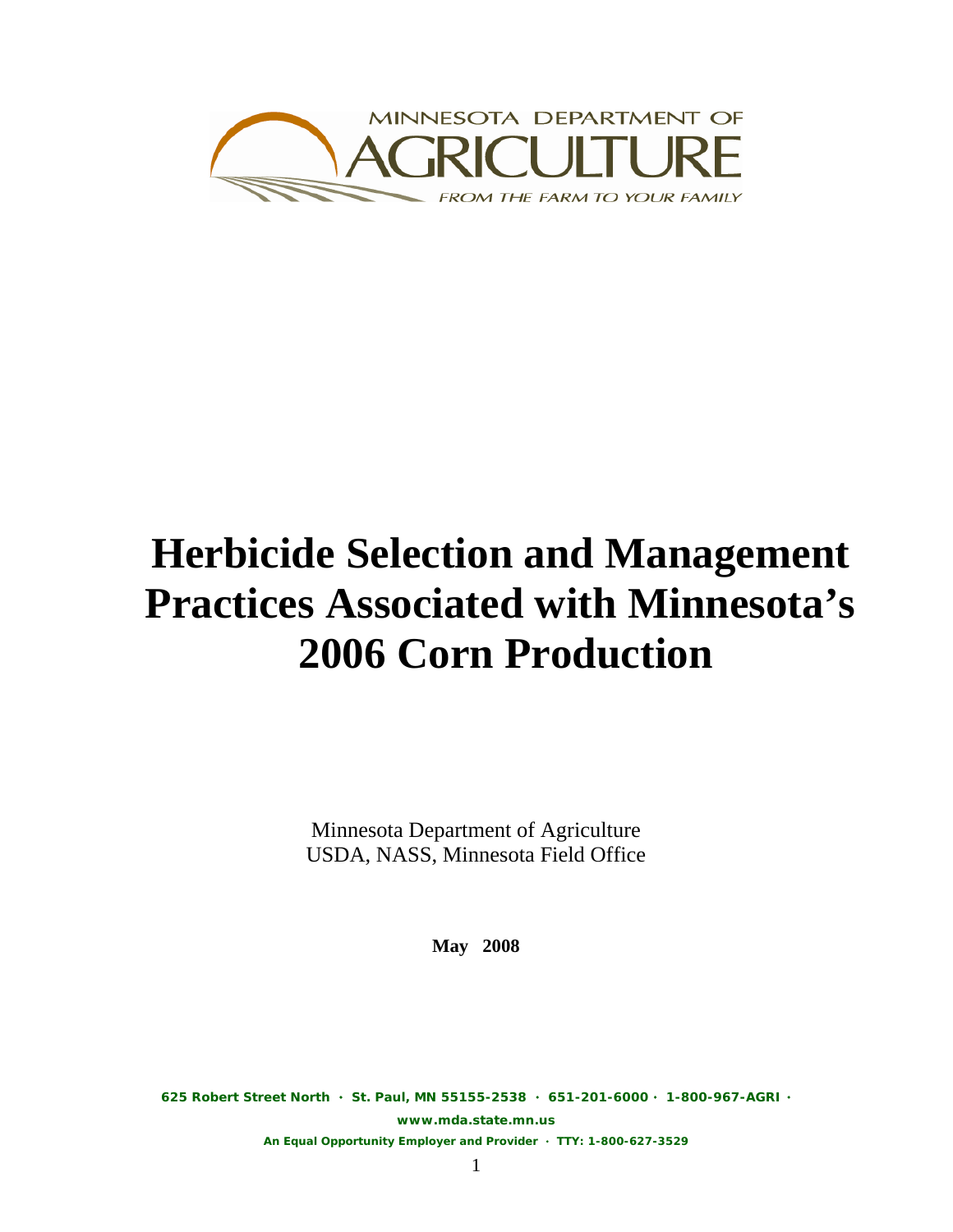For information regarding this report contact: Denton Bruening or Joe Zachmann Minnesota Department of Agriculture Pesticide and Fertilizer Management Division 651-201-6399

## **Table of Contents** Page No.

## List of Tables **Page No. Page No.**

| Table 3. "Did you Apply herbicides yourself?, Have herbicides custom applied?, Both?" (Q.4).  13        |    |
|---------------------------------------------------------------------------------------------------------|----|
| Table 4. "Do you know the active ingredients of the herbicides you used in 2006?"(Q.5).  14             |    |
|                                                                                                         |    |
| Table 6. "Do you usually read the label for pesticide products applied on your farm?" (Q.7) 16          |    |
| Table 7. "Was Atrazine applied on any of your corn acres in 2006, premixes included?"(Q.8) 17           |    |
| Table 8. "Was Atrazine incorporated on any of your corn acres in 2006, premixes included?" (Q.11) 18    |    |
| Table 9. "Was Atrazine split applied on any of your corn acres in 2006, premixes included?" (Q.12).  19 |    |
| Table 10. "Was Acetochlor applied on any of your corn acres in 2006, premixes included?"(Q.13)?  20     |    |
| Table 11. "Was Acetochlor incorporated on any of your corn acres in 2006, premixes included?"           |    |
|                                                                                                         |    |
| Table 12. "Was Acetochlor split applied on any of your corn acres in 2006, premixes included?"          |    |
|                                                                                                         |    |
|                                                                                                         |    |
|                                                                                                         |    |
|                                                                                                         |    |
| Table 16. "Who determines if applications setbacks or restrictions are appropriate on your farm?"       |    |
|                                                                                                         | 26 |
| Table 17. "Has someone mapped weed infestations in any of your fields in the last three years?"         |    |
|                                                                                                         |    |
| Table 18. "Do you choose herbicides based on type of weeds and/or density of weeds?" (Q.24).  28        |    |
|                                                                                                         |    |
|                                                                                                         |    |
|                                                                                                         |    |
|                                                                                                         |    |
| Table 23. "Are any streams, lakes or other surface waters immediately adjacent to or in your corn       |    |
|                                                                                                         |    |
|                                                                                                         |    |
|                                                                                                         |    |
|                                                                                                         |    |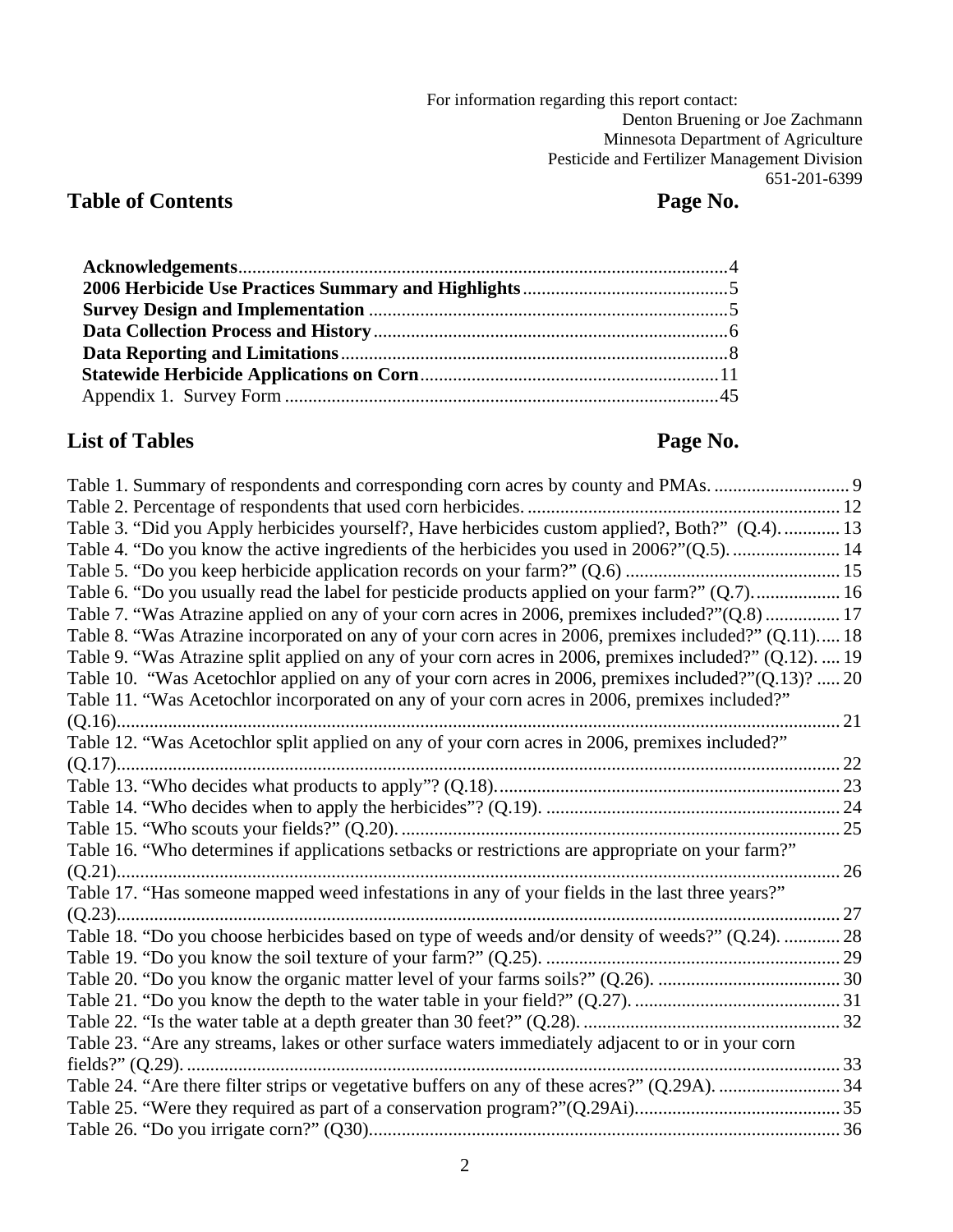| Table 28. "Do you use precision applications for herbicides (variable rate applications)?" (Q.33)37        |  |
|------------------------------------------------------------------------------------------------------------|--|
| Table 29. "In general, do you alternate use of herbicide products to keep weeds from becoming              |  |
|                                                                                                            |  |
| Table 30. "Did you reduce from previous applications, the rate per acre of any corn herbicide?" (Q.35). 39 |  |
| Table 31. "Did you select an herbicide with a different mode of action to reduce weed resistance to        |  |
|                                                                                                            |  |
| Table 32. "Did you choose a particular herbicide to reduce impacts to surface water or groundwater?"       |  |
|                                                                                                            |  |
|                                                                                                            |  |

## **List of Figures Page No. Page No.**

| Figure 3. "What type of tillage did you use before planting on the majority of your corn aces?" (Q.32). 37 |  |
|------------------------------------------------------------------------------------------------------------|--|
|                                                                                                            |  |
| Figure 5. "Are you aware of the empty container recycling programs or events in your area?" $(Q.41)$ .  43 |  |
| Figure 6. "Are you satisfied with the current pesticide container recycling programs in your area?"        |  |
|                                                                                                            |  |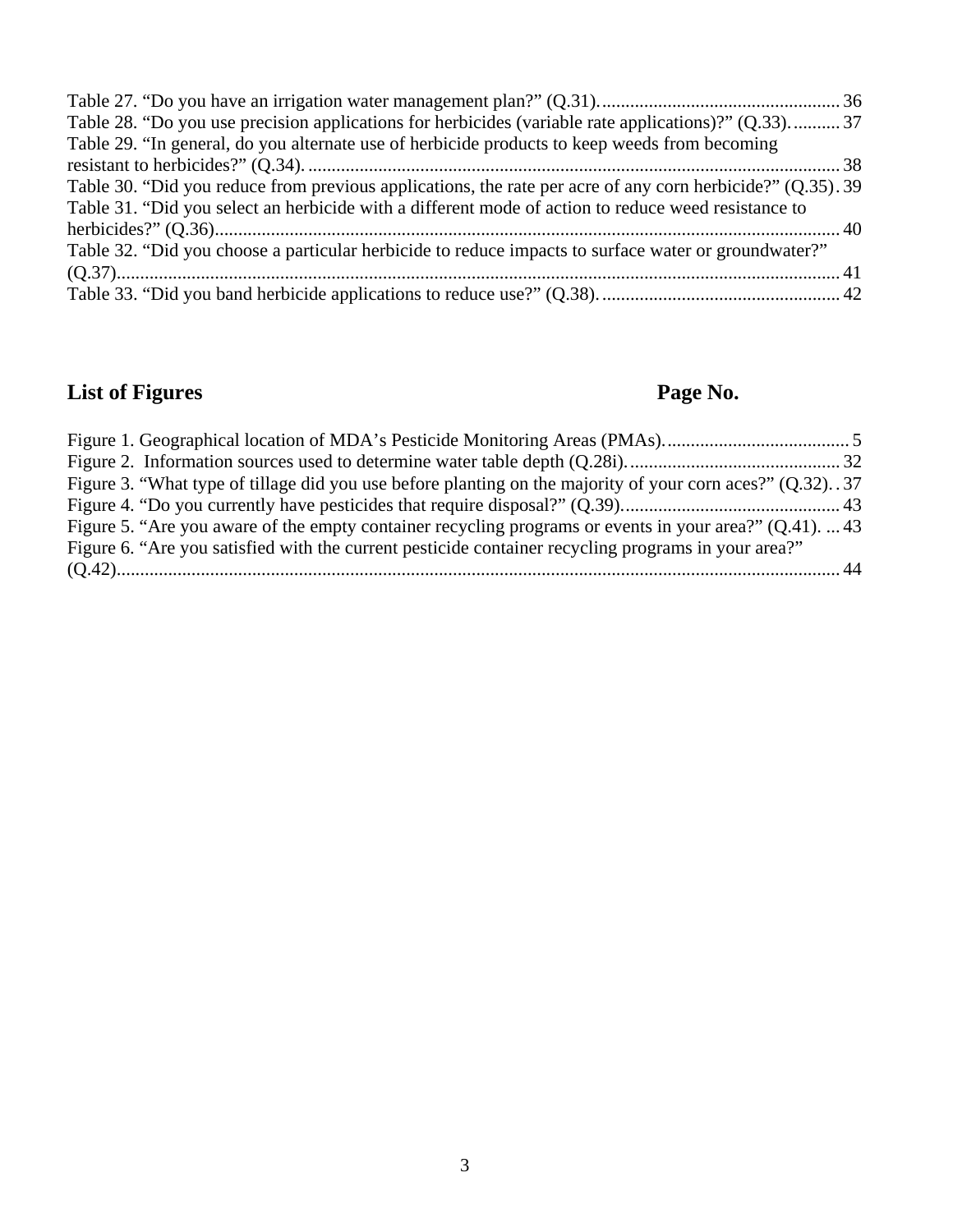### **Abstract**

The Minnesota Department of Agriculture (MDA) is responsible for the development and promotion of Herbicide Best Management Practices (BMPs) which optimize production and profitability while protecting the state's water resources. The MDA is also responsible for monitoring pesticide use and the adoption of associated BMPs. This survey was designed and conducted in partnership with the National Agricultural Statistics Service (NASS) to specifically assess the status of corn herbicides.

In Minnesota, atrazine and acetochlor can pose challenges to ground and surface water resources and MDA has invested considerable staff time in water monitoring, educational development and BMP assessment. These two products are also the main focus of this survey. Phone enumerators located at NASS contacted over 4,000 producers in early 2007. From this pool, approximately 2,900 farmers who raised corn during the 2006 growing season shared valuable information on herbicide selection and management.

The general purpose of this study was to determine some fundamental practices such as record keeping, reading the label, scouting, responsibility for making decisions on product selection and timing, and knowledge about physical characteristics (soil texture, depth to groundwater, use of buffer strips, etc). More specific questions related to atrazine and acetochlor included the use of split applications, reduced rates and incorporation.

These types of studies will help MDA understand the effectiveness of both regulatory and voluntary practices, potential informational roadblocks, and opportunities for future technical assistance.

Alternating each year, the MDA and NASS have also partnered to produce a detailed report on pesticide use and rates used on the state's four major crops. Readers are encouraged to visit the most recent report ("2005 Pesticide Usage on Four Major Minnesota Crops) by going to:

http://www.mda.state.mn.us/news/publications/chemfert/2005pesticideuse.pdf

#### **Acknowledgements**

This survey was a cooperative effort by the Minnesota Department of Agriculture (MDA), the United States Department of Agriculture (USDA) National Agricultural Statistics Service (NASS), and the NASS Field Offices in Minnesota and North Dakota. This detailed herbicide use information could not have been collected without the cooperation of the thousands of farmers who voluntarily responded to the survey in the midst of their busy lives, and for this we are extremely grateful. Similarly, the assistance of agricultural chemical dealers and cooperatives is much appreciated. Special thanks go to Doug Hartwig and Dan Lofthus, Director and Deputy Director, respectively; of the NASS Minnesota Field Office, Dave Knopf, Director of the NASS North Dakota Field Office and their respective staff for assistance with survey design, data collection and processing. The MDA is ultimately responsible for the representations of data provided in this report and for the design of the survey mechanism used to collect that data. Excellent participation and good record keeping practices by Minnesota farmers and agricultural chemical dealerships played a vital part in providing complete and detailed pesticide information.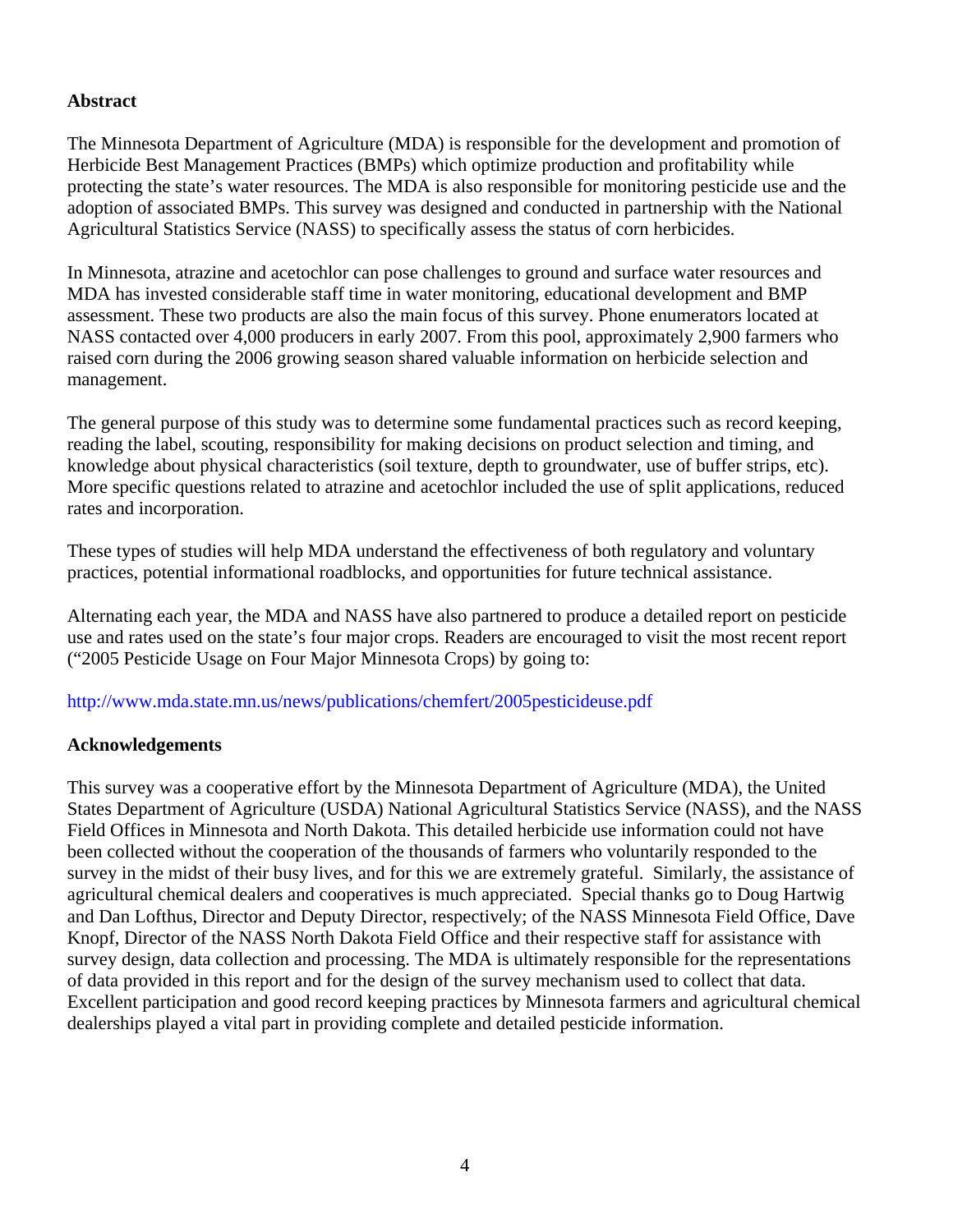### **2006 Herbicide Use Practices Summary and Highlights**

This report summarizes a number of important practices associated with herbicide use on Minnesota's 2006 corn acres. Over 2,800 producers participated in the telephone survey and herbicide information was collected for 704,379 corn acres, representing 10% of Minnesota's seven million corn acres. Survey questions focused on the 98% of the respondents that used herbicides for weed control. The survey targeted a variety of practices including herbicide selection and associated management practices (e.g., MDA's best management practices for herbicide use). The report is the second pesticide survey performed by the MDA and NASS to collect herbicide management practices on Minnesota corn acres.

#### **Survey Design and Implementation**

Ten Pesticide Monitoring Areas (noted as "PMA" throughout the report), illustrated in Figure 1, were previously developed by MDA staff. Counties were clustered based on similarities in geology, soils, and crops. These areas also define the general boundaries of the monitoring regions used by the MDA water resource monitoring program. Regional pesticide use information will eventually be used to help design and implement specific water quality monitoring and pesticide educational programs.



**Figure 1.** Geographical location of MDA's Pesticide Monitoring Areas (PMAs).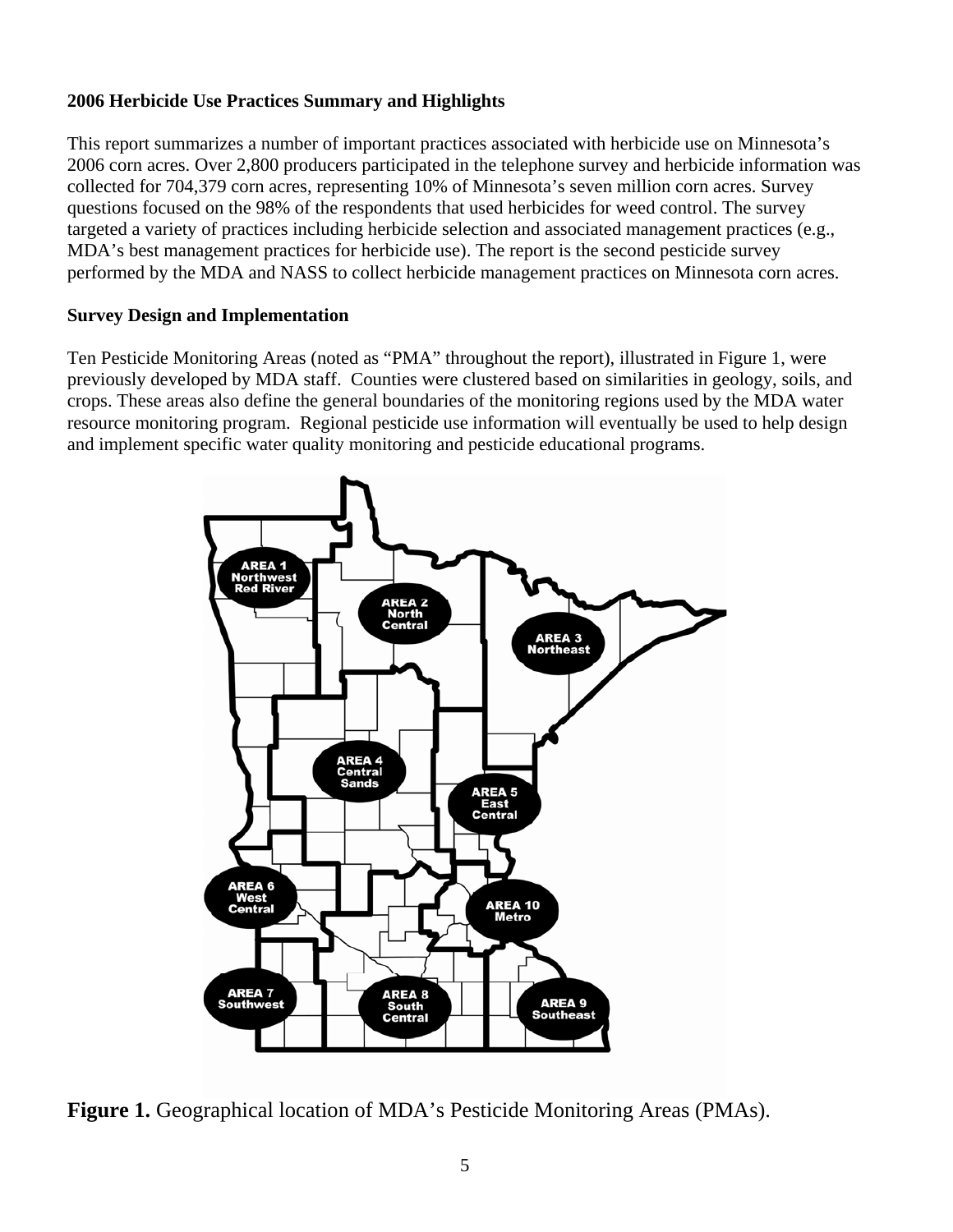NASS developed a sampling population of 7,000 farms by randomly drawing from its entire database of all corn growers in Minnesota. Phone enumerators at NASS contacted 4,328 farmers of which,  $3,491<sup>1</sup>$ provided information for the survey. There were 2,871 farmers that raised corn in 2006 and completed the survey. No information was collected from the remaining farmers that did not raise corn. The definition of "corn" for purposes of this report includes both grain and silage and excludes sweet corn and popcorn. All growers were asked four basic questions regarding herbicide selection and management. The remaining questions were for those farmers who used atrazine or acetochlor.

Due to the low intensity of row crop agriculture in portions of northern Minnesota, Area 2 and Area 3 were not reported.

## **Introduction**

 $\overline{a}$ 

## **Data Collection Process and History**

The Minnesota Department of Agriculture (MDA) is required by state law to monitor pesticide use. In pursuit of fulfilling that responsibility, the MDA began exploring the possibility of using the existing framework of the NASS to enhance and broaden pesticide use monitoring efforts. NASS has a long history of providing statewide crop and production statistics. Over the last decade NASS has also become an important information source for pesticide and fertilizer use. Several joint pilot projects evolved with the financial assistance from Environmental Protection Agency (EPA) and were conducted from 2001- 2003. These pilots were essential to the final methodology used in this report.

The first pilot<sup>2</sup> was conducted in 2001 by expanding the existing Agricultural Resource Management Study (ARMS) developed by NASS. The normal number of participating Minnesota corn farms in an ARMS survey is about 150. The pilot increased the number of personal interviews to approximately 600 and most of the enhancements were focused on the southern third of the state. The pilot provided reliable regionally-enhanced data on pesticide product choices and application rates. Additionally, useful information on primary sources of pesticide management information, scouting, timing, and other pesticide management related information was obtained.

 $<sup>1</sup>$  The balance of the 837 names either could not be contacted or were no longer farming.</sup>

<sup>&</sup>lt;sup>2</sup> "Expanded Minnesota Agricultural Statistics Pesticide Use Data", 2003, by NASS and MDA.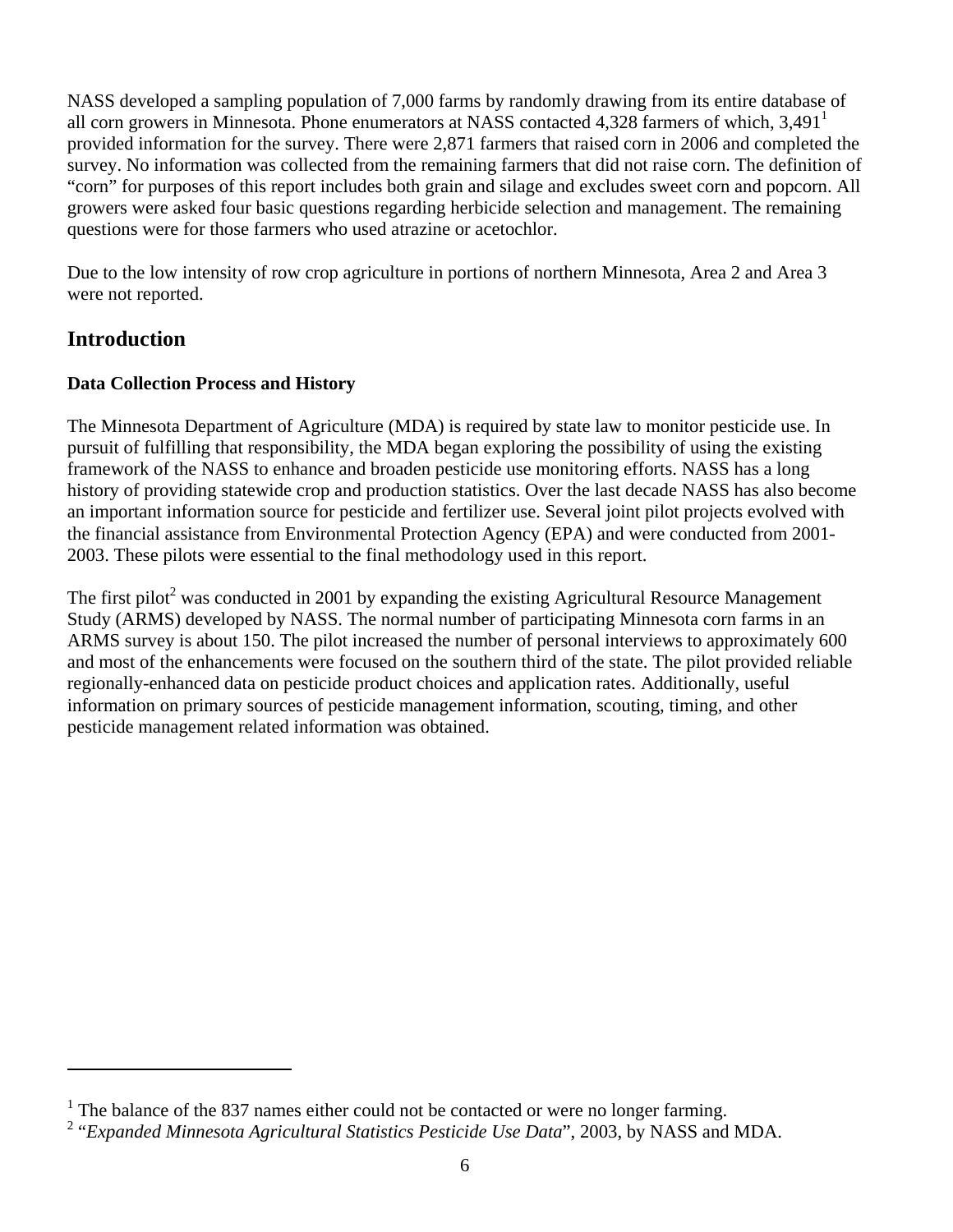In neighboring North Dakota, the USDA, NASS, the North Dakota Field Office and North Dakota State University Extension had already established a strong tradition in collecting statewide pesticide use by using NASS telephone enumerators. **"***Pesticide Use and Pest Management Practices for Major Crops in North Dakota*<sup>"</sup> is published on a four-year cycle. With the goal of expanding to a statewide scale while reducing costs, a second pilot<sup>3</sup> was developed. MDA and NASS used many techniques from the North Dakota program but decided to expand the level of detail by including pesticide application rates. Historically, most mail out or telephone style surveys have been unsuccessful at quantifying pesticide rates. Due to the numerous formulations, different application rates and units of measure (i.e. Active Ingredient (AI) can be expressed in pounds, ounces, pints or quarts), complications can quickly develop. Another major complicating factor may result due to the farmer using the services of a commercial pesticide applicator. If the farmer did not apply the product, the likelihood that the farmer would be familiar with the product and rate decreases significantly.

A second pilot tested two methods for collecting pesticide rate information was conducted in 2003. "Method One" was conducted in Douglas County with 150 randomly selected farm operators. Operators were interviewed over the phone by the NASS enumerators. If the operator did not know the pesticides and/or rates, no additional follow-up work was conducted and the data was limited to any information that was provided. In neighboring Grant County, another 150 farm operators were contacted. In this county using "Method Two", if the farm records were incomplete, follow-up calls were made the pesticide dealer to complete the survey. The number of surveys with complete data sets was significantly increased with the additional assistance from the dealerships. Eighty-three (83) percent of the surveys were complete in Grant County compared to forty-six (46) in Douglas County. Equally impressive was the overall support by the local dealerships.

A statewide survey was conducted using the successful "Method Two" from the pilot project in Douglas and Grant Counties. "*2003 Pesticide Usage on Four Major Minnesota Crops*" was published in January of 2005. Corn, wheat, hay and soybeans were the crops surveyed and included data from 2,400 farmers and 1,000,000 acres of cropland across Minnesota.

Farmers were interviewed over the phone in April and May of 2007. These were "cold calls", meaning that the farmers did not get any type of notification about the survey prior to the contact. Consequently, all information collected using this approach is based upon either the participant's memory or information readily available during the interview. The interviews would typically last five to ten minutes.

Survey questions can be found in Appendix 1. Corresponding question numbers (noted as "Q" followed by the survey number) are incorporated throughout the report and also in the table captions. The reader is encouraged to reference the survey to help interpret the results.

 $\overline{a}$ 

 $3$  Unpublished data. From the September 20, 2003 EPA Report.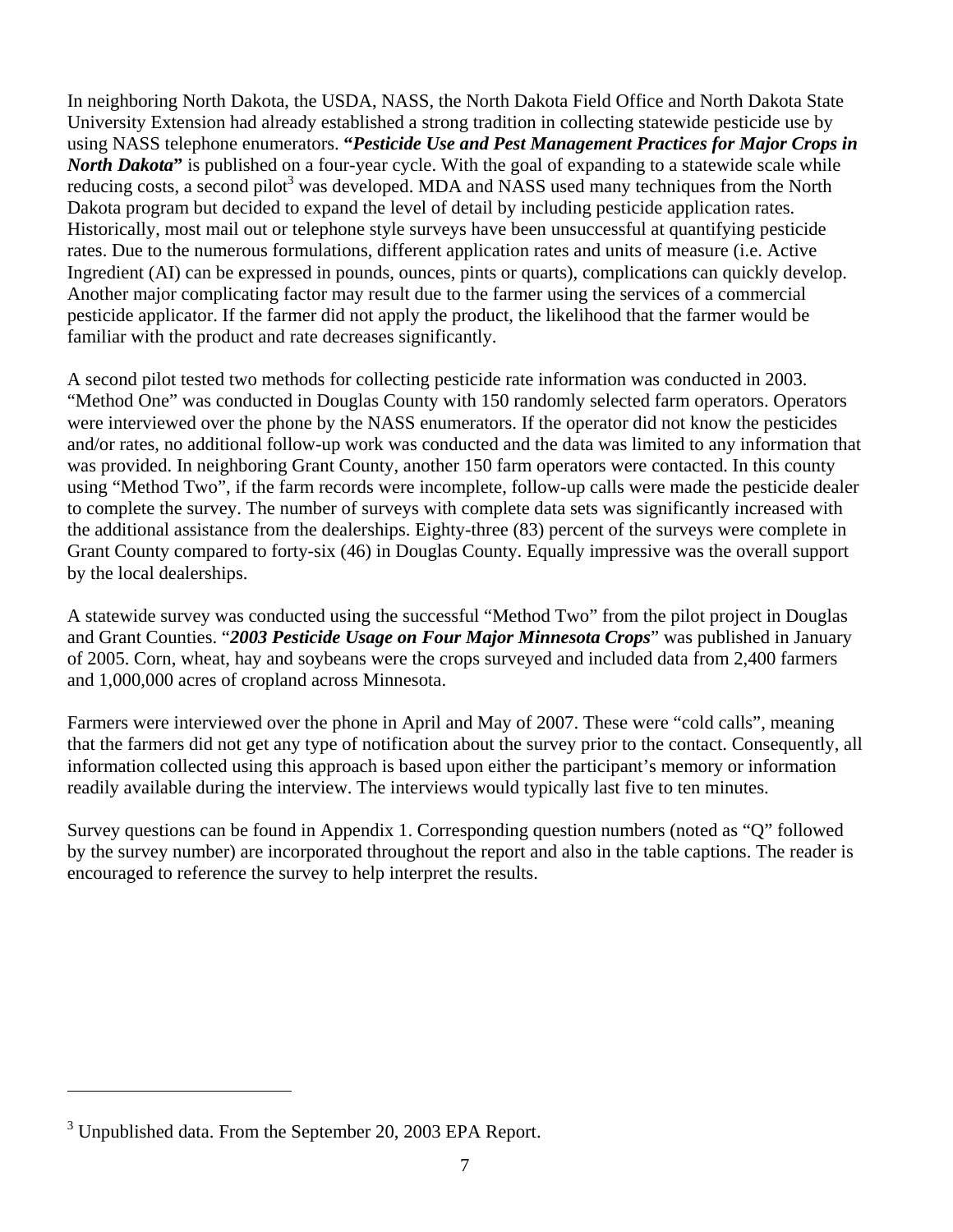Questions were grouped into four categories including:

- 1. **General information**. Who applied the product, label and active ingredients and record keeping.
- 2. **Scouting for weeds and related practices**. Scouting, mapping, weed type, density, and herbicide resistance corn varieties.
- 3. **Water resources**. Physical distances from ground water, surface water and buffers, and irrigation management plans.
- 4. **General practices.** Herbicide rotations and dealer involvement in herbicide management.

After obtaining some very general NASS information (Q.1), participants were then asked if they grew corn during the 2006 cropping season (Q.2). The interview process ended if there was no field or silage corn grown. Participants were then asked to identify the number of corn acres planted (Q.3). Table 1 includes the number of respondents and associated corn acres by county and Pesticide Monitoring Area. Also included in Table I is the NASS total corn acres for Minnesota (2006) and the percentage of acres surveyed.

## **Data Reporting and Limitations**

The primary purpose of this survey was to obtain an understanding of basic herbicide management practices associated with corn production. Participants were asked to identify the herbicides used in very generic terms. Some knowledge of the herbicides used (i.e. soil applied, post-emergent, etc) is essential to understand the current management strategies associated with them. It is important to note that the MDA and its partners provide a highly detailed herbicide use and application rate report on a biennial basis<sup>4</sup>.

Due to the simplified method used to collect what is typically considered complex data, it is imperative that the reader understand the limitations of the data sets. Many surveys conducted by NASS employ advanced sampling strategies which are designed to statistically represent a non-homogenous population, thus "weighting" the data to account for sample size, county size and crop acreage, etc. Such strategies can be very expensive and are not without their own limitations.<sup>5</sup> This survey did not employ such strategies; rather, corn farmers were randomly selected from across Minnesota. Therefore, weighting across areas or counties was not performed. The MDA can be contacted to further discuss interpretation of the survey data.

 $\overline{a}$ 

<sup>&</sup>lt;sup>4</sup> "2005 Pesticide Usage on Four Major Minnesota Crops" found on the MDA website at: http://www.mda.state.mn.us/news/publications/chemfert/2005pesticideuse.pdf

<sup>&</sup>lt;sup>5</sup> For an explanation of survey methods and data quality associated with annual county-level data, visit the NASS "Quick Stats" Frequently Asked Questions website at:

http://www.nass.usda.gov/QuickStats/Screens/faqs.htm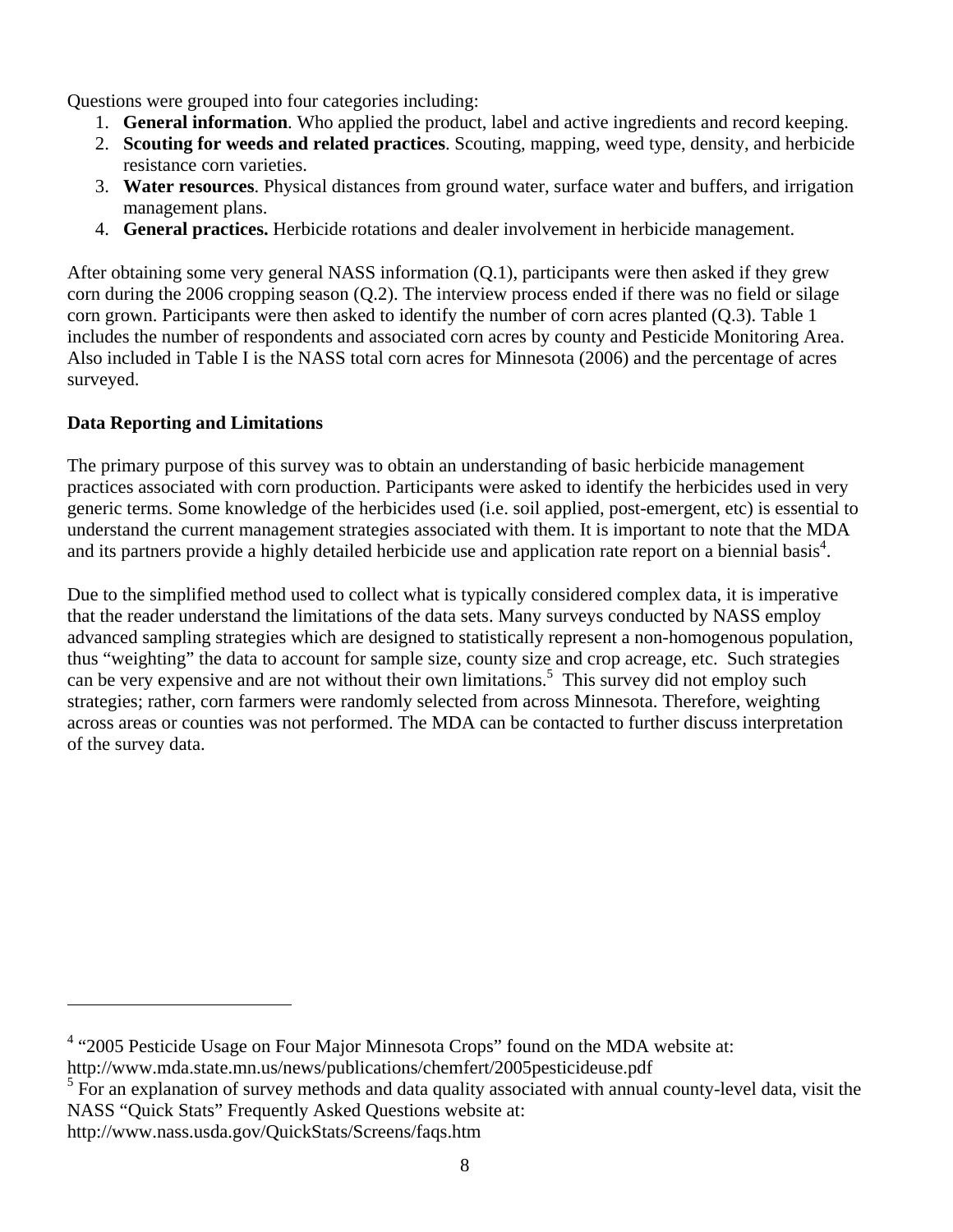**Table 1. Summary of respondents and corresponding corn acres by county and PMAs.** 

|                        | <b>Pesticide</b>  |                  | 2006              |                 |                   |
|------------------------|-------------------|------------------|-------------------|-----------------|-------------------|
|                        | <b>Monitoring</b> | <b>Number Of</b> | <b>Planted</b>    | <b>Surveyed</b> | <b>Percentage</b> |
|                        | Area              | <b>Respon-</b>   | Corn              | Corn            | Of Acres          |
|                        | (PMA)             | dents            | <b>Acres</b>      | <b>Acres</b>    | <b>Surveyed</b>   |
| County                 |                   |                  |                   |                 |                   |
|                        |                   |                  |                   |                 |                   |
| Clay                   | 1                 | 14               | 47,300            | 2,688           | 6                 |
| Grant                  |                   | 20               | 101,000           | 9,018           | 9                 |
| Kittson                |                   | 6                | 4,300             | 494             | 11                |
| Mahnomen               |                   | 9                | 20,900            | 2,930           | 14                |
| Norman                 |                   | 17               | 41,200            | 4,393           | 11                |
| Polk                   |                   | $\boldsymbol{9}$ | 26,500            | 2,005           | 8                 |
| <b>Red Lake</b>        |                   | 6                | 7,000             | 636             | 9                 |
| Roseau                 |                   | 3                | 4,500             | 210             | 5                 |
| <b>Traverse</b>        |                   | 17               | 118,000           | 12,946          | 11                |
| Wilkin                 |                   | 11               | 56,200            | 3,097           | 6                 |
| <b>Other Counties</b>  |                   | 3                | 6,600             | 250             | 4                 |
| Totals/Averages        | 1                 | 115              | 433,500           | 38,667          | 9<br>$***$        |
| Other PMAs (2,3)       | $\overline{6}$    | 14               | 0<br>$\star\star$ | 867             | $\star\star$      |
| <b>Totals/Averages</b> | 6                 | 14               |                   | 867             |                   |
| <b>Becker</b>          | 4                 | 25               | 26,000            | 2,770           | 11                |
| <b>Benton</b>          | 4                 | 42               | 58,900            | 7,941           | 13                |
| Crow Wing              | 4                 | 8                | 7,300             | 987             | 14                |
| Douglas                | 4                 | 28               | 52,600            | 3,912           | 7                 |
| Kandiyohi              | 4                 | 57               | 145,400           | 18,233          | 13                |
| Morrison               | 4                 | 79               | 89,900            | 6,589           | 7                 |
| <b>Otter Tail</b>      | 4                 | 77               | 135,800           | 15,126          | 11                |
| Pope                   | 4                 | 33               | 94,300            | 8,648           | 9                 |
| Sherburne              | 4                 | 9                | 26,600            | 1,566           | 6                 |
| <b>Stearns</b>         | 4                 | 161              | 201,500           | 18,275          | 9                 |
| Todd                   | 4                 | 65               | 63,800            | 7,074           | 11                |
| Wadena                 | 4                 | 16               | 20,500            | 2,248           | 11                |
| <b>Other Counties</b>  | 4                 | 10               | $***$             | 652             | $***$             |
| <b>Totals/Averages</b> | 4                 | 610              | 922,600<br>$***$  | 94,021          | 10<br>$***$       |
| Aitkin                 | 5                 | 5                |                   | 176             |                   |
| Chisago                | 5                 | 21               | 23,300            | 1,837           | 8                 |
| Isanti                 | 5                 | 18               | 27,900            | 4,429           | 16                |
| Kanabec                | 5                 | 24               | 12,400            | 1,355           | 11                |
| Mille Lacs             | 5                 | 26               | 20,900            | 1,658           | 8                 |
| Pine                   | 5                 | 20               | 17,000            | 1,147           | 7                 |
| <b>Totals/Averages</b> | $\overline{5}$    | 114              | 101,500           | 10,602          | 10                |
| <b>Big Stone</b>       | $\overline{6}$    | 19               | 80,000            | 4,136           | 5                 |
| Chippewa               | 6                 | 27               | 140,600           | 12,034          | 9                 |
| Lac Qui Parle          | 6                 | 47               | 162,500           | 17,717          | 11                |
| <b>Stevens</b>         | 6                 | 18               | 147,500           | 11,276          | 8                 |
| Swift                  | 6                 | 46               | 167,300           | 16,621          | 10                |
| <b>Yellow Medicine</b> | 6                 | 41               | 185,200           | 15,063          | 8                 |
| <b>Totals/Averages</b> | 6                 | 198              | 883,100           | 76,847          | 9                 |
|                        |                   |                  |                   |                 |                   |
| Lincoln                | 7                 | 45               | 99,600            | 9,620           | 10                |
| Lyon                   | 7                 | 51               | 180,400           | 15,511          | 9                 |
| Murray                 | 7                 | 46               | 183,500           | 17,336          | 9                 |
| Nobles                 | $\overline{7}$    | 67               | 201,800           | 16,176          | 8                 |
| Pipestone              | 7                 | 37               | 106,300           | 9,241           | 9                 |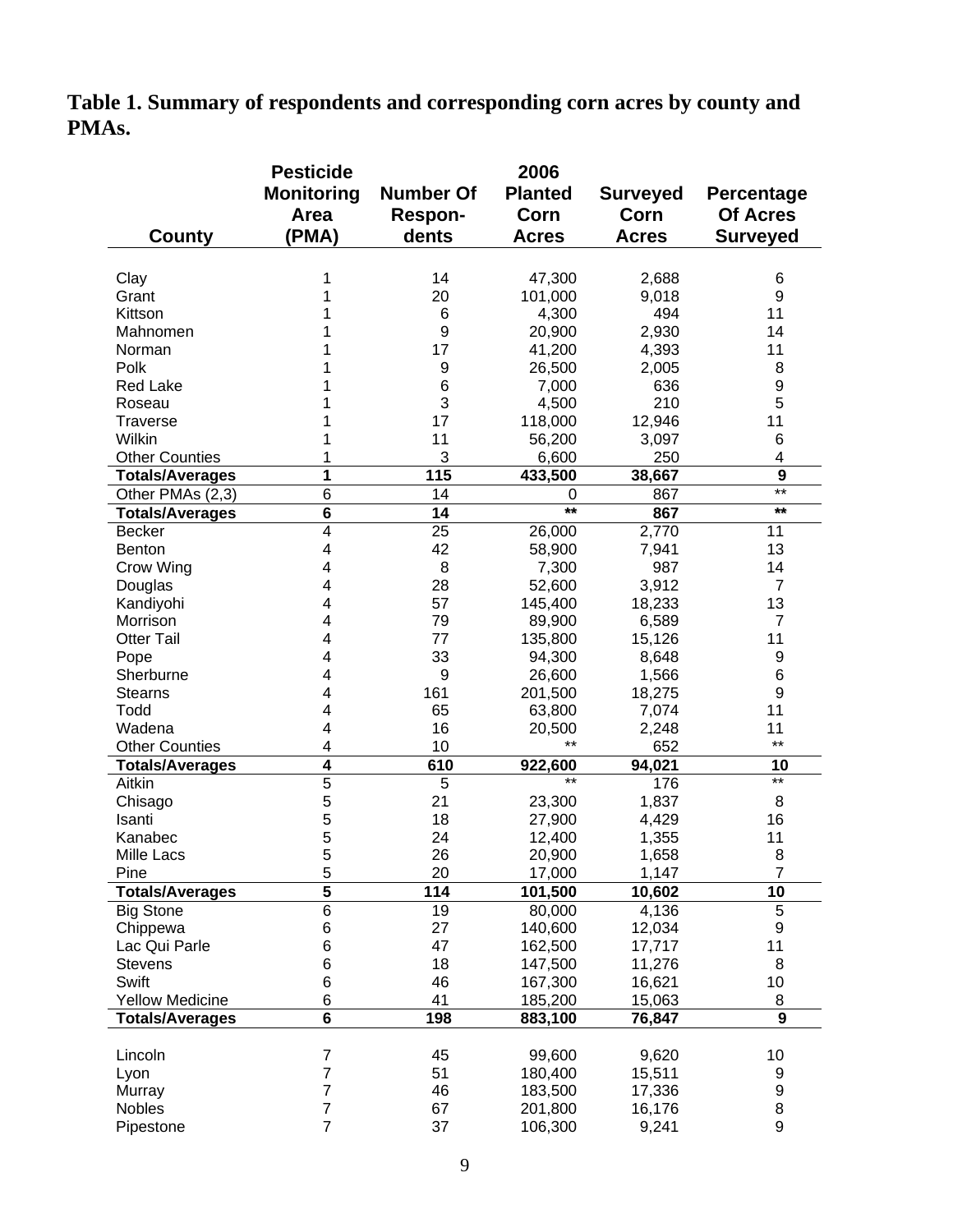|                        | <b>Pesticide</b>  |                  | 2006           |                 |                  |
|------------------------|-------------------|------------------|----------------|-----------------|------------------|
|                        | <b>Monitoring</b> | <b>Number Of</b> | <b>Planted</b> | <b>Surveyed</b> | Percentage       |
|                        | Area              | <b>Respon-</b>   | Corn           | Corn            | <b>Of Acres</b>  |
| County                 | (PMA)             | dents            | <b>Acres</b>   | <b>Acres</b>    | <b>Surveyed</b>  |
|                        |                   |                  |                |                 |                  |
| Rock                   | 7                 | 50               | 138,600        | 15,837          | 11               |
| <b>Totals/Averages</b> | 7                 | 296              | 910,200        | 83,721          | 9                |
| <b>Blue Earth</b>      | 8                 | 58               | 181,000        | 19,501          | 11               |
| <b>Brown</b>           | 8                 | 68               | 154,500        | 13,826          | 9                |
| Cottonwood             | 8                 | 49               | 179,700        | 15,777          | $\boldsymbol{9}$ |
| Faribault              | 8                 | 53               | 201,700        | 21,592          | 11               |
| Freeborn               | 8                 | 59               | 180,000        | 17,413          | 10               |
| Jackson                | 8                 | 58               | 181,200        | 20,137          | 11               |
| Lesueur                | 8                 | 42               | 94,400         | 15,354          | 16               |
| Martin                 | 8                 | 44               | 219,800        | 18,232          | 8                |
| Mcleod                 | 8                 | 43               | 111,700        | 13,003          | 12               |
| Meeker                 | 8                 | 45               | 114,700        | 10,097          | 9                |
| Nicollet               | 8                 | 47               | 122,100        | 10,152          | 8                |
| Redwood                | 8                 | 73               | 236,900        | 21,584          | 9                |
| Renville               | 8                 | 63               | 247,400        | 18,834          | 8                |
| Rice                   | 8                 | 51               | 79,100         | 12,225          | 15               |
| Sibley                 | 8                 | 65               | 145,500        | 17,955          | 12               |
| <b>Steele</b>          | 8                 | 39               | 106,000        | 12,054          | 11               |
| Waseca                 | 8                 | 38               | 121,000        | 13,443          | 11               |
| Watonwan               | 8                 | 36               | 122,400        | 12,152          | 10               |
| Wright                 | 8                 | 50               | 74,100         | 5,714           | 8                |
| <b>Totals/Averages</b> | 8                 | 981              | 2,873,200      | 289,045         | 10               |
| Dodge                  | 9                 | 32               | 111,900        | 9,812           | $\boldsymbol{9}$ |
| Fillmore               | 9                 | 78               | 158,800        | 14,367          | $\boldsymbol{9}$ |
| Goodhue                | 9                 | 76               | 145,000        | 24,322          | 17               |
| Houston                | 9                 | 54               | 54,200         | 6,688           | 12               |
| Mower                  | 9                 | 38               | 183,800        | 10,458          | 6                |
| Olmsted                | 9                 | 57               | 110,900        | 12,935          | 12               |
| Wabasha                | 9                 | 49               | 81,800         | 6,681           | 8                |
| Winona                 | 9                 | 53               | 79,200         | 10,381          | 13               |
| <b>Totals/Averages</b> | $\overline{9}$    | 437              | 925,600        | 95,644          | 10               |
| Carver                 | 10                | 33               | 58,800         | 3,393           | $\overline{6}$   |
| Dakota                 | 10                | 25               | 89,400         | 3,674           | 4                |
| Hennepin               | 10                | $\overline{7}$   | 14,100         | 877             | $\,6$            |
| Scott                  | 10                | 24               | 37,200         | 4,273           | 11               |
| Washington             | 10                | 12               | 16,400         | 1,911           | 12               |
| Other                  | 10                | 5                | $***$          | 837             | $^{\star\star}$  |
| <b>Totals/Averages</b> | 10                | 106              | 221,700        | 14,965          | $\overline{7}$   |
| <b>State</b>           | All               | 2,871            | 7,300,000      | 704,379         | 10               |

**Note: USDA/NASS Minnesota Corn Acreage Planted \*\* Not reported by NASS**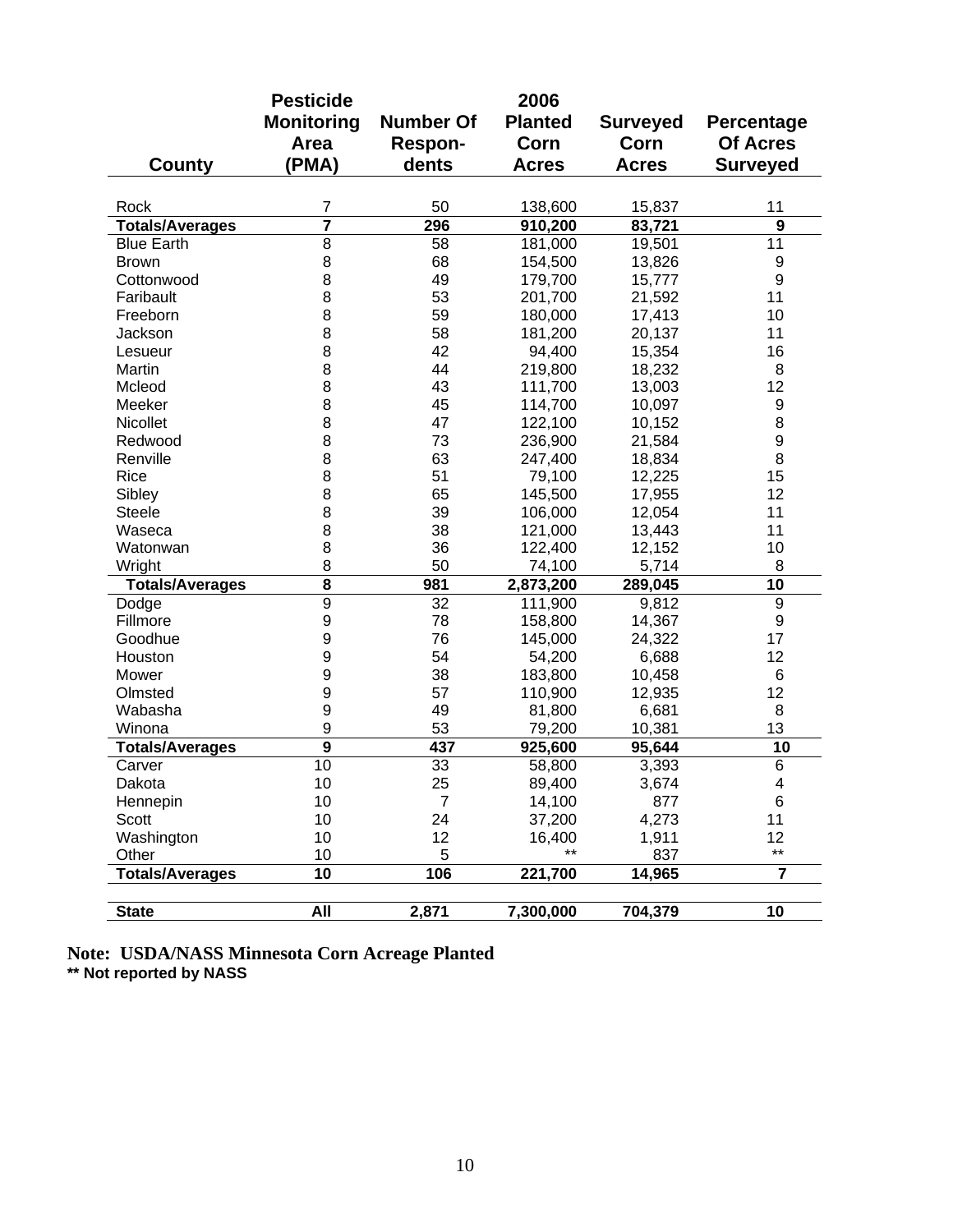## **Statewide Herbicide Applications on Corn**

Ninety-four percent (94%) of the respondents reported using herbicides and those respondents managed 98% of the corn acres reported in this survey (Table 2). As previously stated, if herbicides were not used, the respondent's survey was then concluded.

Tables 3 through 30 contain information from all corn producers that used herbicides. Because, not all farmers answered every question, the sum of total acres and the sum of total respondents are sometimes less than the statewide averages.

Participants were then asked who made the application (Q. 4). Fifty percent (50%) of the acres were self applied, 40% of the acres were custom applied and 10% of the acres were both self applied and custom applied. Table 3 summarizes who applied the application and the responses are grouped by PMAs.

Farmers who applied their own herbicides averaged 323 acres of corn while farmers who had pesticides custom applied averaged 141 acres of corn. Farmers who both self applied and custom applied herbicides raised an averaged of 381 acres of corn.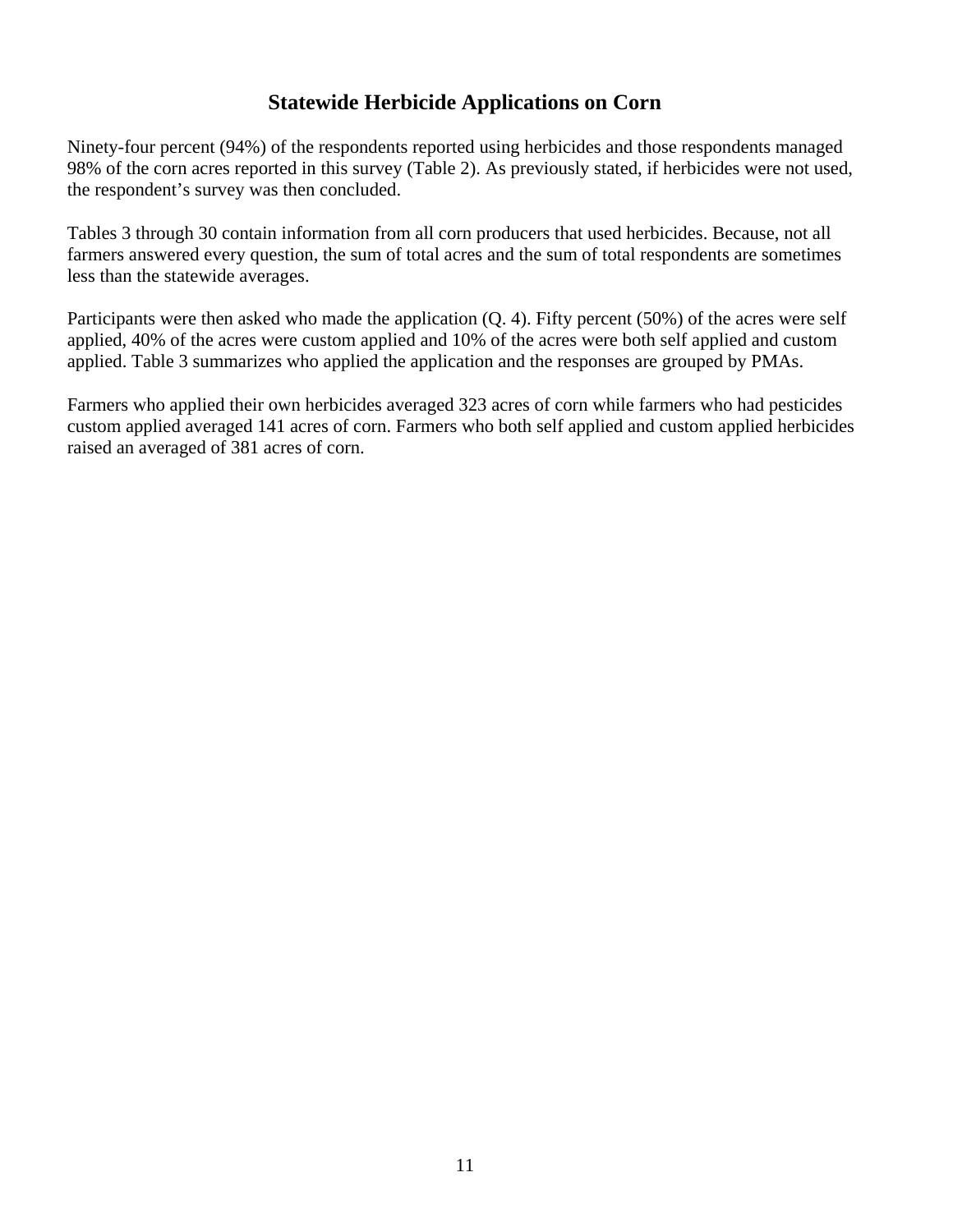| Table 2. Percentage of respondents that used corn herbicides. |  |
|---------------------------------------------------------------|--|
|                                                               |  |

| <b>Pesticide Monitoring Area</b> | Do You Use<br>Herbicides? | <b>Percent of</b><br>All<br><b>Respondents</b> |
|----------------------------------|---------------------------|------------------------------------------------|
|                                  |                           |                                                |
| 1-Northwest Red River            | Yes                       | 91                                             |
| 1 - Northwest Red River          | No                        | 9                                              |
| 4 - Central Sands                | Yes                       | 91                                             |
| 4 – Central Sands                | No                        | 9                                              |
| 5 - East Central                 | Yes                       | 97                                             |
| 5 - East Central                 | No                        | 3                                              |
| 6 - West Central                 | Yes                       | 96                                             |
| 6 - West Central                 | No                        | 4                                              |
| $7 -$ Southwest                  | Yes                       | 97                                             |
| 7 - Southwest                    | No                        | 3                                              |
| 8 - South Central                | Yes                       | 95                                             |
| 8 - South Central                | No                        | 5                                              |
| 9 - South East                   | Yes                       | 95                                             |
| 9 - South East                   | No                        | 5                                              |
| $10 -$ Metro                     | Yes                       | 98                                             |
| 10 - Metro                       | No                        | 2                                              |
|                                  |                           |                                                |
| <b>Statewide</b>                 | Yes                       | 94                                             |
| <b>Statewide</b>                 | <b>No</b>                 | 6                                              |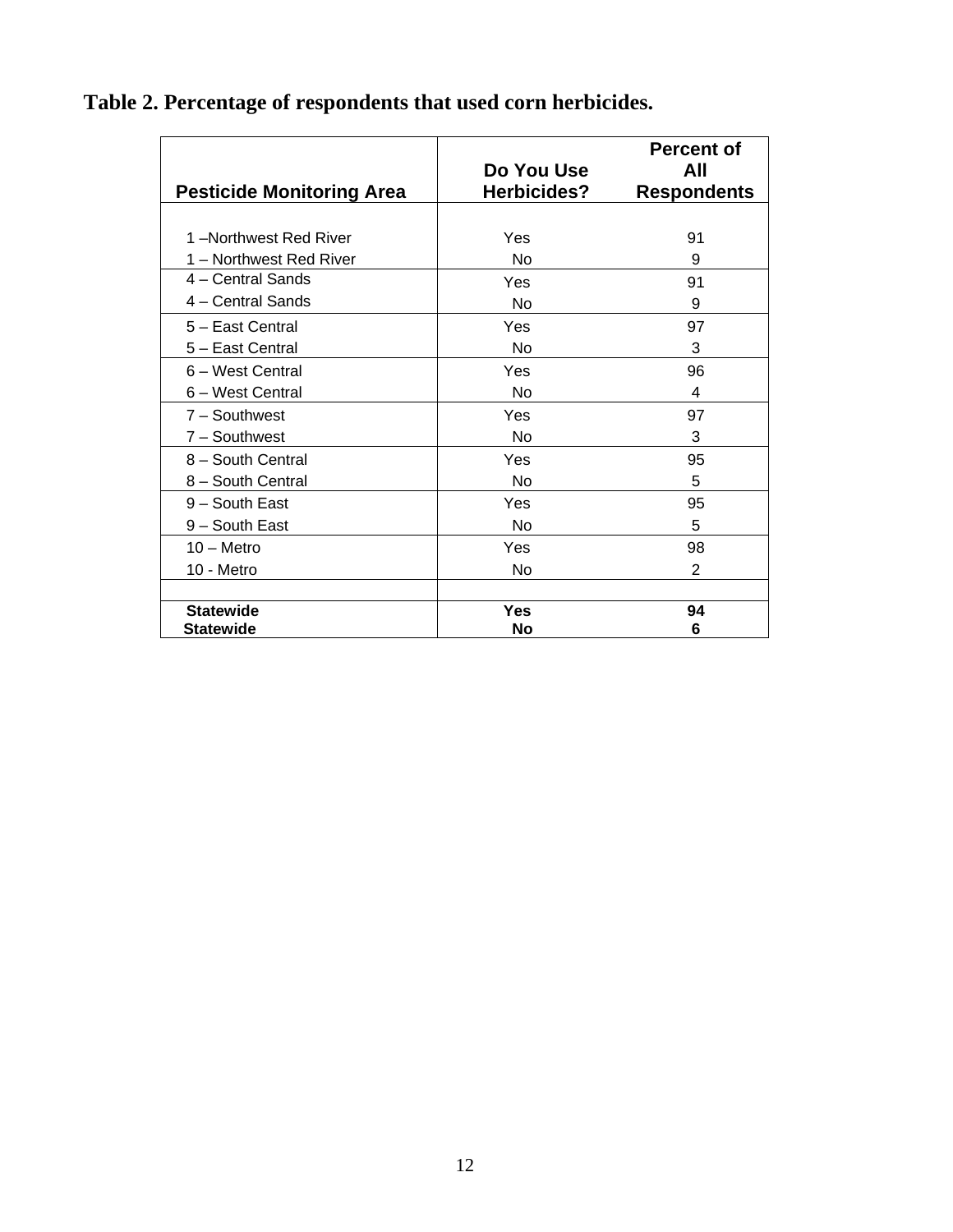## **Table 3. "Did you: Apply herbicides yourself?, Have herbicides custom applied?, Both?" (Q.4)**

|                                     |                         |                                         | Average                                    |
|-------------------------------------|-------------------------|-----------------------------------------|--------------------------------------------|
| <b>Pesticide Monitoring</b><br>Area | <b>Application Type</b> | <b>Percent of</b><br><b>Respondents</b> | <b>Corn Acres per</b><br><b>Respondent</b> |
|                                     |                         |                                         | Acres                                      |
| 1 - Northwest Red River             | Self Applied            | 68                                      | 377                                        |
| 1 - Northwest Red River             | <b>Custom Applied</b>   | 25                                      | 152                                        |
| 1 - Northwest Red River             | <b>Both</b>             | 6                                       | 732                                        |
| 4 - Central Sands                   | Self Applied            | 45                                      | 211                                        |
| 4 - Central Sands                   | <b>Custom Applied</b>   | 49                                      | 108                                        |
| 4 - Central Sands                   | <b>Both</b>             | 6                                       | 280                                        |
| 5 - East Central                    | Self Applied            | 54                                      | 107                                        |
| 5 - East Central                    | <b>Custom Applied</b>   | 43                                      | 56                                         |
| 5 - East Central                    | <b>Both</b>             | 3                                       | 502                                        |
| 6 - West Central                    | Self Applied            | 60                                      | 480                                        |
| 6 - West Central                    | <b>Custom Applied</b>   | 27                                      | 159                                        |
| 6 - West Central                    | <b>Both</b>             | 13                                      | 477                                        |
| $7 -$ Southwest                     | Self Applied            | 59                                      | 316                                        |
| $7 -$ Southwest                     | <b>Custom Applied</b>   | 28                                      | 179                                        |
| $7 -$ Southwest                     | <b>Both</b>             | 13                                      | 412                                        |
| 8 - South Central                   | Self Applied            | 50                                      | 383                                        |
| 8 - South Central                   | <b>Custom Applied</b>   | 38                                      | 175                                        |
| 8 - South Central                   | <b>Both</b>             | 13                                      | 391                                        |
| 9 - South East                      | Self Applied            | 42                                      | 320                                        |
| 9 - South East                      | <b>Custom Applied</b>   | 48                                      | 138                                        |
| 9 - South East                      | <b>Both</b>             | 10                                      | 286                                        |
| $10 -$ Metro                        | Self Applied            | 47                                      | 166                                        |
| $10 -$ Metro                        | <b>Custom Applied</b>   | 49                                      | 107                                        |
| 10 - Metro                          | <b>Both</b>             | 4                                       | 328                                        |
|                                     |                         |                                         |                                            |
| <b>Statewide</b>                    | <b>Self Applied</b>     | 50                                      | 323                                        |
| <b>Statewide</b>                    | <b>Custom Applied</b>   | 40                                      | 141                                        |
| <b>Statewide</b>                    | <b>Both</b>             | 10                                      | 381                                        |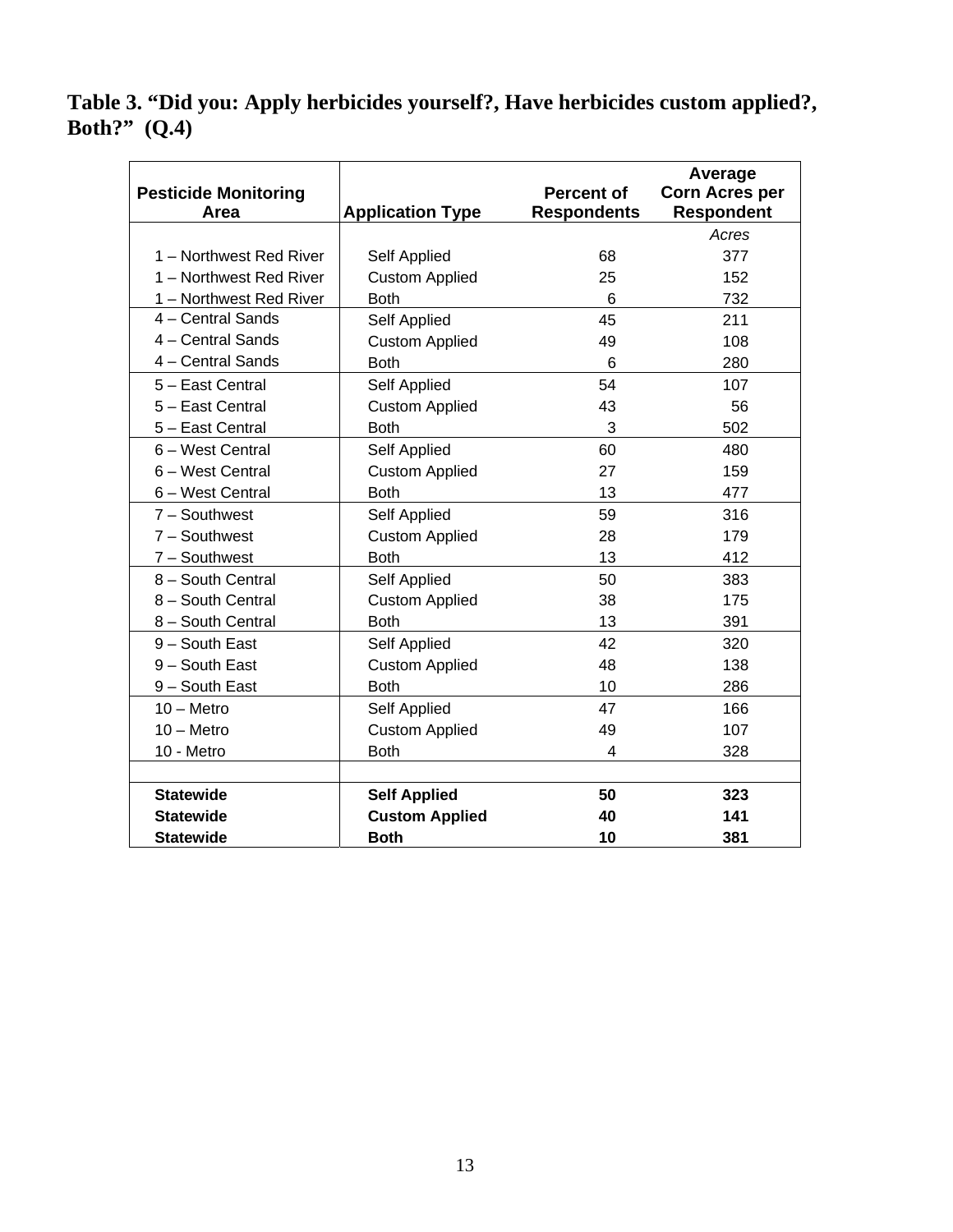Farmers were asked if they knew the active ingredients (A.I.) in the herbicides they applied (Q.5). Based upon previous surveys, most farmers can identify the product name (i.e. "Roundup", etc), but identifying the A.I. (i.e. glyphosate) is considerably more challenging. Of all statewide respondents (self-applicators and those that hired a custom applicator), 58% stated they knew the A.I. in their herbicide applications and 6% stated they knew some of the A.I. (Table 4). Seventy-seven percent (77%) of the farmers that applied the products themselves stated that they were able to identify the A.I. It must be emphasized that farmers were asked these questions "on the spot" and were not given the opportunity to check their records during the telephone interview.

| Table 4. "Do you know the active ingredients of the herbicides you used in |  |
|----------------------------------------------------------------------------|--|
| 2006?"(Q.5)                                                                |  |

|                                  |                        | <b>Percent of</b>  | <b>Percent of</b>   |
|----------------------------------|------------------------|--------------------|---------------------|
|                                  | <b>Knew the Active</b> | All                | "Self-              |
| <b>Pesticide Monitoring Area</b> | <b>Ingredients</b>     | <b>Respondents</b> | <b>Applicators"</b> |
|                                  |                        |                    |                     |
| 1 - Northwest Red River          | Yes                    | 72                 | 24                  |
| 1 - Northwest Red River          | <b>No</b>              | 24                 | 3                   |
| 1 - Northwest Red River          | Some                   | 5                  | 73                  |
| 4 - Central Sands                | Yes                    | 59                 | 77                  |
| 4 - Central Sands                | <b>No</b>              | 36                 | 22                  |
| 4 - Central Sands                | Some                   | 5                  | $\overline{2}$      |
| 5 - East Central                 | Yes                    | 60                 | 70                  |
| 5 - East Central                 | <b>No</b>              | 38                 | 29                  |
| 5 - East Central                 | Some                   | 2                  | 2                   |
| 6 - West Central                 | Yes                    | 69                 | 79                  |
| 6 - West Central                 | No.                    | 25                 | 18                  |
| 6 - West Central                 | Some                   | 6                  | 4                   |
| $7 -$ Southwest                  | Yes                    | 59                 | 64                  |
| $7 -$ Southwest                  | <b>No</b>              | 36                 | 32                  |
| $7 -$ Southwest                  | Some                   | 6                  | 4                   |
| 8 - South Central                | Yes                    | 58                 | 70                  |
| 8 - South Central                | No                     | 36                 | 24                  |
| 8 - South Central                | Some                   | 7                  | 6                   |
| 9 - South East                   | Yes                    | 49                 | 68                  |
| 9 - South East                   | <b>No</b>              | 42                 | 24                  |
| 9 - South East                   | Some                   | 8                  | 8                   |
| $10 -$ Metro                     | Yes                    | 54                 | 67                  |
| $10 -$ Metro                     | No                     | 41                 | 29                  |
| 10 - Metro                       | Some                   | 5                  | 4                   |
|                                  |                        |                    |                     |
| <b>Statewide</b>                 | <b>Yes</b>             | 58                 | 77                  |
| <b>Statewide</b>                 | <b>No</b>              | 36                 | 26                  |
| <b>Statewide</b>                 | <b>Some</b>            | 6                  | 5                   |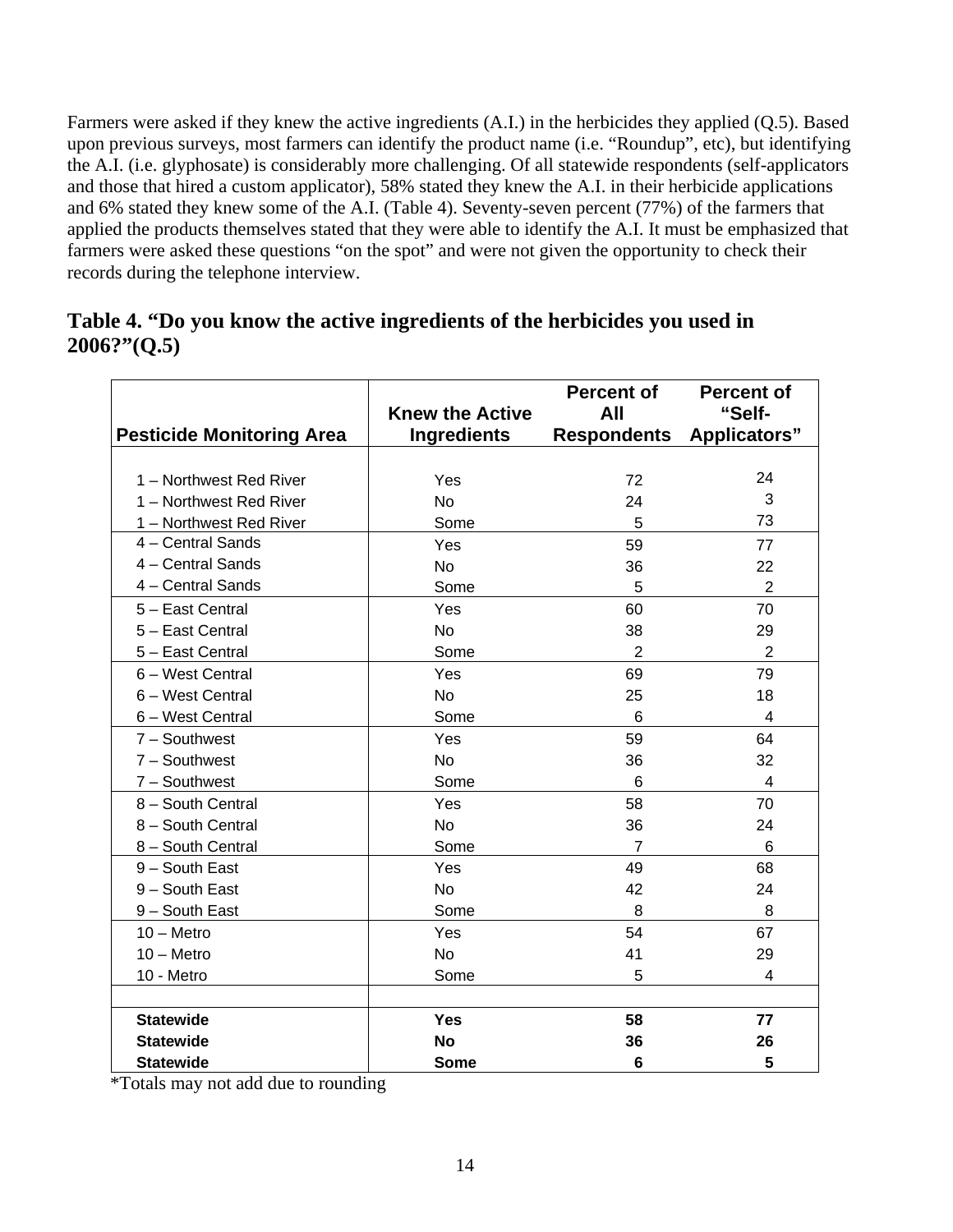Producers were asked if they kept pesticide application records on the farm (Q.6). Sixty-five percent (65%) of all statewide respondents kept all their herbicide records on the farm and 3% kept some records on the farm (Table 5). Eighty-eight percent (88%) of the farmers that applied their own herbicides kept records on the farm.

| <b>Pesticide Monitoring</b><br>Area | Kept "On Farm"<br><b>Pesticide Records Respondents</b> | <b>Percent of All</b>   | <b>Percent of</b><br>Self-<br><b>Applicators</b> |
|-------------------------------------|--------------------------------------------------------|-------------------------|--------------------------------------------------|
|                                     |                                                        |                         |                                                  |
| 1 - Northwest Red River             | Yes                                                    | 75                      | 85                                               |
| 1 - Northwest Red River             | <b>No</b>                                              | 23                      | 13                                               |
| 1 - Northwest Red River             | Some                                                   | 2                       | 1                                                |
| 4 - Central Sands                   | Yes                                                    | 67                      | 82                                               |
| 4 - Central Sands                   | <b>No</b>                                              | 30                      | 15                                               |
| 4 - Central Sands                   | Some                                                   | 2                       | $\overline{2}$                                   |
| 5 - East Central                    | Yes                                                    | 68                      | 82                                               |
| 5 - East Central                    | No                                                     | 30                      | 16                                               |
| 5 - East Central                    | Some                                                   | 2                       | $\overline{2}$                                   |
| 6 – West Central                    | Yes                                                    | 81                      | 93                                               |
| 6 - West Central                    | <b>No</b>                                              | 18                      | 6                                                |
| 6 - West Central                    | Some                                                   | 2                       | 1                                                |
| $7 -$ Southwest                     | Yes                                                    | 74                      | 85                                               |
| $7 -$ Southwest                     | <b>No</b>                                              | 22                      | 13                                               |
| $7 -$ Southwest                     | Some                                                   | $\overline{\mathbf{4}}$ | $\overline{2}$                                   |
| 8 - South Central                   | Yes                                                    | 73                      | 90                                               |
| 8 - South Central                   | <b>No</b>                                              | 24                      | 6                                                |
| 8 - South Central                   | Some                                                   | 3                       | 3                                                |
| 9 - South East                      | Yes                                                    | 71                      | 90                                               |
| 9 - South East                      | <b>No</b>                                              | 25                      | 9                                                |
| 9 - South East                      | Some                                                   | 4                       | 1                                                |
| $10 -$ Metro                        | Yes                                                    | 63                      | 84                                               |
| $10 -$ Metro                        | <b>No</b>                                              | 36                      | 16                                               |
| 10 - Metro                          | Some                                                   | 1                       | 0                                                |
| <b>Statewide</b>                    | <b>Yes</b>                                             | 65                      | 88                                               |
| <b>Statewide</b>                    | <b>No</b>                                              | 32                      | 10                                               |
| <b>Statewide</b>                    | <b>Some</b>                                            | 3                       | 2                                                |

|  | Table 5. "Do you keep herbicide application records on your farm?" $(Q.6)$ |  |  |
|--|----------------------------------------------------------------------------|--|--|
|  |                                                                            |  |  |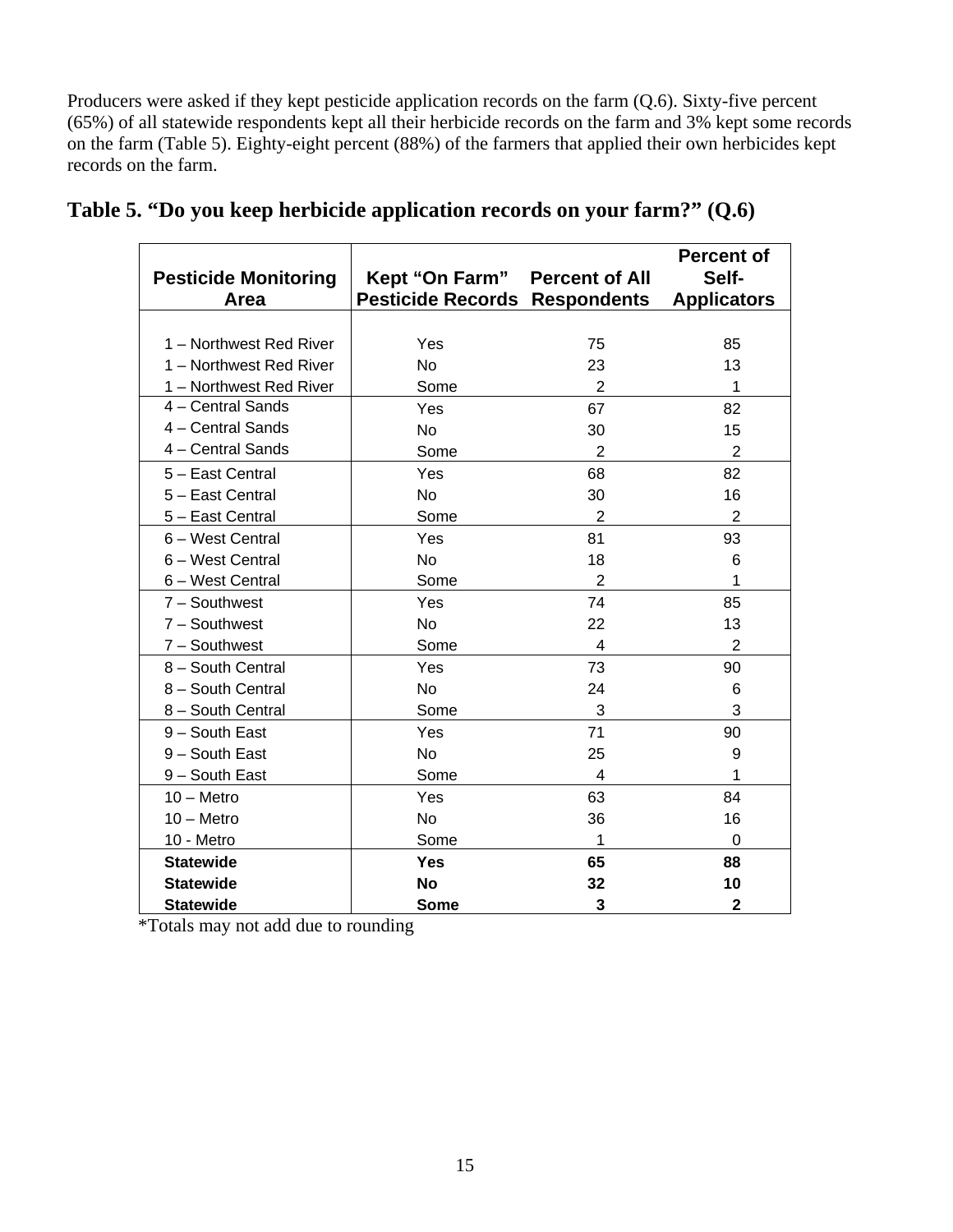Participants were asked about the practice of reading the label (Q.7) and the results are provided in Table 6. Ninety-five percent (95%) of all statewide respondents who applied herbicide themselves usually read the label**.** This percentage drops to 73% for farmers who hired custom applicators.

|       |  | Table 6. "Do you usually read the label for pesticide products applied on your farm?" |  |
|-------|--|---------------------------------------------------------------------------------------|--|
| (Q.7) |  |                                                                                       |  |

| <b>Pesticide Management</b><br>Area | <b>Response to</b><br>"Reading the<br>Label" | <b>Percent of All</b><br><b>Respondents</b> | <b>Percent of Self-</b><br><b>Applicators</b> |
|-------------------------------------|----------------------------------------------|---------------------------------------------|-----------------------------------------------|
|                                     |                                              |                                             |                                               |
| 1 - Northwest Red River             | Yes                                          | 82                                          | 92                                            |
| 1 - Northwest Red River             | No                                           | 18                                          | 8                                             |
| 4 - Central Sands                   | Yes                                          | 65                                          | 96                                            |
| 4 - Central Sands                   | No                                           | 31                                          | 4                                             |
| 5 - East Central                    | Yes                                          | 66                                          | 95                                            |
| 5 - East Central                    | <b>No</b>                                    | 34                                          | 5                                             |
| 6 - West Central                    | Yes                                          | 80                                          | 95                                            |
| 6 - West Central                    | No                                           | 20                                          | 5                                             |
| $7 -$ Southwest                     | Yes                                          | 80                                          | 92                                            |
| $7 -$ Southwest                     | <b>No</b>                                    | 20                                          | 8                                             |
| 8 - South Central                   | Yes                                          | 76                                          | 97                                            |
| 8 - South Central                   | No                                           | 24                                          | 3                                             |
| 9 - South East                      | Yes                                          | 68                                          | 95                                            |
| 9 - South East                      | <b>No</b>                                    | 32                                          | 5                                             |
| $10 -$ Metro                        | Yes                                          | 66                                          | 98                                            |
| 10 - Metro                          | <b>No</b>                                    | 34                                          | 2                                             |
|                                     |                                              |                                             |                                               |
| <b>Statewide</b>                    | <b>Yes</b>                                   | 73                                          | 95                                            |
| <b>Statewide</b>                    | <b>No</b>                                    | 27                                          | 5                                             |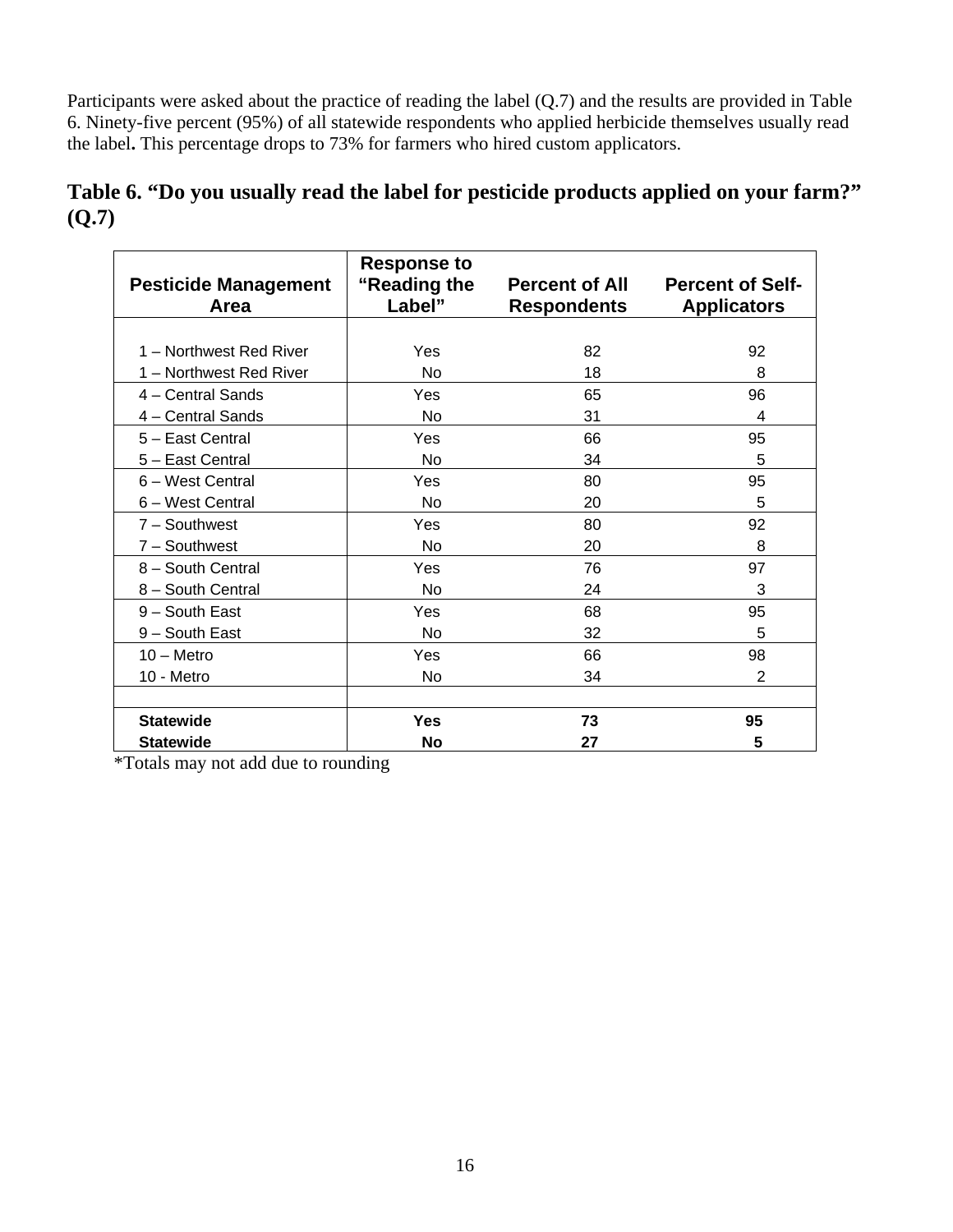Participants were asked if they applied atrazine to their corn acres. A yes response means they did use atrazine on **some** of their corn acres. Table 7 details the farmer's responses to the question of whether atrazine was used and the percentage of farmers who knew if they applied atrazine (answered yes or no). A no response means they did not use atrazine on any of their corn acres. Statewide, 30% of the respondents applied atrazine on some of their acres.

| <b>Pesticide Monitoring</b><br>Area | <b>Atrazine Applied</b> | <b>Percent of All</b><br><b>Respondents</b> | <b>Percent of</b><br><b>Respondents</b><br>who Knew <sup>6</sup> |
|-------------------------------------|-------------------------|---------------------------------------------|------------------------------------------------------------------|
|                                     |                         |                                             |                                                                  |
| 1 - Northwest Red River             | Yes                     | 25                                          | 25                                                               |
| 1 - Northwest Red River             | <b>No</b>               | 74                                          | 75                                                               |
| 1 - Northwest Red River             | Don't Know              | $\overline{2}$                              |                                                                  |
| 4 - Central Sands                   | Yes                     | 22                                          | 24                                                               |
| 4 - Central Sands                   | <b>No</b>               | 68                                          | 76                                                               |
| 4 - Central Sands                   | Don't Know              | 10                                          |                                                                  |
| 5 - East Central                    | Yes                     | 31                                          | 35                                                               |
| 5 - East Central                    | <b>No</b>               | 58                                          | 65                                                               |
| 5 - East Central                    | Don't Know              | 12                                          |                                                                  |
| 6 – West Central                    | Yes                     | 23                                          | 24                                                               |
| 6 - West Central                    | <b>No</b>               | 72                                          | 76                                                               |
| 6 - West Central                    | Don't Know              | 5                                           |                                                                  |
| $7 -$ Southwest                     | Yes                     | 26                                          | 27                                                               |
| $7 -$ Southwest                     | <b>No</b>               | 70                                          | 73                                                               |
| 7 - Southwest                       | Don't Know              | $\overline{\mathcal{A}}$                    |                                                                  |
| 8 - South Central                   | Yes                     | 28                                          | 29                                                               |
| 8 - South Central                   | <b>No</b>               | 67                                          | 71                                                               |
| 8 - South Central                   | Don't Know              | 5                                           |                                                                  |
| $9 -$ South East                    | Yes                     | 38                                          | 43                                                               |
| 9 - South East                      | <b>No</b>               | 52                                          | 57                                                               |
| 9 - South East                      | Don't Know              | 10                                          |                                                                  |
| $10 -$ Metro                        | Yes                     | 38                                          | 43                                                               |
| $10 -$ Metro                        | <b>No</b>               | 50                                          | 57                                                               |
| 10 - Metro                          | Don't Know              | 12                                          |                                                                  |
|                                     |                         |                                             |                                                                  |
| <b>Statewide</b>                    | <b>Yes</b>              | 28                                          | 30                                                               |
| <b>Statewide</b>                    | <b>No</b>               | 65                                          | 70                                                               |
| <b>Statewide</b>                    | Don't Know              | 7                                           |                                                                  |

## **Table 7. "Was Atrazine applied on any of your corn acres in 2006, premixes included?"(Q.8)**

\*Totals may not add due to rounding

 $\overline{a}$ 

<sup>&</sup>lt;sup>6</sup> Percent of respondents who knew was calculated using only those respondents who answered yes or no to the question.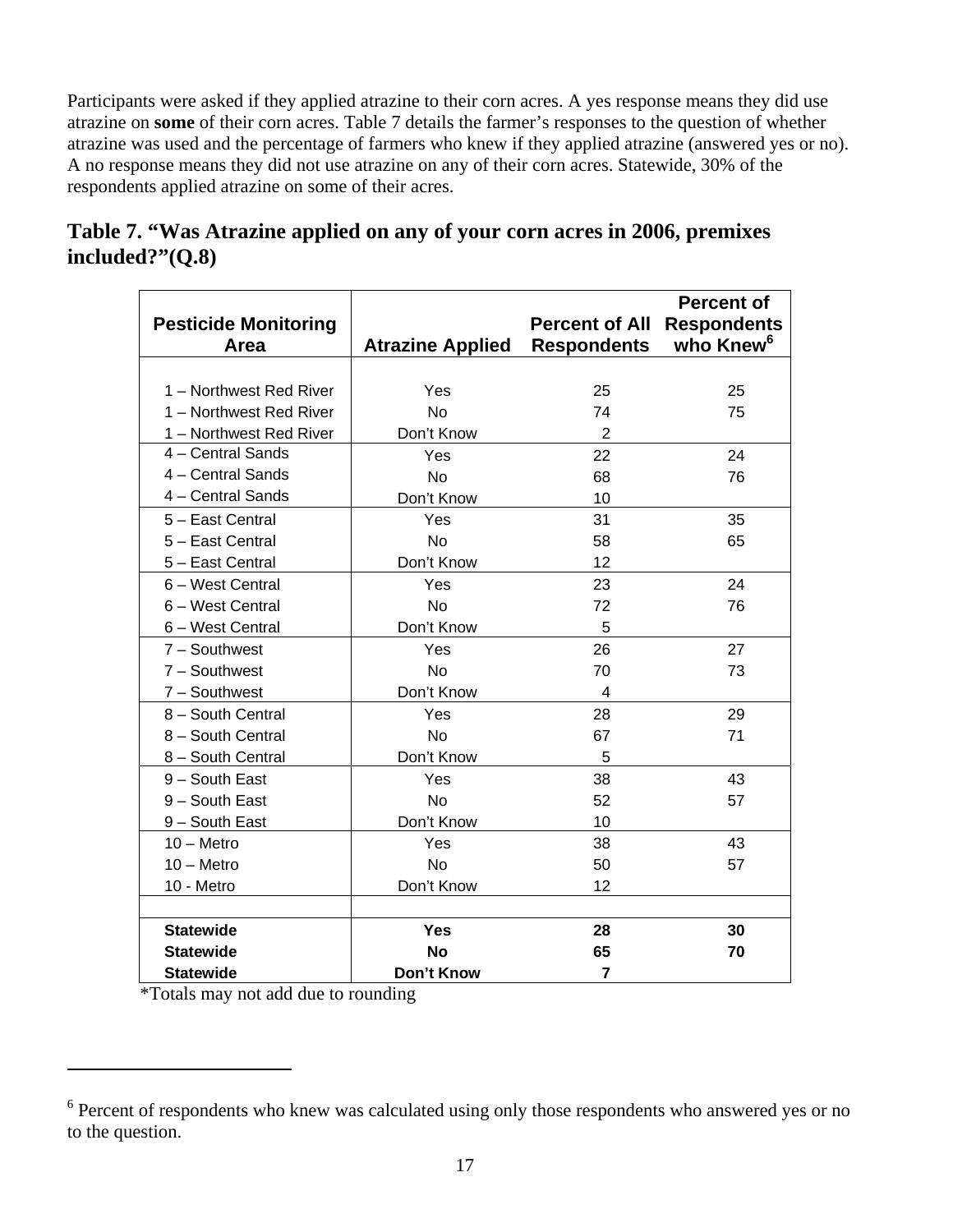Seven percent (7% or 189 farmers) of the producers were not aware if their herbicide package included atrazine. Of this subgroup, 51% (96 farmers) knew the product(s). Of the farmers that knew the product(s), 46% (44 farmers) did apply atrazine. This was determined by providing the A.Is that were in the product(s) stated by the farmers.

Tables 8-9 pertain to the farmers applying atrazine. Included are those farmers who answered, "yes" to the question: "Was atrazine applied on any of your corn acres?". Farmers who answered, "I don't know" were included, because they later determined to have applied atrazine through identification of the product name. These farmers were classified through Q8, Q9, and Q10.

## **Table 8. "Was Atrazine incorporated on any of your corn acres in 2006, premixes included?" (Q.11)**

| <b>Pesticide Monitoring</b> | <b>Was Atrazine</b> | <b>Percent of</b>  |
|-----------------------------|---------------------|--------------------|
| Area                        | Incorporated?       | <b>Respondents</b> |
|                             |                     |                    |
| 1 - Northwest Red River     | Yes                 | 15                 |
| 1 – Northwest Red River     | No                  | 85                 |
| 4 – Central Sands           | Yes                 | 15                 |
| 4 - Central Sands           | No                  | 85                 |
| 5 - East Central            | Yes                 | 21                 |
| 5 - East Central            | No                  | 79                 |
| 6 - West Central            | Yes                 | $\overline{7}$     |
| 6 - West Central            | No                  | 93                 |
| 7 - Southwest               | Yes                 | 16                 |
| 7 - Southwest               | <b>No</b>           | 84                 |
| 8 - South Central           | Yes                 | 14                 |
| 8 - South Central           | No                  | 86                 |
| 9 - South East              | Yes                 | 17                 |
| 9 - South East              | No                  | 83                 |
| $10 -$ Metro                | Yes                 | 15                 |
| 10 - Metro                  | No                  | 85                 |
|                             |                     |                    |
| <b>Statewide</b>            | Yes                 | 15                 |
| <b>Statewide</b>            | No                  | 85                 |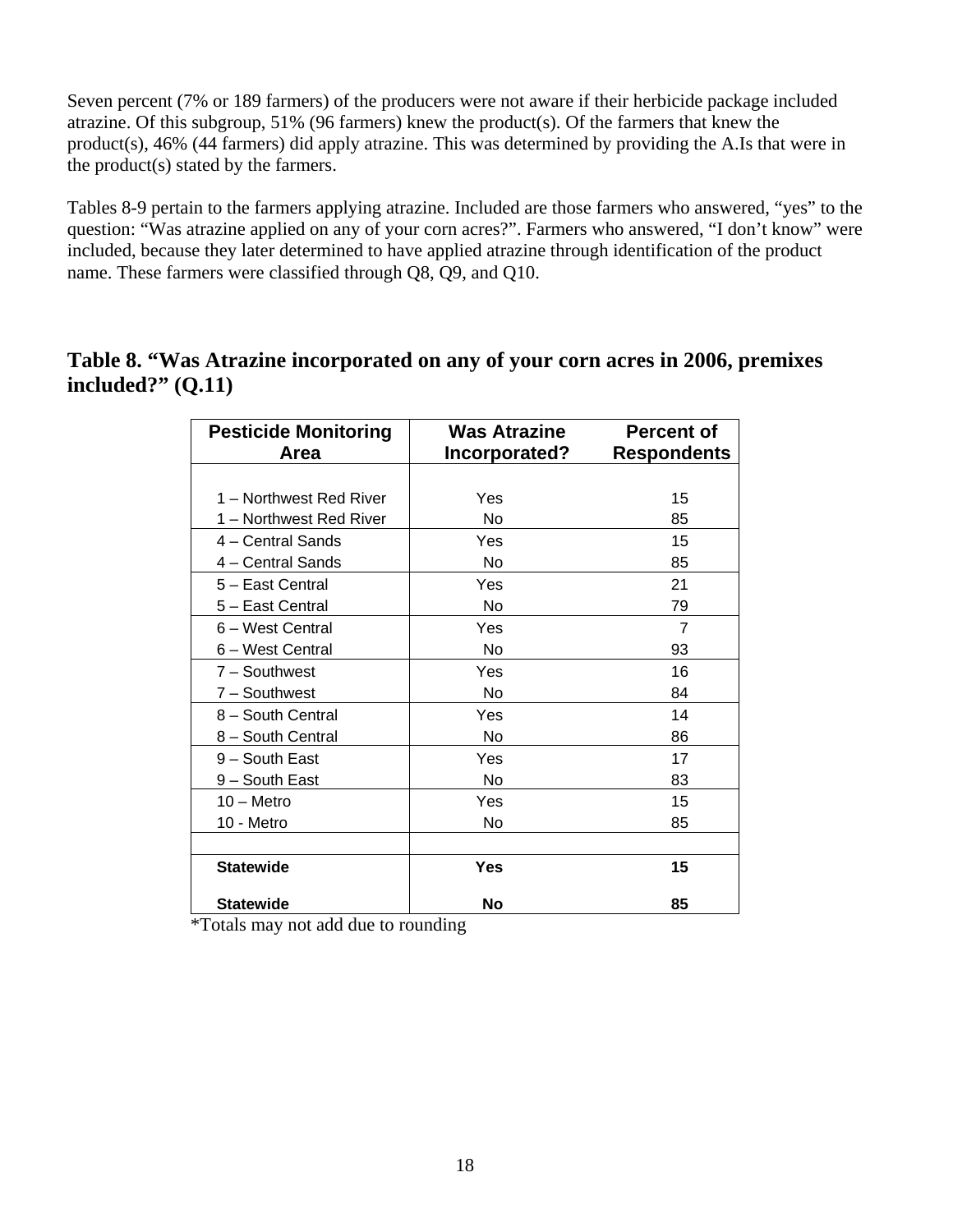**Table 9. "Was Atrazine split applied on any of your corn acres in 2006, premixes included?" (Q.12)** 

| <b>Pesticide Monitoring</b> | <b>Was Atrazine Split</b> | <b>Percent of</b>  |
|-----------------------------|---------------------------|--------------------|
| Area                        | <b>Applied</b>            | <b>Respondents</b> |
|                             |                           |                    |
| 1 – Northwest Red River     | Yes                       | 4                  |
| 1 – Northwest Red River     | No                        | 96                 |
| 4 – Central Sands           | Yes                       | 8                  |
| 4 - Central Sands           | No                        | 92                 |
| 5 - East Central            | Yes                       | 12                 |
| 5 - East Central            | No                        | 88                 |
| 6 – West Central            | Yes                       | 11                 |
| 6 – West Central            | No                        | 89                 |
| $7 -$ Southwest             | Yes                       | 8                  |
| 7 - Southwest               | No                        | 92                 |
| 8 - South Central           | Yes                       | 10                 |
| 8 - South Central           | No                        | 90                 |
| 9 - South East              | Yes                       | 10                 |
| 9 – South East              | No                        | 90                 |
| $10 -$ Metro                | Yes                       | 2                  |
| 10 - Metro                  | No                        | 98                 |
|                             |                           |                    |
| <b>Statewide</b>            | Yes                       | 9                  |
| Statewide                   | No                        | 91                 |

\*Totals may not add due to rounding

Editors Note. Some confusion may have existed on this question. The intent was to determine whether a field received two applications of atrazine. Some farmers may have interpreted the term 'split application' to mean an application of atrazine followed by an application of a different pesticide rather than a second application of atrazine.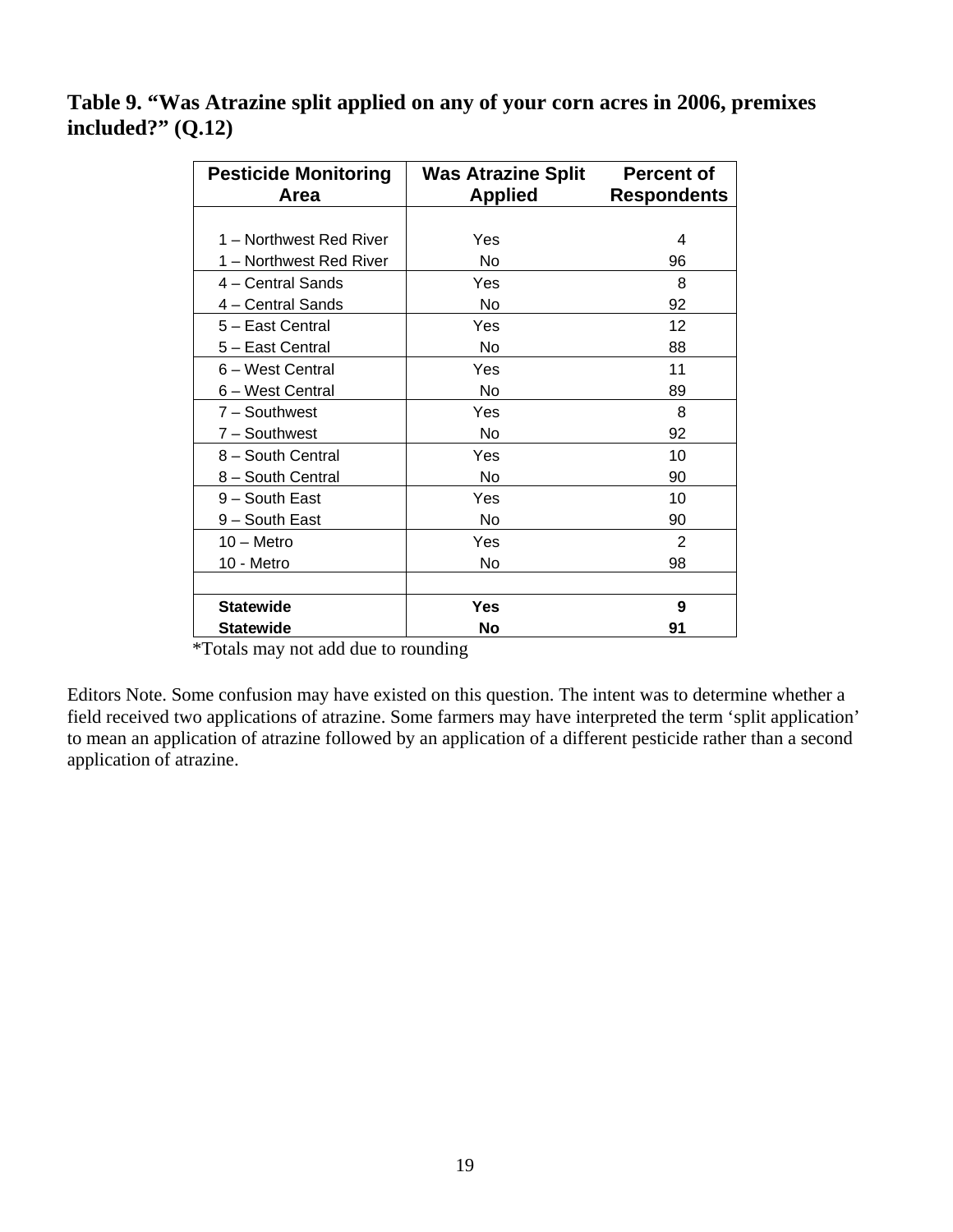## **Table 10. "Was Acetochlor applied on any of your corn acres in 2006, premixes included?"(Q.13)**

|                             |                                       |                       | <b>Percent of</b>        |
|-----------------------------|---------------------------------------|-----------------------|--------------------------|
| <b>Pesticide Monitoring</b> |                                       | <b>Percent of All</b> | <b>Respondents</b>       |
| Area                        | <b>Acetochlor Applied Respondents</b> |                       | who $K$ new <sup>7</sup> |
|                             |                                       |                       |                          |
| 1 - Northwest Red River     | Yes                                   | 5                     | 6                        |
| 1 - Northwest Red River     | <b>No</b>                             | 80                    | 94                       |
| 1 - Northwest Red River     | Don't Know                            | 15                    |                          |
| 4 - Central Sands           | Yes                                   | 9                     | 11                       |
| 4 - Central Sands           | <b>No</b>                             | 73                    | 89                       |
| 4 - Central Sands           | Don't Know                            | 18                    |                          |
| 5 - East Central            | Yes                                   | 5                     | 6                        |
| 5 - East Central            | <b>No</b>                             | 78                    | 94                       |
| 5 - East Central            | Don't Know                            | 17                    |                          |
| 6 - West Central            | Yes                                   | 3                     | 3                        |
| 6 - West Central            | <b>No</b>                             | 81                    | 97                       |
| 6 - West Central            | Don't Know                            | 17                    |                          |
| $7 -$ Southwest             | Yes                                   | $\overline{7}$        | 8                        |
| $7 -$ Southwest             | <b>No</b>                             | 77                    | 92                       |
| 7 - Southwest               | Don't Know                            | 16                    |                          |
| 8 - South Central           | Yes                                   | 12                    | 15                       |
| 8 - South Central           | <b>No</b>                             | 68                    | 85                       |
| 8 - South Central           | Don't Know                            | 20                    |                          |
| 9 - South East              | Yes                                   | 10                    | 14                       |
| 9 - South East              | <b>No</b>                             | 64                    | 86                       |
| 9 - South East              | Don't Know                            | 26                    |                          |
| $10 -$ Metro                | Yes                                   | 8                     | 10                       |
| $10 -$ Metro                | <b>No</b>                             | 72                    | 90                       |
| 10 - Metro                  | Don't Know                            | 20                    |                          |
|                             |                                       |                       |                          |
| <b>Statewide</b>            | Yes                                   | 9                     | 11                       |
| <b>Statewide</b>            | <b>No</b>                             | 71                    | 89                       |
| <b>Statewide</b>            | Don't Know                            | 19                    |                          |

\*Totals may not add due to rounding

 $\overline{a}$ 

Editors Note. Nineteen percent (19% or 523 farmers) of the producers were not aware if their herbicide package included acetochlor. Of this subgroup, 69% (359 farmers) were able to identify the product name. Of the farmers that knew the product, 42% (150 farmers) did apply acetochlor. This was determined by providing the [AI's] in the products stated to have been applied by the farmers.

 $7$  Percent of respondents who knew was calculated using only those respondents who answered yes or no to the question.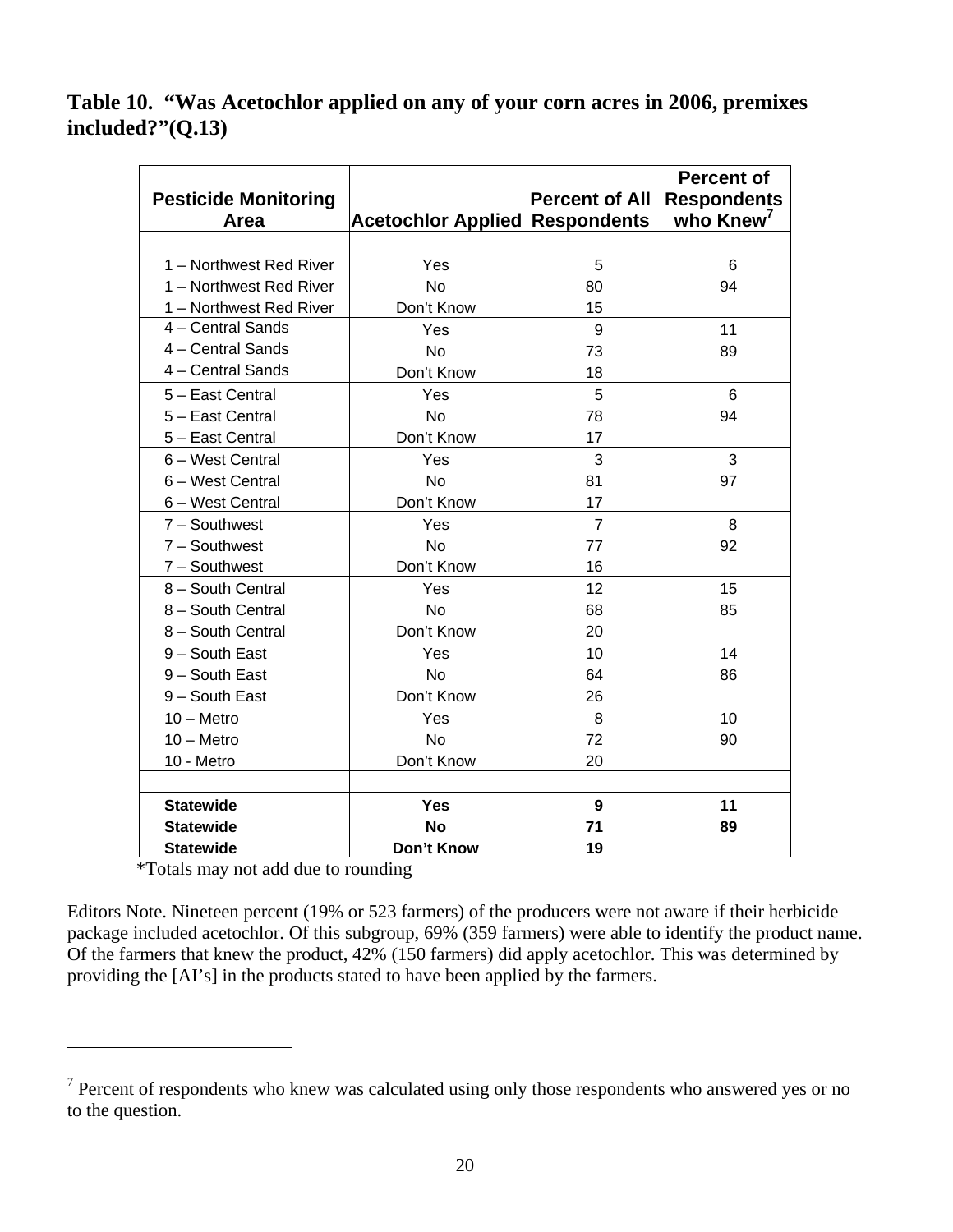Tables 11-12 pertain to the farmers applying acetochlor. Included are those farmers who answered, "yes" to the question: "Was acetochlor applied on any of your corn acres?". Farmers who answered, "I don't know" were included, but later were determined to have applied acetochlor through identification of the product name. These farmers were classified through Q13, Q14, and Q15.

Due to the straight forward interpretation of the remaining tables, only a minimal amount of supporting information is provided under the "Editors Notes".

|                     | Table 11. "Was Acetochlor incorporated on any of your corn acres in 2006, premixes |  |  |
|---------------------|------------------------------------------------------------------------------------|--|--|
| included?" $(Q.16)$ |                                                                                    |  |  |

| <b>Pesticide Monitoring</b><br>Area | Was Acetochlor<br>Incorporated? | <b>Percent of</b><br><b>Respondents</b> |
|-------------------------------------|---------------------------------|-----------------------------------------|
|                                     |                                 |                                         |
| 1 – Northwest Red River             | Yes                             | 83                                      |
| 1 – Northwest Red River             | No                              | 17                                      |
| 4 – Central Sands                   | Yes                             | 22                                      |
| 4 - Central Sands                   | No                              | 78                                      |
| 5 - East Central                    | Yes                             | 38                                      |
| 5 - East Central                    | No                              | 63                                      |
| 6 - West Central                    | Yes                             | 71                                      |
| 6 - West Central                    | No                              | 29                                      |
| 7 - Southwest                       | Yes                             | 47                                      |
| 7 - Southwest                       | No                              | 53                                      |
| 8 - South Central                   | Yes                             | 42                                      |
| 8 - South Central                   | No                              | 58                                      |
| 9 - South East                      | Yes                             | 34                                      |
| 9 – South East                      | No                              | 66                                      |
| $10 -$ Metro                        | Yes                             | 40                                      |
| 10 - Metro                          | No                              | 60                                      |
|                                     |                                 |                                         |
| <b>Statewide</b>                    | <b>Yes</b>                      | 39                                      |
| <b>Statewide</b>                    | No                              | 61                                      |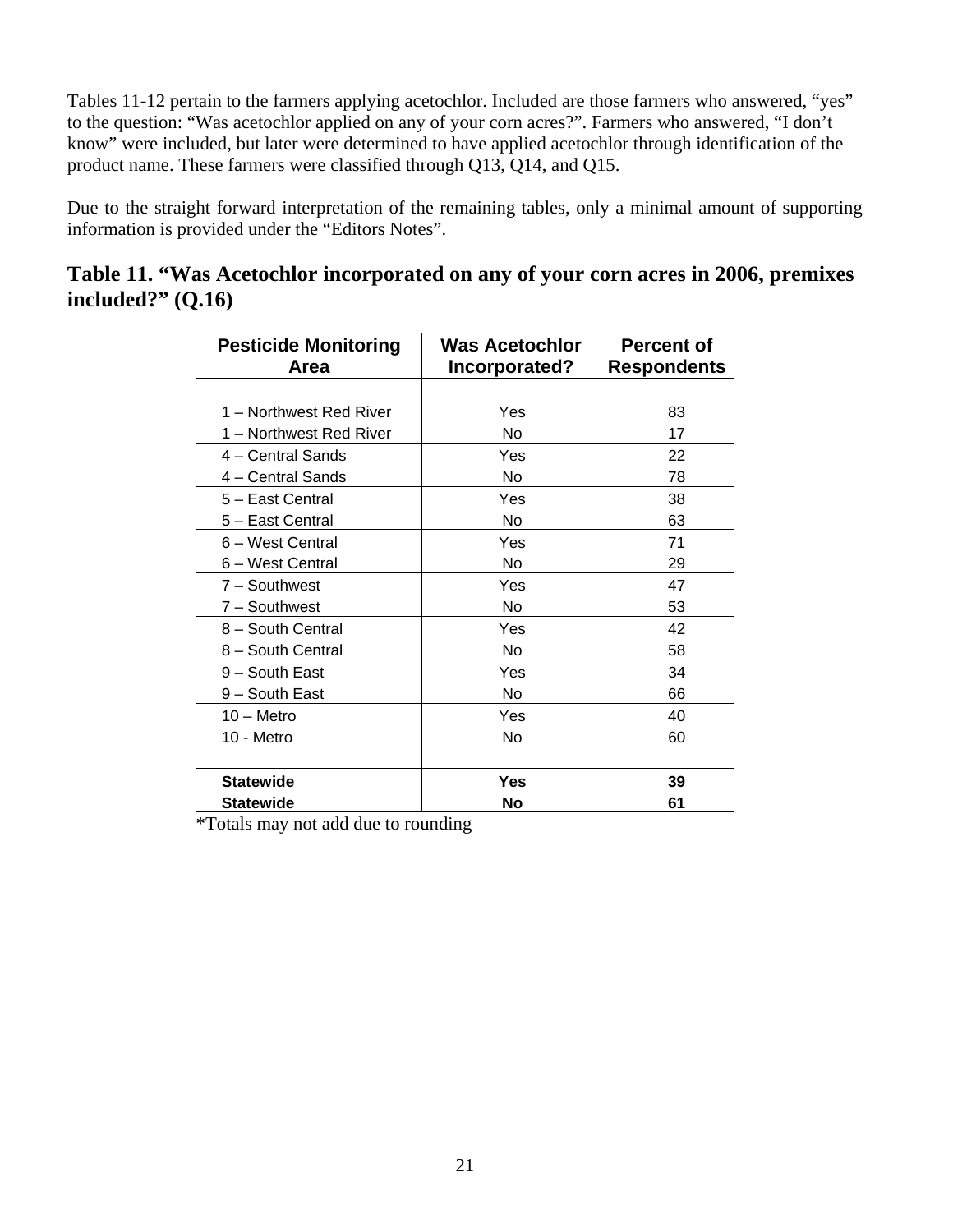**Table 12. "Was Acetochlor split applied on any of your corn acres in 2006, premixes included?" (Q.17)** 

|                                  | <b>Was Acetochlor Split</b> | <b>Percent of</b>  |
|----------------------------------|-----------------------------|--------------------|
| <b>Pesticide Monitoring Area</b> | <b>Applied</b>              | <b>Respondents</b> |
|                                  |                             |                    |
| 1 - Northwest Red River          | Yes                         | 0                  |
| 1 - Northwest Red River          | No                          | 100                |
| 4 - Central Sands                | Yes                         | 12                 |
| 4 - Central Sands                | No                          | 88                 |
| 5 - East Central                 | Yes                         | 12                 |
| 5 - East Central                 | No                          | 88                 |
| 6 - West Central                 | Yes                         | $\overline{7}$     |
| 6 - West Central                 | N <sub>o</sub>              | 93                 |
| 7 - Southwest                    | Yes                         | 0                  |
| 7 - Southwest                    | No                          | 100                |
| 8 - South Central                | Yes                         | 5                  |
| 8 - South Central                | No                          | 95                 |
| 9 - South East                   | Yes                         | $\overline{7}$     |
| 9 – South East                   | No.                         | 93                 |
| $10 -$ Metro                     | Yes                         | 10                 |
| $10 -$ Metro                     | No                          | 90                 |
|                                  |                             |                    |
| <b>Statewide</b>                 | Yes                         | 7                  |
| <b>Statewide</b>                 | No                          | 93                 |

\*Totals may not add due to rounding

Editors Note. Some confusion may have existed on this question. The intent was to determine whether a field received two applications of acetochlor. Some farmers may have interpreted the term 'split application' to mean an application of acetochlor followed by an application of a different pesticide rather than second application of acetochlor.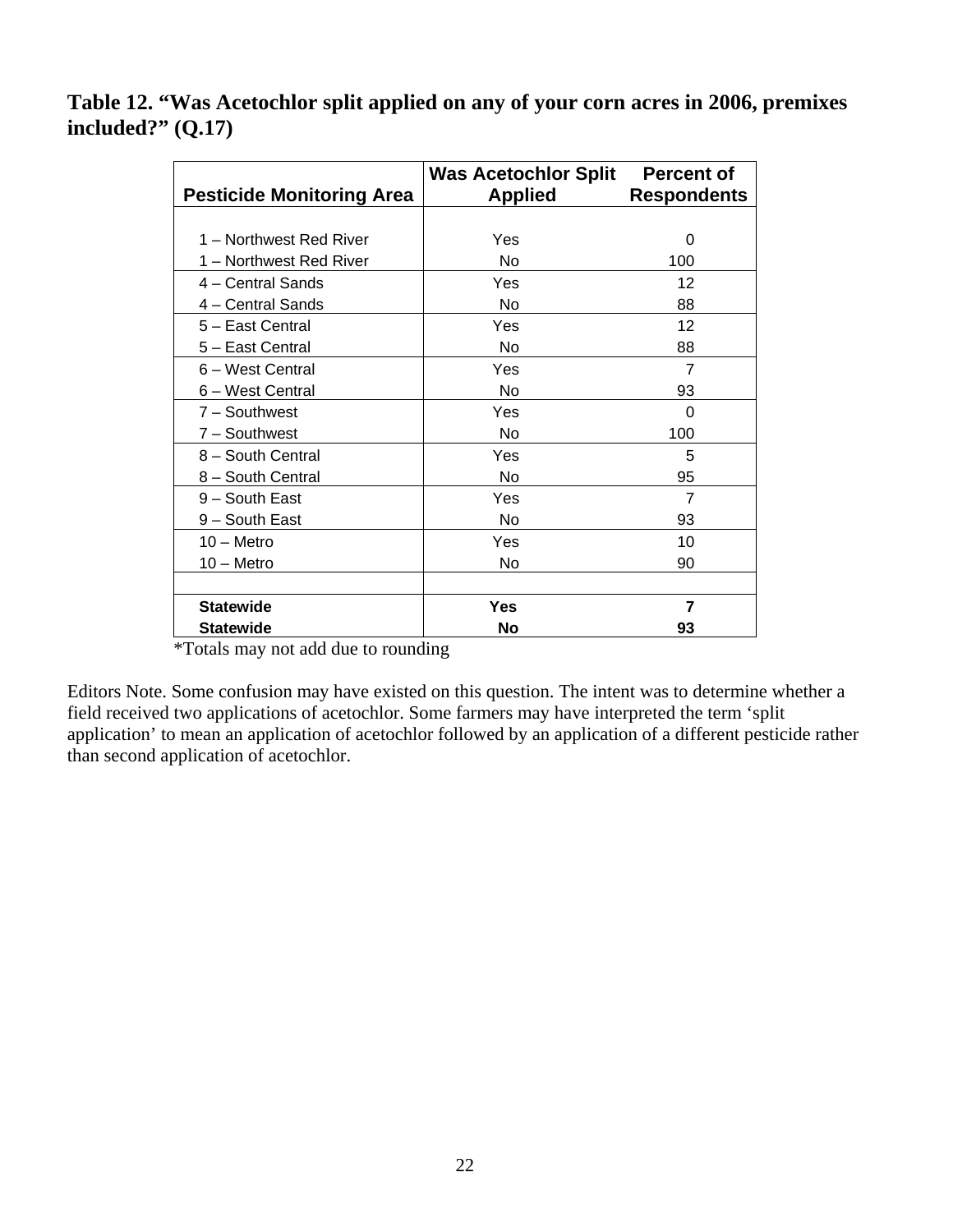### **Herbicide Program Decisions**

Questions 18-21 are related to who makes certain herbicide decisions. Only farmers who applied atrazine or acetochlor answered these questions. Of the 2,871 farmers surveyed, 1,041, (36%) applied either atrazine or acetochlor. The following questions were answered by those 1,041 farmers who applied atrazine or acetochlor.

| <b>Pesticide Monitoring</b><br>Area | Who Decides What<br><b>Product to Apply?</b> | <b>Percent of All</b><br><b>Respondents</b> |
|-------------------------------------|----------------------------------------------|---------------------------------------------|
|                                     |                                              |                                             |
| 1 - Northwest Red River             | Farmer                                       | 48                                          |
| 1 - Northwest Red River             | Dealer/Consultant                            | 23                                          |
| 1 - Northwest Red River             | <b>Both</b>                                  | 29                                          |
| 4 - Central Sands                   | Farmer                                       | 27                                          |
| 4 - Central Sands                   | Dealer/Consultant                            | 26                                          |
| 4 – Central Sands                   | <b>Both</b>                                  | 47                                          |
| 5 - East Central                    | Farmer                                       | 45                                          |
| 5 - East Central                    | Dealer/Consultant                            | 26                                          |
| 5 - East Central                    | <b>Both</b>                                  | 29                                          |
| 6 - West Central                    | Farmer                                       | 42                                          |
| 6 - West Central                    | Dealer/Consultant                            | 11                                          |
| 6 - West Central                    | <b>Both</b>                                  | 47                                          |
| $7 -$ Southwest                     | Farmer                                       | 45                                          |
| $7 -$ Southwest                     | Dealer/Consultant                            | 10                                          |
| 7 - Southwest                       | <b>Both</b>                                  | 44                                          |
| 8 - South Central                   | Farmer                                       | 49                                          |
| 8 - South Central                   | Dealer/Consultant                            | 10                                          |
| 8 - South Central                   | <b>Both</b>                                  | 42                                          |
| 9 - South East                      | Farmer                                       | 25                                          |
| 9 - South East                      | Dealer/Consultant                            | 15                                          |
| 9 - South East                      | <b>Both</b>                                  | 60                                          |
|                                     |                                              |                                             |
| <b>Statewide</b>                    | <b>Farmer</b>                                | 39                                          |
| <b>Statewide</b>                    | Dealer/Consultant                            | 15                                          |
| <b>Statewide</b>                    | <b>Both</b>                                  | 47                                          |

| Table 13. "Who decides what products to apply?" (Q.18) |  |  |
|--------------------------------------------------------|--|--|
|--------------------------------------------------------|--|--|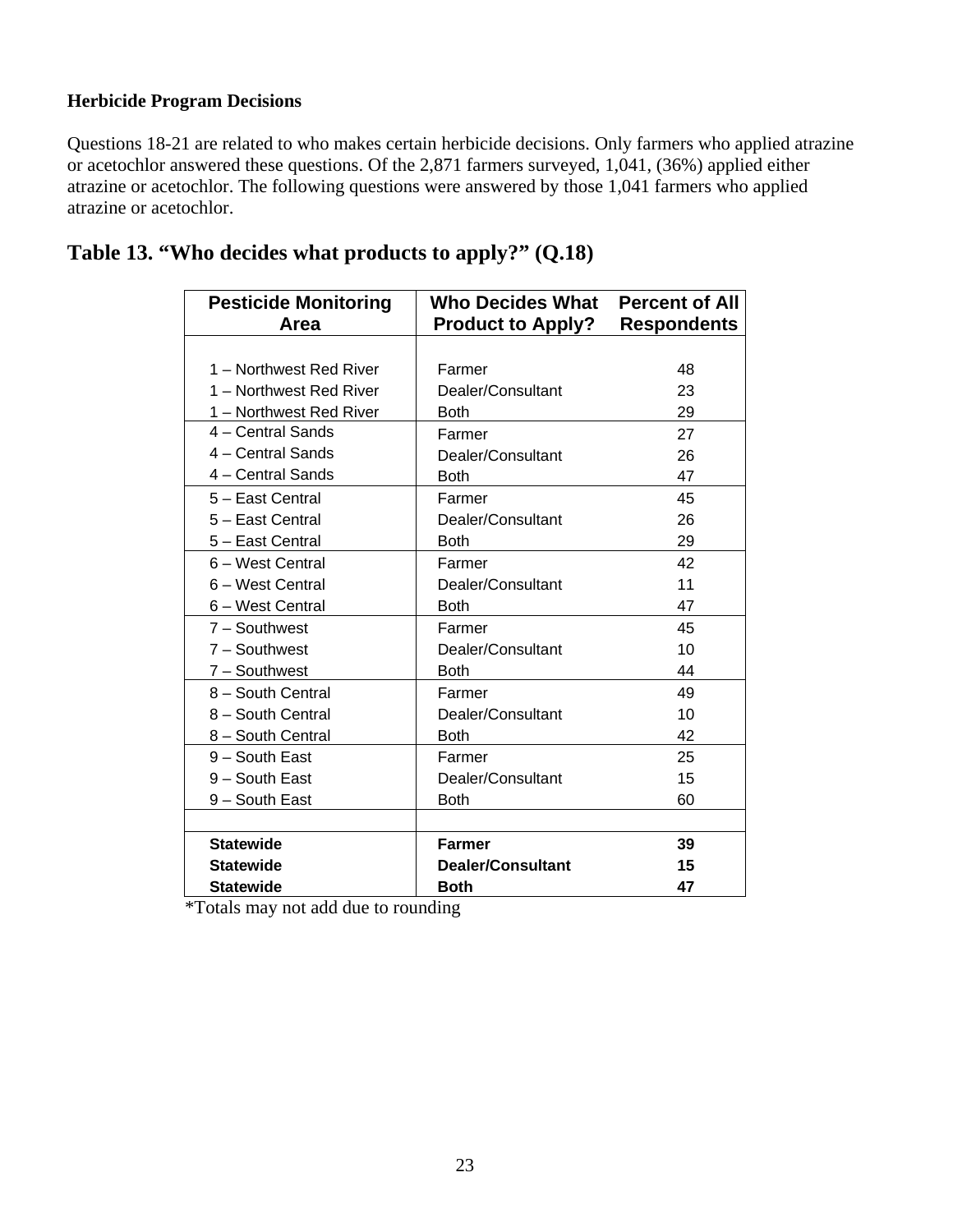| <b>Pesticide Monitoring</b><br>Area | Who Decides When Percent of All<br>to Apply Herbicides? Respondents |    |
|-------------------------------------|---------------------------------------------------------------------|----|
|                                     |                                                                     |    |
| 1 - Northwest Red River             | Farmer                                                              | 48 |
| 1 - Northwest Red River             | Dealer/Consultant                                                   | 29 |
| 1 - Northwest Red River             | <b>Both</b>                                                         | 23 |
| 4 - Central Sands                   | Farmer                                                              | 51 |
| 4 - Central Sands                   | Dealer/Consultant                                                   | 20 |
| 4 - Central Sands                   | <b>Both</b>                                                         | 29 |
| 5 - East Central                    | Farmer                                                              | 71 |
| 5 - East Central                    | Dealer/Consultant                                                   | 8  |
| 5 - East Central                    | <b>Both</b>                                                         | 21 |
| 6 - West Central                    | Farmer                                                              | 62 |
| 6 - West Central                    | Dealer/Consultant                                                   | 9  |
| 6 – West Central                    | <b>Both</b>                                                         | 29 |
| $7 -$ Southwest                     | Farmer                                                              | 61 |
| 7 - Southwest                       | Dealer/Consultant                                                   | 9  |
| 7 - Southwest                       | <b>Both</b>                                                         | 30 |
| 8 - South Central                   | Farmer                                                              | 62 |
| 8 - South Central                   | Dealer/Consultant                                                   | 10 |
| 8 - South Central                   | <b>Both</b>                                                         | 28 |
| 9 - South East                      | Farmer                                                              | 44 |
| 9 - South East                      | Dealer/Consultant                                                   | 15 |
| 9 - South East                      | <b>Both</b>                                                         | 41 |
|                                     |                                                                     |    |
| <b>Statewide</b>                    | <b>Farmer</b>                                                       | 56 |
| <b>Statewide</b>                    | Dealer/Consultant                                                   | 13 |
| <b>Statewide</b>                    | <b>Both</b>                                                         | 31 |

## **Table 14. "Who decides when to apply the herbicides?" (Q.19)**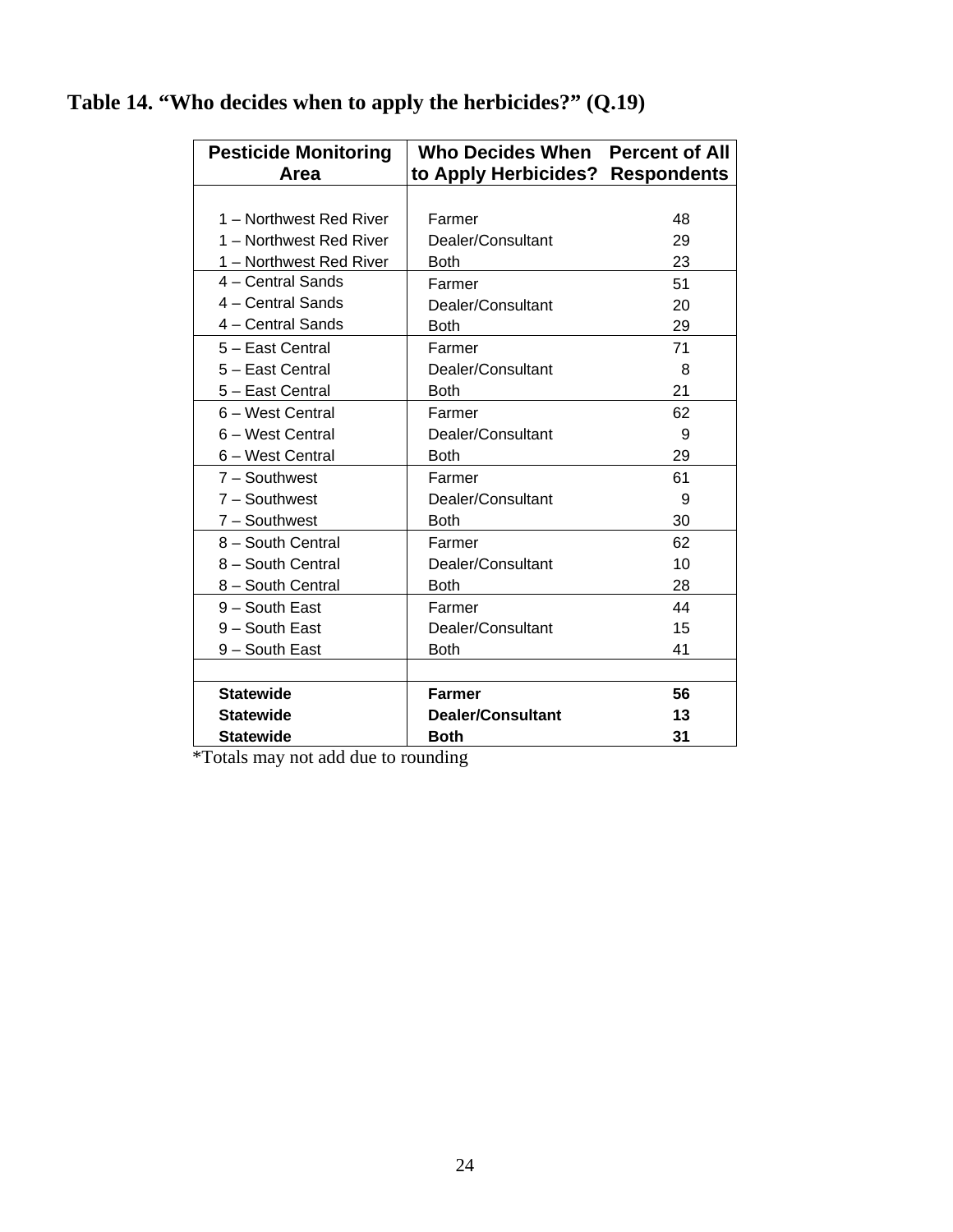| <b>Pesticide Monitoring</b><br>Area | <b>Who Scouts</b><br><b>Your Fields?</b> | <b>Percent of All</b><br><b>Respondents</b> |
|-------------------------------------|------------------------------------------|---------------------------------------------|
|                                     |                                          |                                             |
| 1 - Northwest Red River             | Farmer                                   | 45                                          |
| 1 - Northwest Red River             | Dealer/Consultant                        | 35                                          |
| 1 - Northwest Red River             | Both                                     | 19                                          |
| 1 - Northwest Red River             | <b>Field Not Scouted</b>                 | $\Omega$                                    |
| 4 - Central Sands                   | Farmer                                   | 45                                          |
| 4 - Central Sands                   | Dealer/Consultant                        | 26                                          |
| 4 - Central Sands                   | Both                                     | 25                                          |
| 4 - Central Sands                   | <b>Field Not Scouted</b>                 | 4                                           |
| 5 - East Central                    | Farmer                                   | 63                                          |
| 5 - East Central                    | Dealer/Consultant                        | 21                                          |
| 5 - East Central                    | <b>Both</b>                              | 13                                          |
| 5 - East Central                    | <b>Field Not Scouted</b>                 | 3                                           |
| 6 - West Central                    | Farmer                                   | 69                                          |
| 6 - West Central                    | Dealer/Consultant                        | 16                                          |
| 6 - West Central                    | <b>Both</b>                              | 15                                          |
| 6 - West Central                    | <b>Field Not Scouted</b>                 | 0                                           |
| $7 -$ Southwest                     | Farmer                                   | 61                                          |
| 7 - Southwest                       | Dealer/Consultant                        | 16                                          |
| $7 -$ Southwest                     | Both                                     | 21                                          |
| $7 -$ Southwest                     | <b>Field Not Scouted</b>                 | 2                                           |
| 8 - South Central                   | Farmer                                   | 59                                          |
| 8 - South Central                   | Dealer/Consultant                        | 20                                          |
| 8 - South Central                   | <b>Both</b>                              | 20                                          |
| 8 - South Central                   | <b>Field Not Scouted</b>                 | $\mathbf 1$                                 |
| 9 - South East                      | Farmer                                   | 46                                          |
| 9 - South East                      | Dealer/Consultant                        | 21                                          |
| 9 - South East                      | <b>Both</b>                              | 32                                          |
| 9 – South East                      | <b>Field Not Scouted</b>                 | 0                                           |
| $10 -$ Metro                        | Farmer                                   | 58                                          |
| $10 -$ Metro                        | Dealer/Consultant                        | 22                                          |
| $10 -$ Metro                        | <b>Both</b>                              | 18                                          |
| 10 - Metro                          | <b>Field Not Scouted</b>                 | $\overline{2}$                              |
|                                     |                                          |                                             |
| <b>Statewide</b>                    | <b>Farmer</b>                            | 55                                          |
| <b>Statewide</b>                    | <b>Dealer/Consultant</b>                 | 21                                          |
| <b>Statewide</b>                    | <b>Both</b>                              | 23                                          |
| <b>Statewide</b>                    | <b>Field Not Scouted</b>                 | 1                                           |

## **Table 15. "Who scouts your fields?" (Q.20)**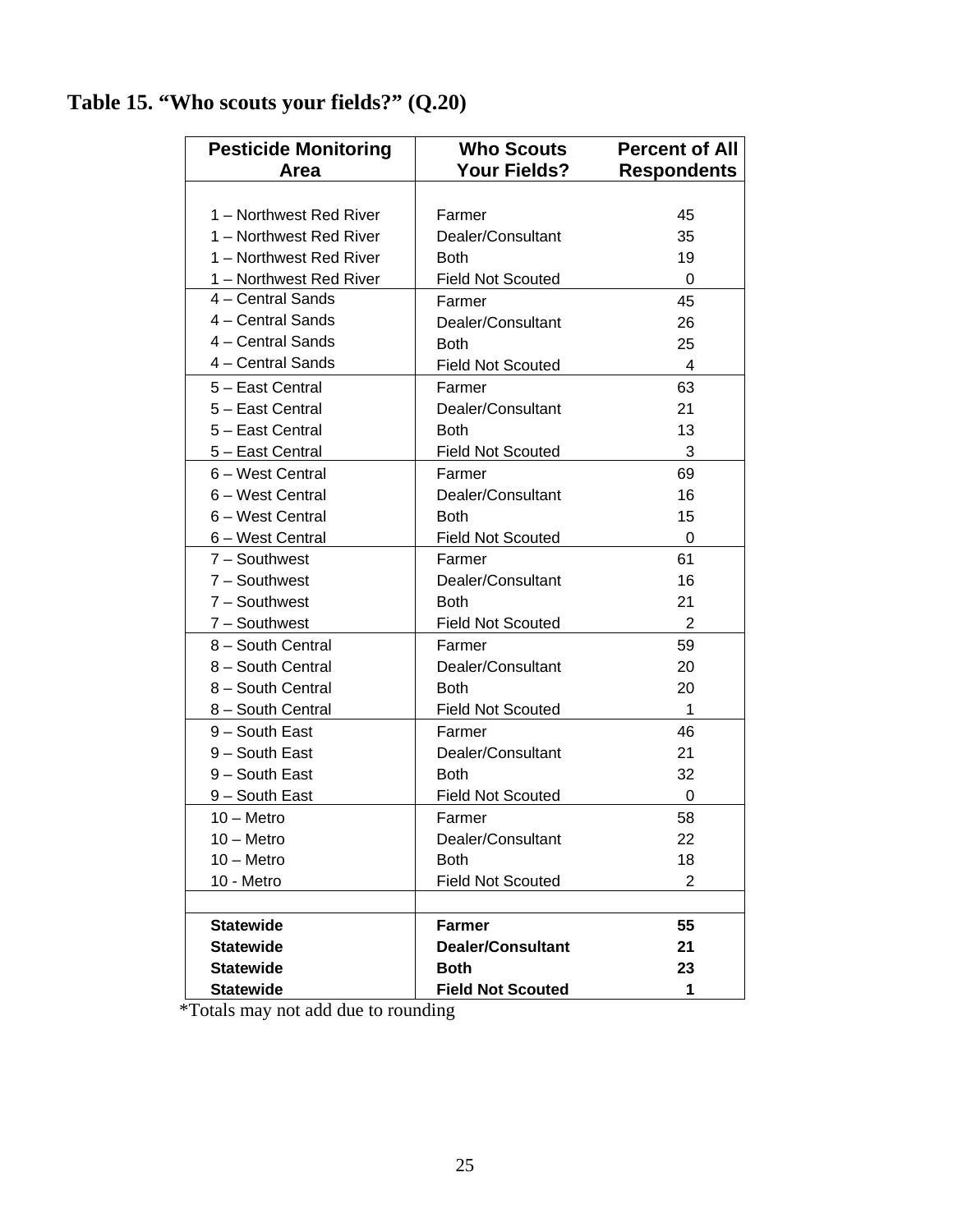**Table 16. "Who determines if applications setbacks or restrictions are appropriate on your farm?" (Q.21)** 

| <b>Pesticide Monitoring</b> | <b>Who Determines</b>    | <b>Percent of All</b> |
|-----------------------------|--------------------------|-----------------------|
| Area                        | Setbacks?                | <b>Respondents</b>    |
| 1 - Northwest Red River     | Farmer                   | 45                    |
| 1 - Northwest Red River     | Dealer/Consultant        | 32                    |
| 1 - Northwest Red River     | <b>Both</b>              | 19                    |
| 1 - Northwest Red River     | Neither                  | 3                     |
| 4 - Central Sands           | Farmer                   | 38                    |
| 4 - Central Sands           | Dealer/Consultant        | 31                    |
| 4 - Central Sands           | <b>Both</b>              | 30                    |
| 4 - Central Sands           | Neither                  | 1                     |
| 5 - East Central            | Farmer                   | 55                    |
| 5 - East Central            | Dealer/Consultant        | 26                    |
| 5 - East Central            | Both                     | 18                    |
| 5 - East Central            | Neither                  | $\Omega$              |
| 6 - West Central            | Farmer                   | 49                    |
| 6 - West Central            | Dealer/Consultant        | 13                    |
| 6 - West Central            | <b>Both</b>              | 36                    |
| 6 – West Central            | <b>Neither</b>           | $\overline{2}$        |
| 7 - Southwest               | Farmer                   | 53                    |
| 7 - Southwest               | Dealer/Consultant        | 14                    |
| 7 - Southwest               | <b>Both</b>              | 32                    |
| 7 - Southwest               | Neither                  | 1                     |
| 8 - South Central           | Farmer                   | 52                    |
| 8 - South Central           | Dealer/Consultant        | 20                    |
| 8 - South Central           | <b>Both</b>              | 27                    |
| 8 - South Central           | Neither                  | 1                     |
| 9 - South East              | Farmer                   | 42                    |
| 9 - South East              | Dealer/Consultant        | 27                    |
| 9 - South East              | <b>Both</b>              | 29                    |
| 9 - South East              | Neither                  | 2                     |
| $10 -$ Metro                | Farmer                   | 49                    |
| $10 -$ Metro                | Dealer/Consultant        | 27                    |
| $10 -$ Metro                | <b>Both</b>              | 22                    |
| 10 - Metro                  | Neither                  | 2                     |
|                             |                          |                       |
| <b>Statewide</b>            | <b>Farmer</b>            | 47                    |
| <b>Statewide</b>            | <b>Dealer/Consultant</b> | 23                    |
| <b>Statewide</b>            | <b>Both</b>              | 28                    |
| <b>Statewide</b>            | <b>Neither</b>           | 1                     |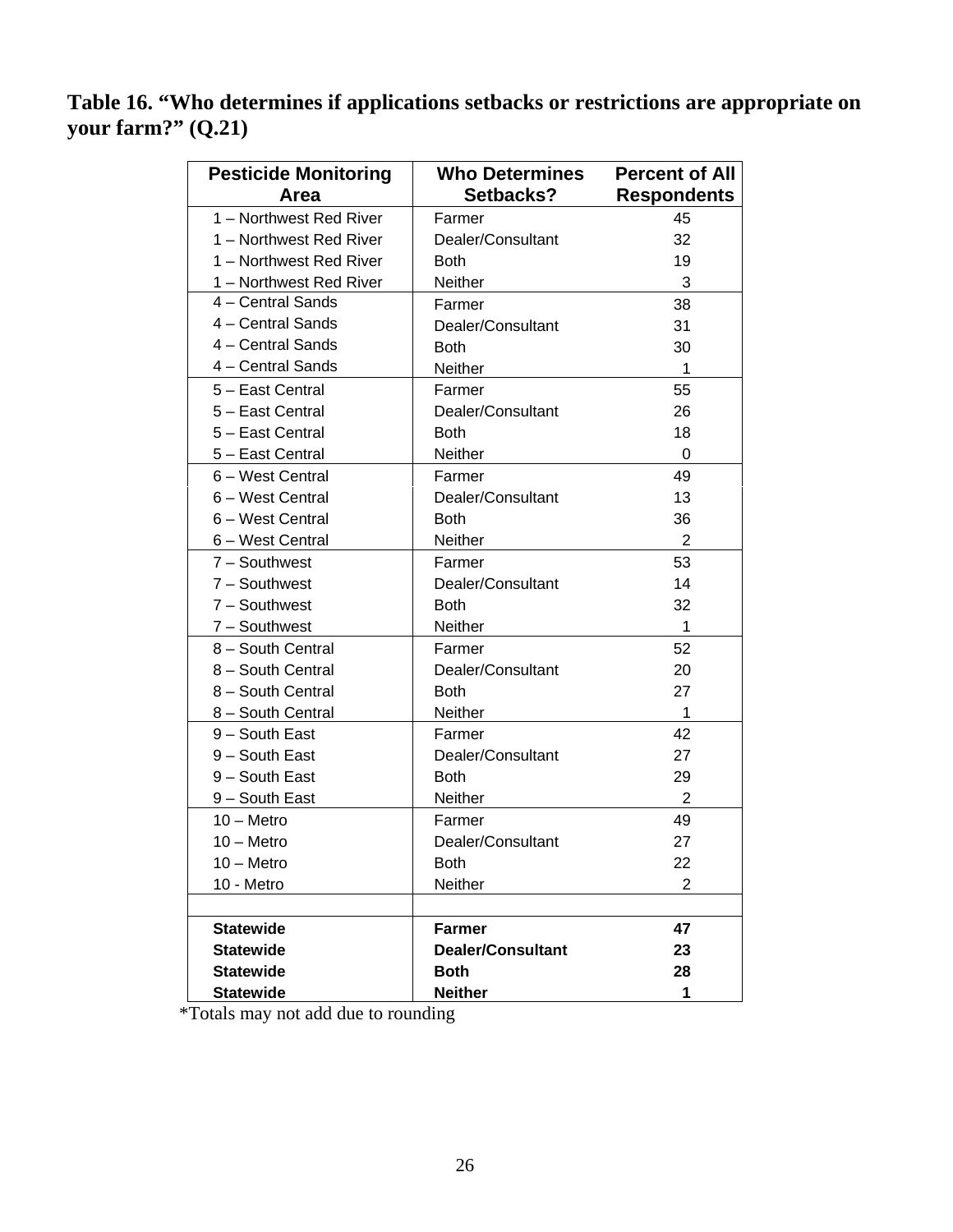## **Scouting For Weeds and Related Practices:**

**Table 17. "Has someone mapped weed infestations in any of your fields in the last three years?" (Q.23)** 

| <b>Pesticide Monitoring</b> | <b>Weed Infestations</b>        | <b>Percent of</b> |
|-----------------------------|---------------------------------|-------------------|
| Area                        | Mapped Last 3 Years Respondents |                   |
|                             |                                 |                   |
| 1 – Northwest Red River     | Yes                             | 29                |
| 1 - Northwest Red River     | No                              | 71                |
| 4 - Central Sands           | Yes                             | 19                |
| 4 - Central Sands           | No                              | 81                |
| 5 - East Central            | Yes                             | 11                |
| 5 - East Central            | No                              | 89                |
| 6 - West Central            | Yes                             | 18                |
| 6 – West Central            | No                              | 82                |
| $7 -$ Southwest             | Yes                             | 15                |
| 7 - Southwest               | No                              | 85                |
| 8 - South Central           | Yes                             | 19                |
| 8 - South Central           | No                              | 81                |
| 9 - South East              | Yes                             | 23                |
| 9 – South East              | No                              | 77                |
| $10 -$ Metro                | Yes                             | 11                |
| 10 - Metro                  | No                              | 89                |
|                             |                                 |                   |
| <b>Statewide</b>            | Yes                             | 19                |
| <b>Statewide</b>            | <b>No</b>                       | 81                |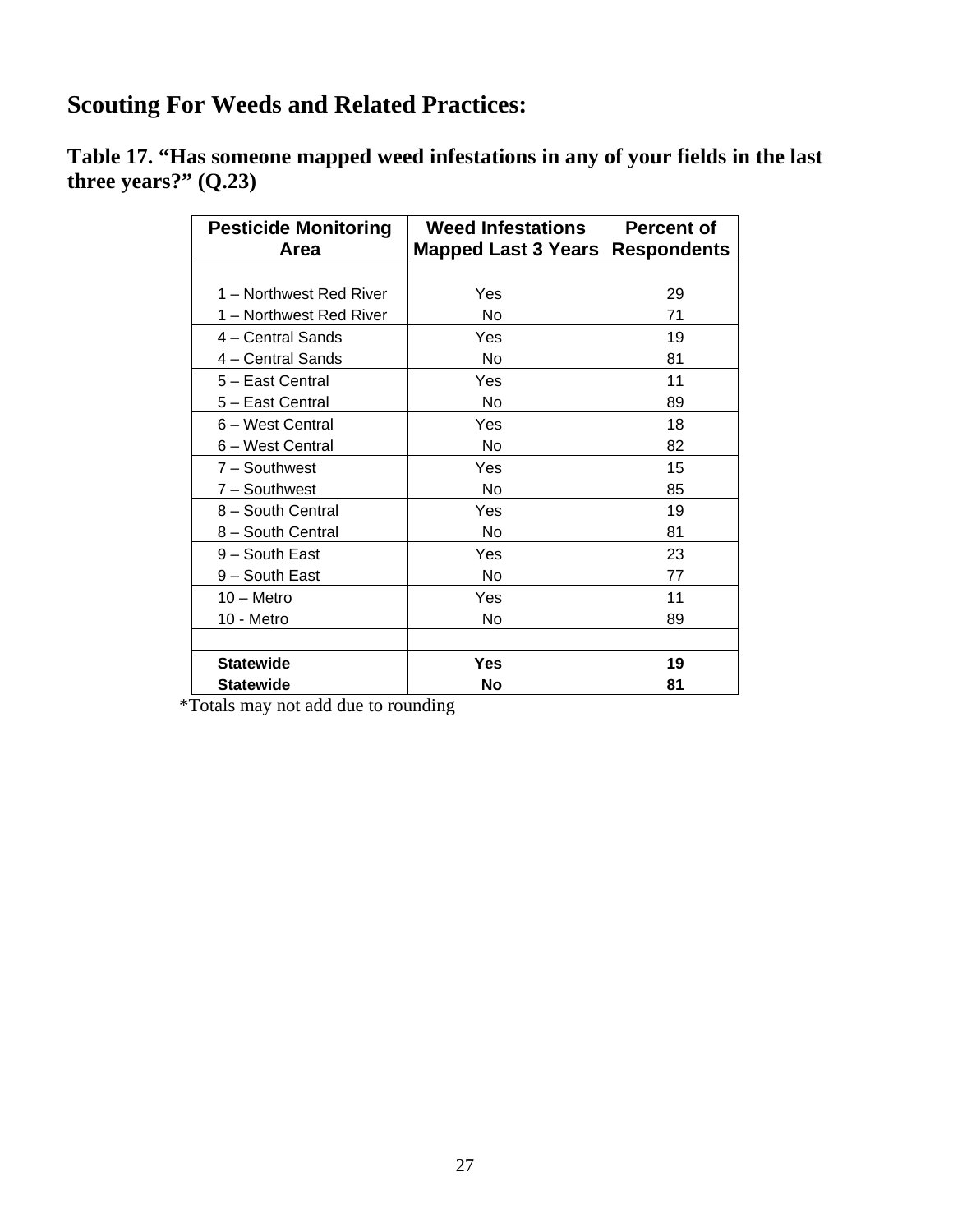## **Table 18. "Do you choose herbicides based on type of weeds and/or density of weeds?" (Q.24)**

| <b>Pesticide Monitoring</b> | <b>Herbicide Choice</b> | <b>Percent of</b>  |
|-----------------------------|-------------------------|--------------------|
| Area                        | <b>Based on Weeds</b>   | <b>Respondents</b> |
|                             |                         |                    |
| 1 - Northwest Red River     | Yes                     | 93                 |
| 1 - Northwest Red River     | No                      | $\overline{7}$     |
| 4 – Central Sands           | Yes                     | 97                 |
| 4 – Central Sands           | No                      | 3                  |
| 5 - East Central            | Yes                     | 92                 |
| 5 - East Central            | No                      | 8                  |
| 6 - West Central            | Yes                     | 93                 |
| 6 – West Central            | No                      | 7                  |
| $7 -$ Southwest             | Yes                     | 93                 |
| 7 - Southwest               | No                      | 7                  |
| 8 - South Central           | Yes                     | 95                 |
| 8 - South Central           | No                      | 5                  |
| 9 - South East              | Yes                     | 94                 |
| 9 – South East              | No                      | 6                  |
| $10 -$ Metro                | Yes                     | 98                 |
| 10 - Metro                  | No                      | $\overline{2}$     |
|                             |                         |                    |
| <b>Statewide</b>            | Yes                     | 94                 |
| <b>Statewide</b>            | <b>No</b>               | 6                  |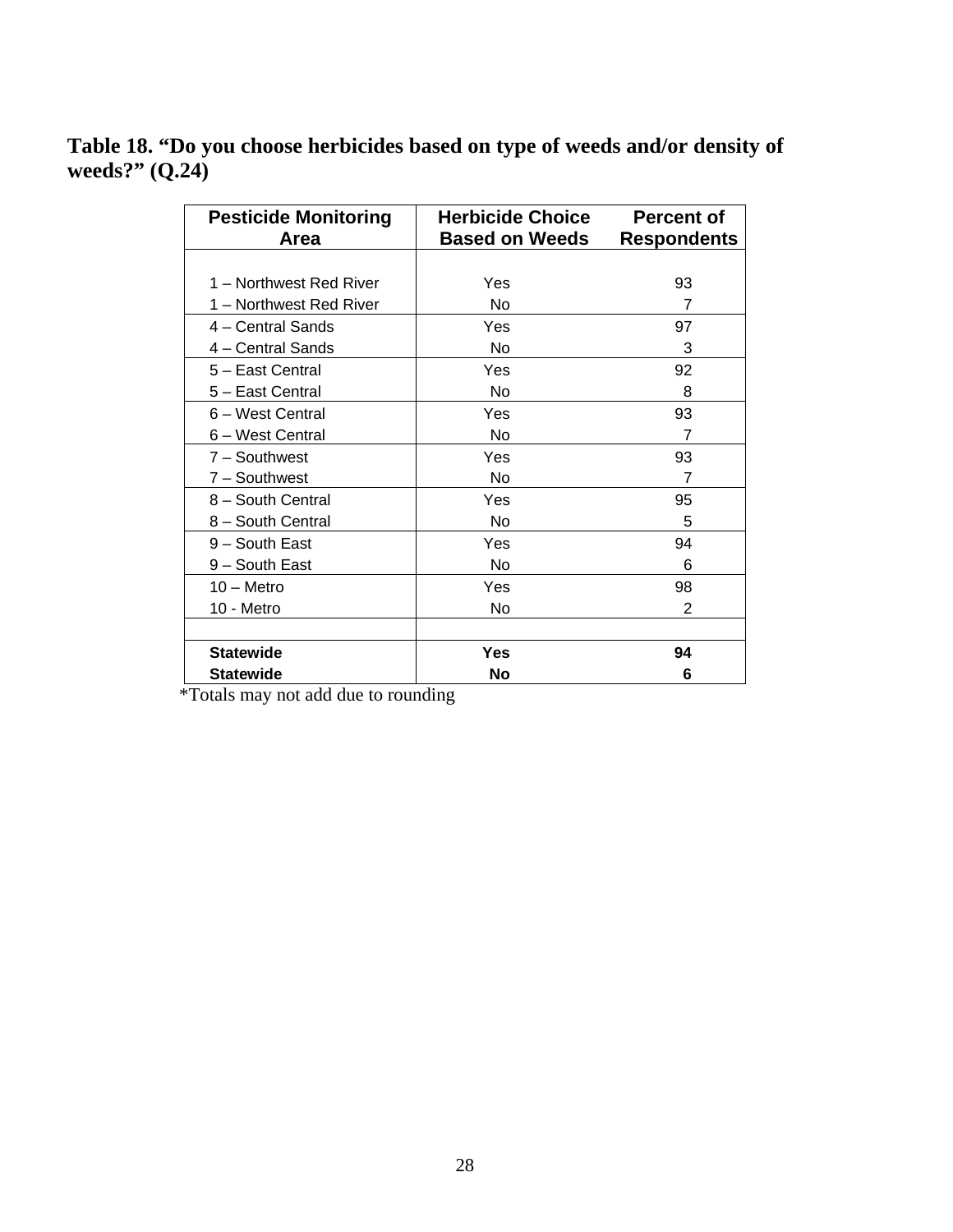## **Water Resources and Soil Resources:**

| <b>Pesticide Monitoring</b><br>Area | <b>Soil Texture Known</b><br>of Farm Soils | <b>Percent of</b><br><b>Respondents</b> |
|-------------------------------------|--------------------------------------------|-----------------------------------------|
|                                     |                                            |                                         |
| 1 - Northwest Red River             | Yes                                        | 97                                      |
| 1 – Northwest Red River             | No                                         | 3                                       |
| 4 – Central Sands                   | Yes                                        | 92                                      |
| 4 – Central Sands                   | No                                         | 8                                       |
| 5 - East Central                    | Yes                                        | 97                                      |
| 5 - East Central                    | <b>No</b>                                  | 3                                       |
| 6 - West Central                    | Yes                                        | 96                                      |
| 6 – West Central                    | No                                         | 4                                       |
| 7 - Southwest                       | Yes                                        | 88                                      |
| 7 - Southwest                       | No                                         | 12                                      |
| 8 - South Central                   | Yes                                        | 83                                      |
| 8 - South Central                   | No                                         | 17                                      |
| 9 - South East                      | Yes                                        | 87                                      |
| 9 - South East                      | No                                         | 13                                      |
| $10 -$ Metro                        | Yes                                        | 86                                      |
| 10 - Metro                          | No                                         | 14                                      |
|                                     |                                            |                                         |
| <b>Statewide</b>                    | Yes                                        | 88                                      |
| <b>Statewide</b>                    | No                                         | 12                                      |

**Table 19. "Do you know the soil texture of your farm?" (Q.25)**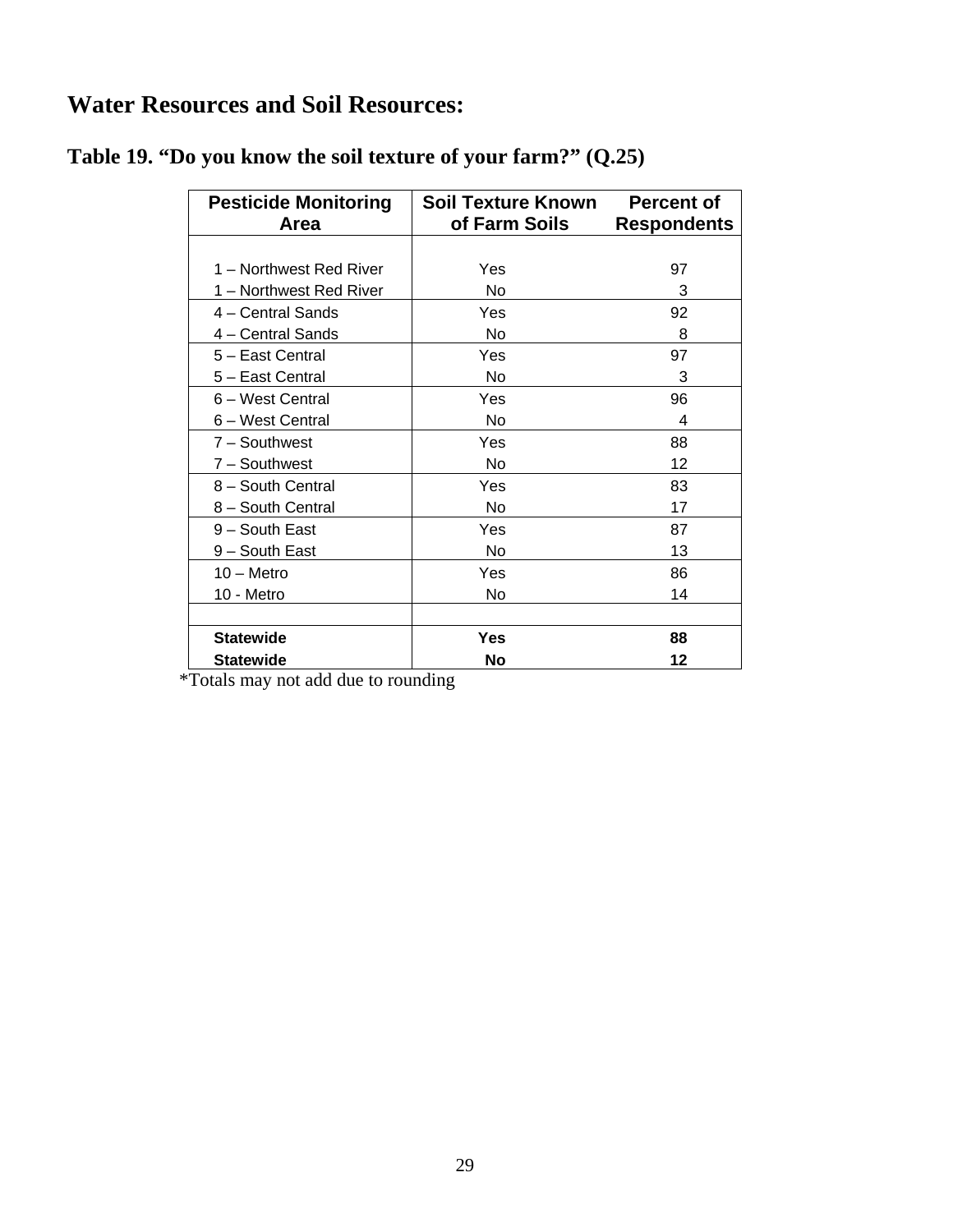**Table 20. "Do you know the organic matter level of your farms soils?" (Q.26)** 

| <b>Pesticide Monitoring</b> | <b>Organic Matter</b>           | <b>Percent of</b> |
|-----------------------------|---------------------------------|-------------------|
| Area                        | Known of Farm Soils Respondents |                   |
|                             |                                 |                   |
| 1 - Northwest Red River     | Yes                             | 87                |
| 1 – Northwest Red River     | No                              | 13                |
| 4 – Central Sands           | Yes                             | 63                |
| 4 - Central Sands           | No                              | 37                |
| 5 - East Central            | Yes                             | 45                |
| 5 - East Central            | No                              | 55                |
| 6 - West Central            | Yes                             | 80                |
| 6 - West Central            | No                              | 20                |
| 7 - Southwest               | Yes                             | 65                |
| 7 - Southwest               | No                              | 35                |
| 8 - South Central           | Yes                             | 75                |
| 8 - South Central           | No                              | 25                |
| 9 - South East              | Yes                             | 70                |
| 9 – South East              | No                              | 30                |
| $10 -$ Metro                | Yes                             | 70                |
| 10 - Metro                  | No                              | 30                |
|                             |                                 |                   |
| <b>Statewide</b>            | Yes                             | 70                |
| <b>Statewide</b>            | No                              | 30                |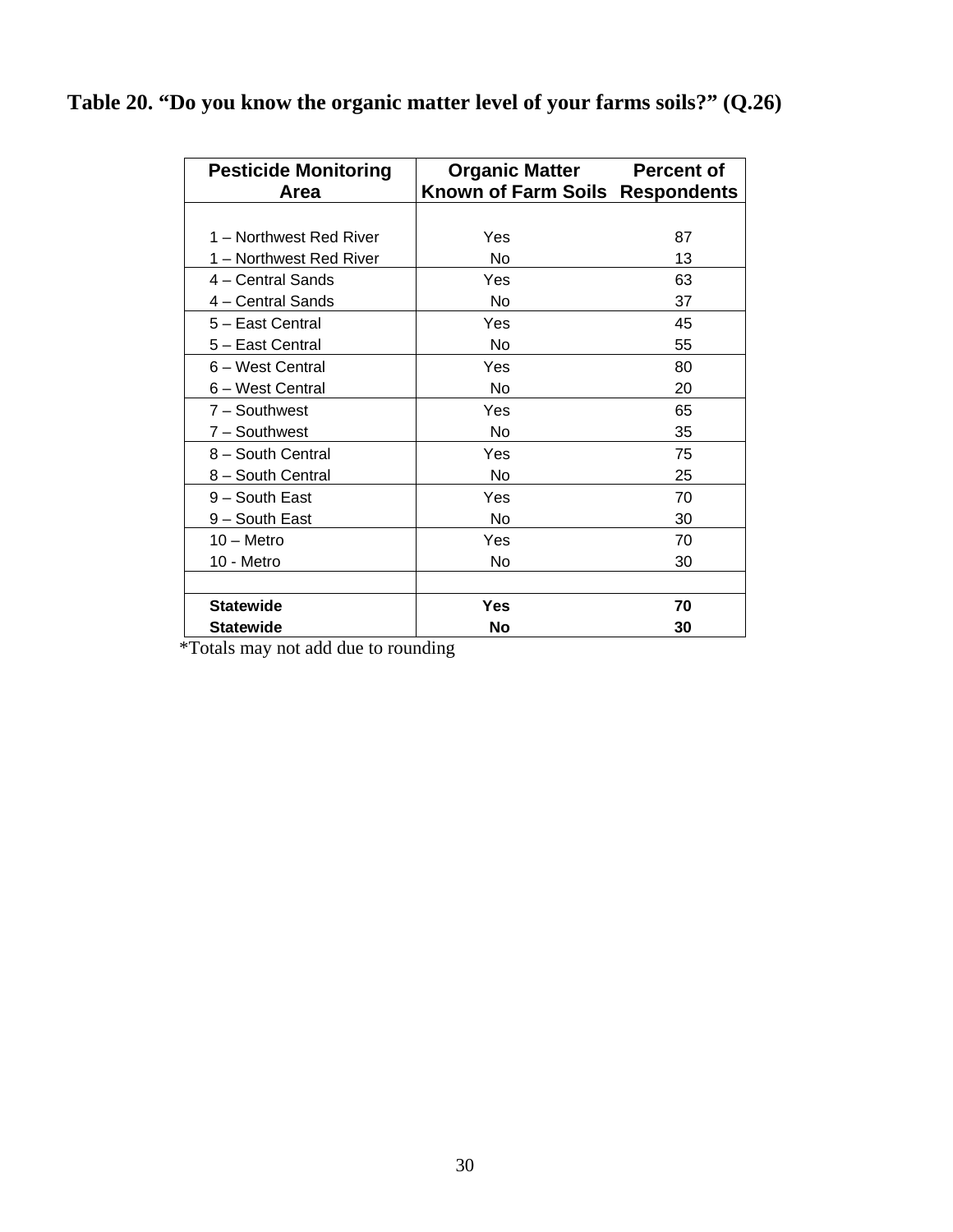|  |  |  |  |  |  |  | Table 21. "Do you know the depth to the water table in your field?" $(Q.27)$ |  |
|--|--|--|--|--|--|--|------------------------------------------------------------------------------|--|
|--|--|--|--|--|--|--|------------------------------------------------------------------------------|--|

| <b>Pesticide Monitoring</b><br>Area | <b>Knowledge of Depth</b><br>to the Water Table | <b>Percent of</b><br><b>Respondents</b> |
|-------------------------------------|-------------------------------------------------|-----------------------------------------|
|                                     |                                                 |                                         |
| 1 - Northwest Red River             | Yes                                             | 45                                      |
| 1 – Northwest Red River             | No                                              | 55                                      |
| 4 – Central Sands                   | Yes                                             | 37                                      |
| 4 - Central Sands                   | No                                              | 63                                      |
| 5 - East Central                    | Yes                                             | 32                                      |
| 5 - East Central                    | No                                              | 68                                      |
| 6 - West Central                    | Yes                                             | 51                                      |
| 6 – West Central                    | No                                              | 49                                      |
| 7 - Southwest                       | Yes                                             | 32                                      |
| 7 - Southwest                       | No                                              | 68                                      |
| 8 - South Central                   | Yes                                             | 33                                      |
| 8 - South Central                   | No                                              | 67                                      |
| $9 -$ South East                    | Yes                                             | 34                                      |
| 9 – South East                      | No                                              | 64                                      |
| $10 -$ Metro                        | Yes                                             | 32                                      |
| $10 -$ Metro                        | No                                              | 68                                      |
|                                     |                                                 |                                         |
| <b>Statewide</b>                    | Yes                                             | 35                                      |
| <b>Statewide</b>                    | No                                              | 65                                      |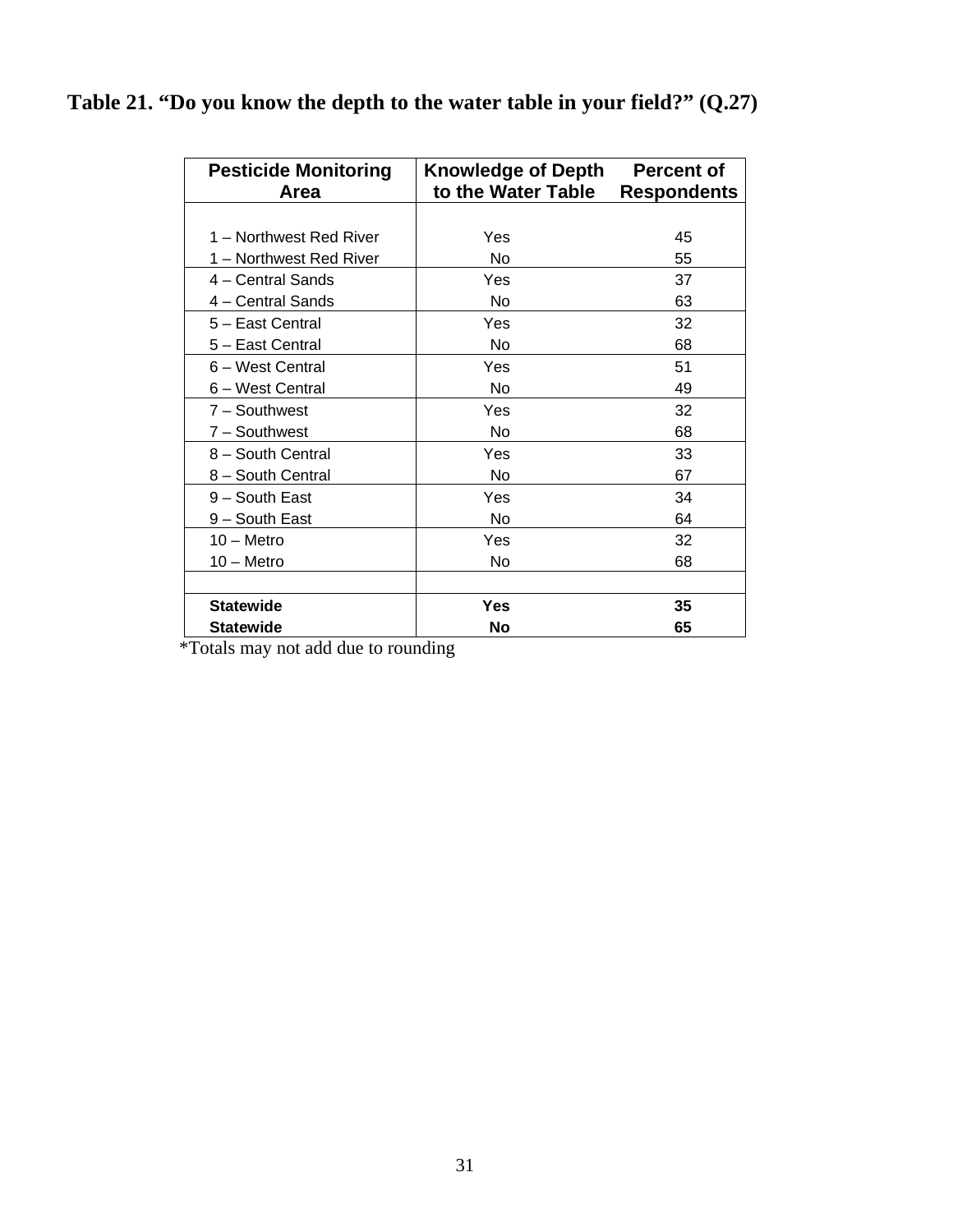Editors Note: Respondents might not have known the exact depth to the groundwater, but still may have known that the depth to groundwater exceeded 30 feet. Table 22 details those responses.

| <b>Pesticide Monitoring</b><br>Area | "Yes"<br><b>Response</b><br><b>Percent of</b><br><b>Respondents</b> | "No"<br><b>Response</b><br><b>Percent of</b><br><b>Respondents</b> | Don't Know<br><b>Response</b><br><b>Percent of</b><br><b>Respondents</b> |
|-------------------------------------|---------------------------------------------------------------------|--------------------------------------------------------------------|--------------------------------------------------------------------------|
| 1 - Northwest Red River             | 51                                                                  | 26                                                                 | 23                                                                       |
| 4 - Central Sands                   | 48                                                                  | 28                                                                 | 24                                                                       |
| 5 - East Central                    | 32                                                                  | 42                                                                 | 26                                                                       |
| 6 - West Central                    | 60                                                                  | 20                                                                 | 20                                                                       |
| $7 -$ Southwest                     | 42                                                                  | 17                                                                 | 41                                                                       |
| 8 - South Central                   | 40                                                                  | 28                                                                 | 32                                                                       |
| 9 - South East                      | 44                                                                  | 26                                                                 | 30                                                                       |
| $10 -$ Metro                        | 52                                                                  | 22                                                                 | 26                                                                       |
| Other                               | 55                                                                  | 20                                                                 | 25                                                                       |
| <b>Statewide</b><br>- - -           | 47                                                                  | 26                                                                 | 27                                                                       |

**Table 22. "Is the water table at a depth greater than 30 feet?" (Q.28)** 

\*Totals may not add due to rounding

Editors Note: Respondents who answered, "Yes" to question 28 were then asked, "How was the depth primarily determined?". Figure 2 details their responses.



**Figure 2. Information sources used to determine water table depth (Q.28i)**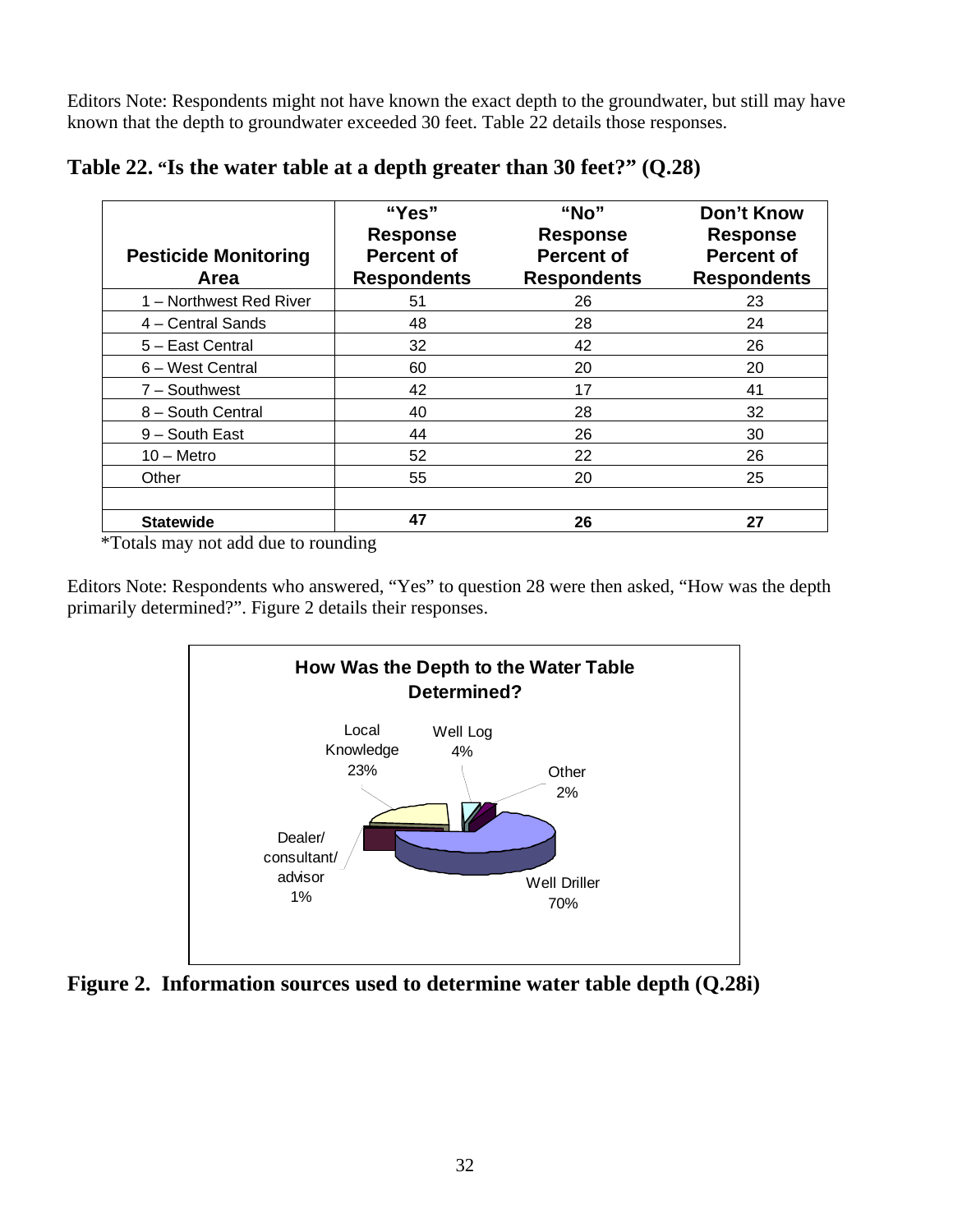**Table 23. "Are any streams, lakes or other surface waters immediately adjacent to or in your corn fields?" (Q.29)** 

| <b>Pesticide Monitoring</b> | <b>Surface Water</b><br><b>Adjacent to</b> | <b>Percent of</b>  |
|-----------------------------|--------------------------------------------|--------------------|
| Area                        | or in Field                                | <b>Respondents</b> |
|                             |                                            |                    |
| 1 - Northwest Red River     | Yes                                        | 39                 |
| 1 – Northwest Red River     | No                                         | 61                 |
| 4 – Central Sands           | Yes                                        | 31                 |
| 4 - Central Sands           | No                                         | 69                 |
| 5 - East Central            | Yes                                        | 26                 |
| 5 - East Central            | No                                         | 74                 |
| 6 - West Central            | Yes                                        | 40                 |
| 6 - West Central            | No                                         | 60                 |
| 7 - Southwest               | Yes                                        | 36                 |
| 7 - Southwest               | <b>No</b>                                  | 64                 |
| 8 - South Central           | Yes                                        | 42                 |
| 8 - South Central           | No                                         | 58                 |
| 9 - South East              | Yes                                        | 29                 |
| 9 - South East              | No                                         | 71                 |
| $10 -$ Metro                | Yes                                        | 25                 |
| 10 - Metro                  | No                                         | 75                 |
|                             |                                            |                    |
| <b>Statewide</b>            | Yes                                        | 36                 |
| <b>Statewide</b>            | No                                         | 64                 |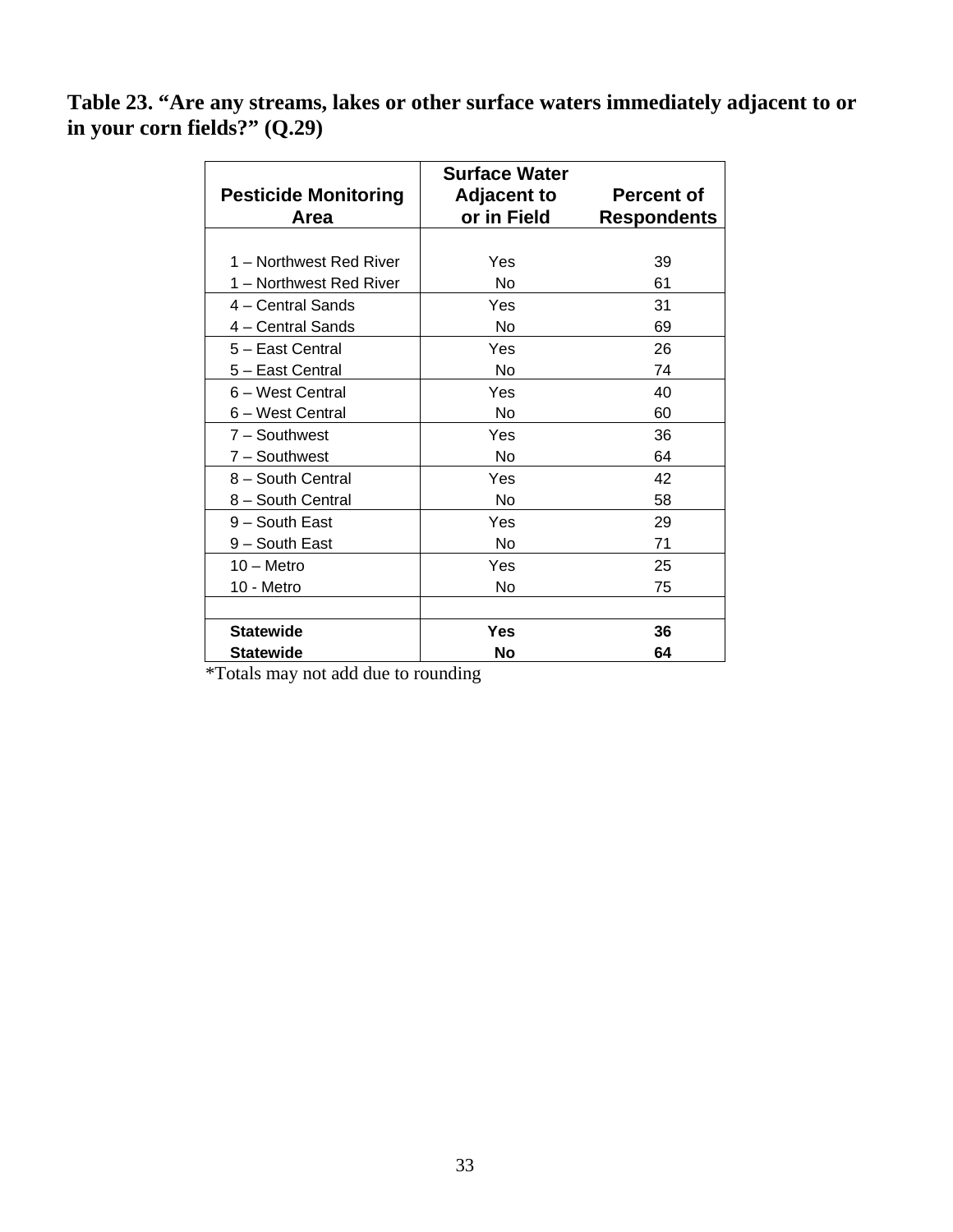Editors Note: Respondents who answered, "Yes" to question 29 were then asked if there were filter strips or vegetative buffers on or next to any of those acres. Table 24 details their responses

|         | Table 24. "Are there filter strips or vegetative buffers on any of these acres?" |  |  |
|---------|----------------------------------------------------------------------------------|--|--|
| (O.29A) |                                                                                  |  |  |

| <b>Pesticide Monitoring</b> | <b>Filter Strips</b><br>or | <b>Percent of</b>  |
|-----------------------------|----------------------------|--------------------|
| Area                        | <b>Buffers</b>             | <b>Respondents</b> |
|                             |                            |                    |
| 1 - Northwest Red River     | Yes                        | 100                |
| 1 – Northwest Red River     | No                         | 0                  |
| 4 – Central Sands           | Yes                        | 88                 |
| 4 – Central Sands           | No                         | 12                 |
| 5 - East Central            | Yes                        | 80                 |
| 5 - East Central            | No                         | 20                 |
| 6 - West Central            | Yes                        | 85                 |
| 6 - West Central            | No                         | 15                 |
| $7 -$ Southwest             | Yes                        | 91                 |
| 7 - Southwest               | No                         | 9                  |
| 8 - South Central           | Yes                        | 89                 |
| 8 - South Central           | No                         | 11                 |
| 9 - South East              | Yes                        | 90                 |
| 9 - South East              | No                         | 10                 |
| $10 -$ Metro                | Yes                        | 91                 |
| 10 - Metro                  | No                         | 9                  |
|                             |                            |                    |
| <b>Statewide</b>            | Yes                        | 90                 |
| <b>Statewide</b>            | No                         | 10                 |

\*Totals may not add due to rounding

Editors Note: Respondents who answered, "Yes" to question 29a in regards to having filter strips or vegetative buffers were then asked if filter strips or vegetative buffers were part of a conservation program. Table 25 details their responses.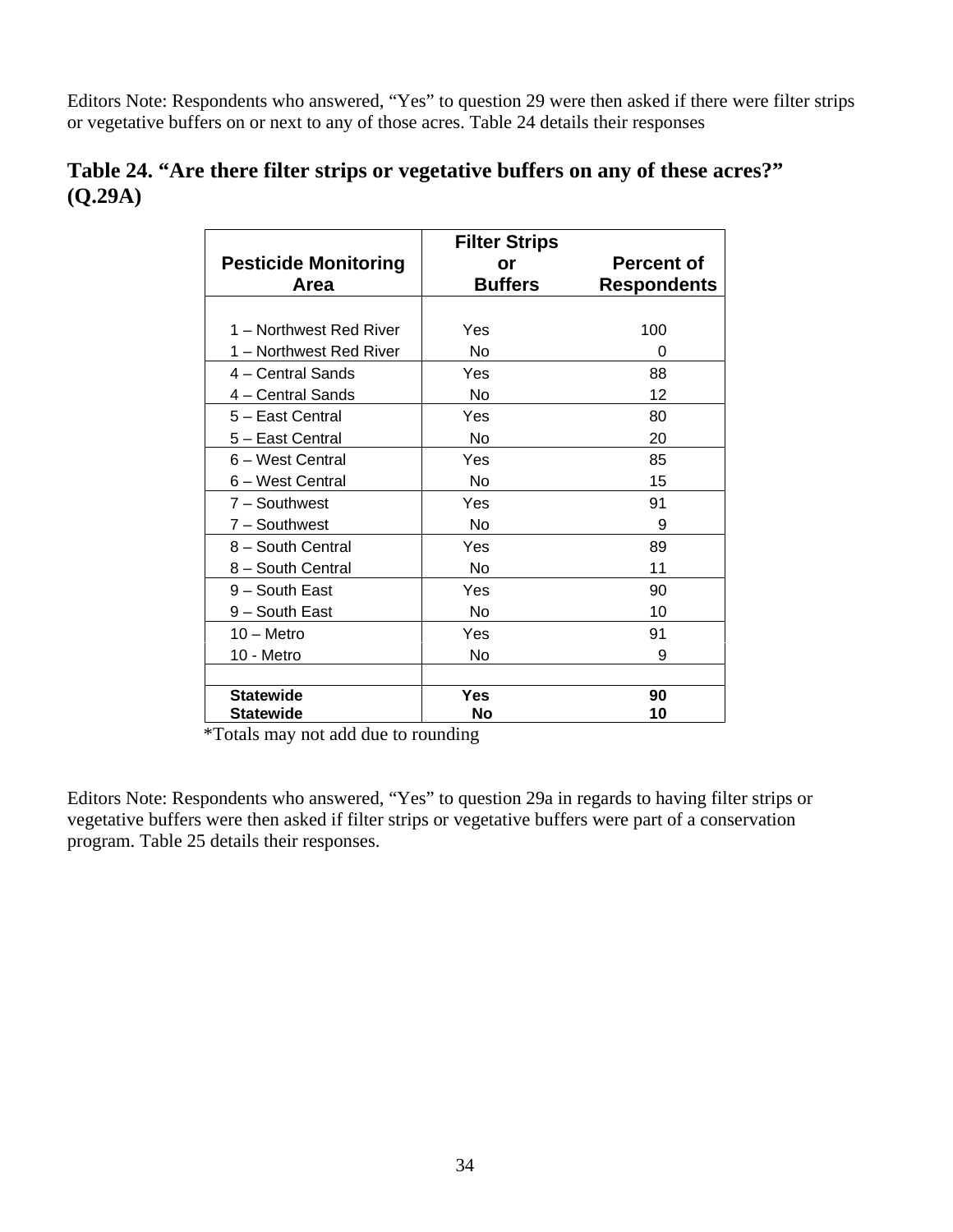## **Table 25. "Were they required as part of a conservation program?"(Q.29Ai)**

| <b>Pesticide Monitoring</b><br>Area | Response | <b>Percent of</b><br><b>Respondents</b> |
|-------------------------------------|----------|-----------------------------------------|
|                                     |          |                                         |
| 1 – Northwest Red River             | Yes      | 17                                      |
| 1 - Northwest Red River             | No       | 83                                      |
| 4 – Central Sands                   | Yes      | 13                                      |
| 4 – Central Sands                   | No       | 87                                      |
| 5 - East Central                    | Yes      | 13                                      |
| 5 - East Central                    | No       | 87                                      |
| 6 – West Central                    | Yes      | 5                                       |
| 6 - West Central                    | No       | 95                                      |
| $7 -$ Southwest                     | Yes      | 19                                      |
| 7 - Southwest                       | No       | 81                                      |
| 8 - South Central                   | Yes      | 20                                      |
| 8 - South Central                   | No       | 80                                      |
| 9 - South East                      | Yes      | 19                                      |
| 9 - South East                      | No       | 81                                      |
| $10 -$ Metro                        | Yes      | 20                                      |
| 10 - Metro                          | No       | 80                                      |
|                                     |          |                                         |
| <b>Statewide</b>                    | Yes      | 17                                      |
| <b>Statewide</b>                    | No       | 83                                      |

Editors Note: Data summary of only producers responding "Yes" to question 29.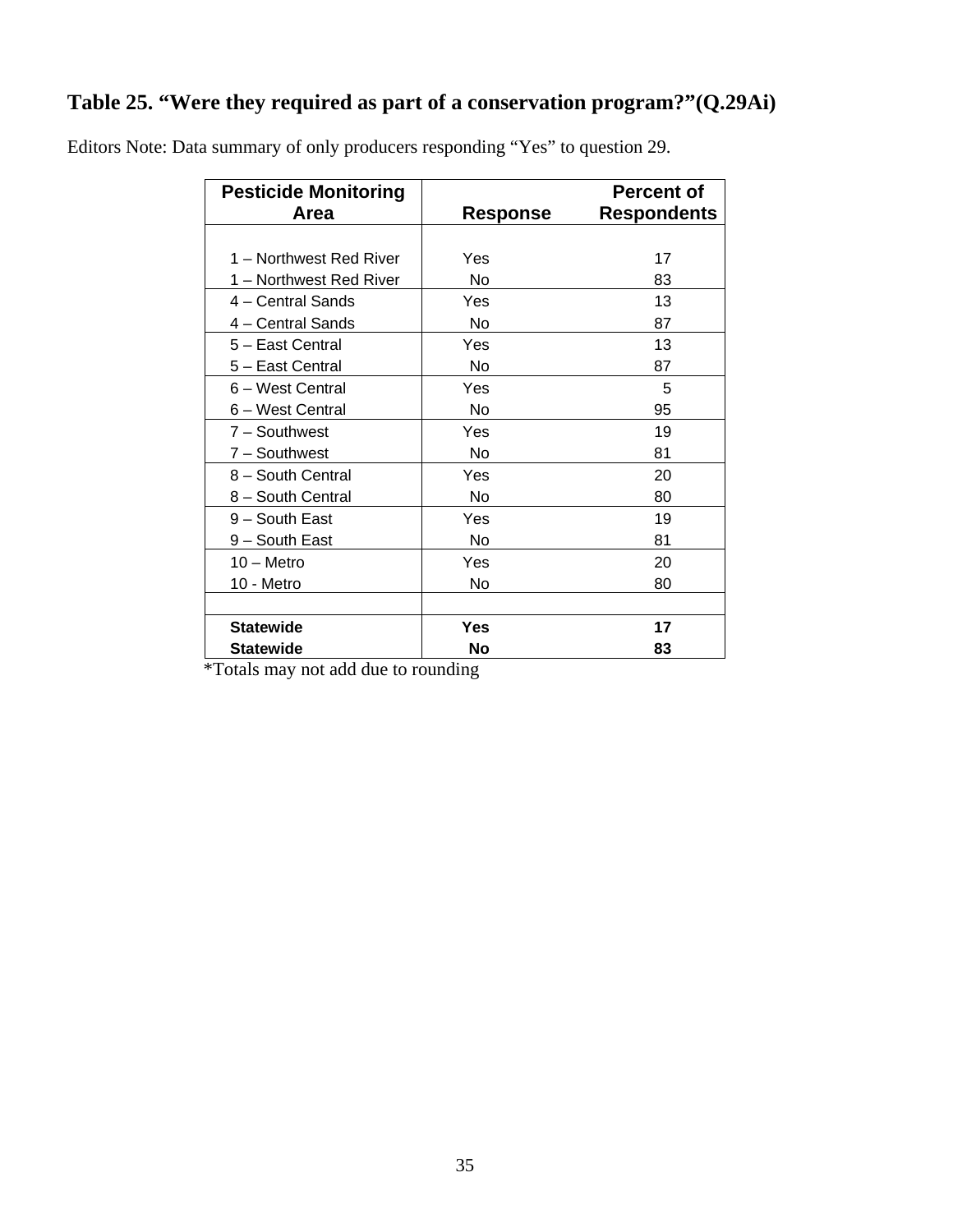## **Table 26. "Do you irrigate corn?" (Q30)**

| <b>Pesticide Monitoring</b><br>Area | <b>Irrigation</b>      | <b>Percent of</b><br><b>Respondents</b> |
|-------------------------------------|------------------------|-----------------------------------------|
|                                     |                        |                                         |
| 1 - Northwest Red River             | Yes                    | 10                                      |
| 1 - Northwest Red River             | No                     | 90                                      |
| 4 – Central Sands                   | Yes                    | 15                                      |
| 4 - Central Sands                   | No                     | 85                                      |
| 5 - East Central                    | Yes                    | $\Omega$                                |
| 5 - East Central                    | No                     | 100                                     |
| 6 - West Central                    | Yes                    | 11                                      |
| 6 - West Central                    | No                     | 89                                      |
| $7 -$ Southwest                     | Yes                    | 1                                       |
| 7 - Southwest                       | No                     | 99                                      |
| 8 - South Central                   | Yes                    | 1                                       |
| 8 - South Central                   | No                     | 99                                      |
| 9 - South East                      | Yes                    | 0                                       |
| 9 - South East                      | No                     | 100                                     |
| $10 -$ Metro                        | Yes                    | 11                                      |
| 10 - Metro                          | No                     | 89                                      |
|                                     |                        |                                         |
| <b>Statewide</b>                    | Yes                    | 5                                       |
| <b>Statewide</b>                    | <b>No</b><br>$\ddotsc$ | 95                                      |

\*Totals may not add due to rounding

## **Table 27. "Do you have an irrigation water management plan?" (Q.31)**

| <b>Pesticide Monitoring</b><br>Area | <b>Irrigation Water</b><br><b>Management Plan</b> | <b>Percent of</b><br><b>Respondents</b> |  |
|-------------------------------------|---------------------------------------------------|-----------------------------------------|--|
|                                     |                                                   |                                         |  |
|                                     |                                                   |                                         |  |
| <b>Statewide</b>                    | Yes                                               | 63                                      |  |
| <b>Statewide</b>                    | No                                                | 37                                      |  |

\*Totals may not add due to rounding

Editors Note. Only 5% (46) of the farmers used irrigation on corn acres. Due to the small numbers of farmers irrigating, only statewide data is reported.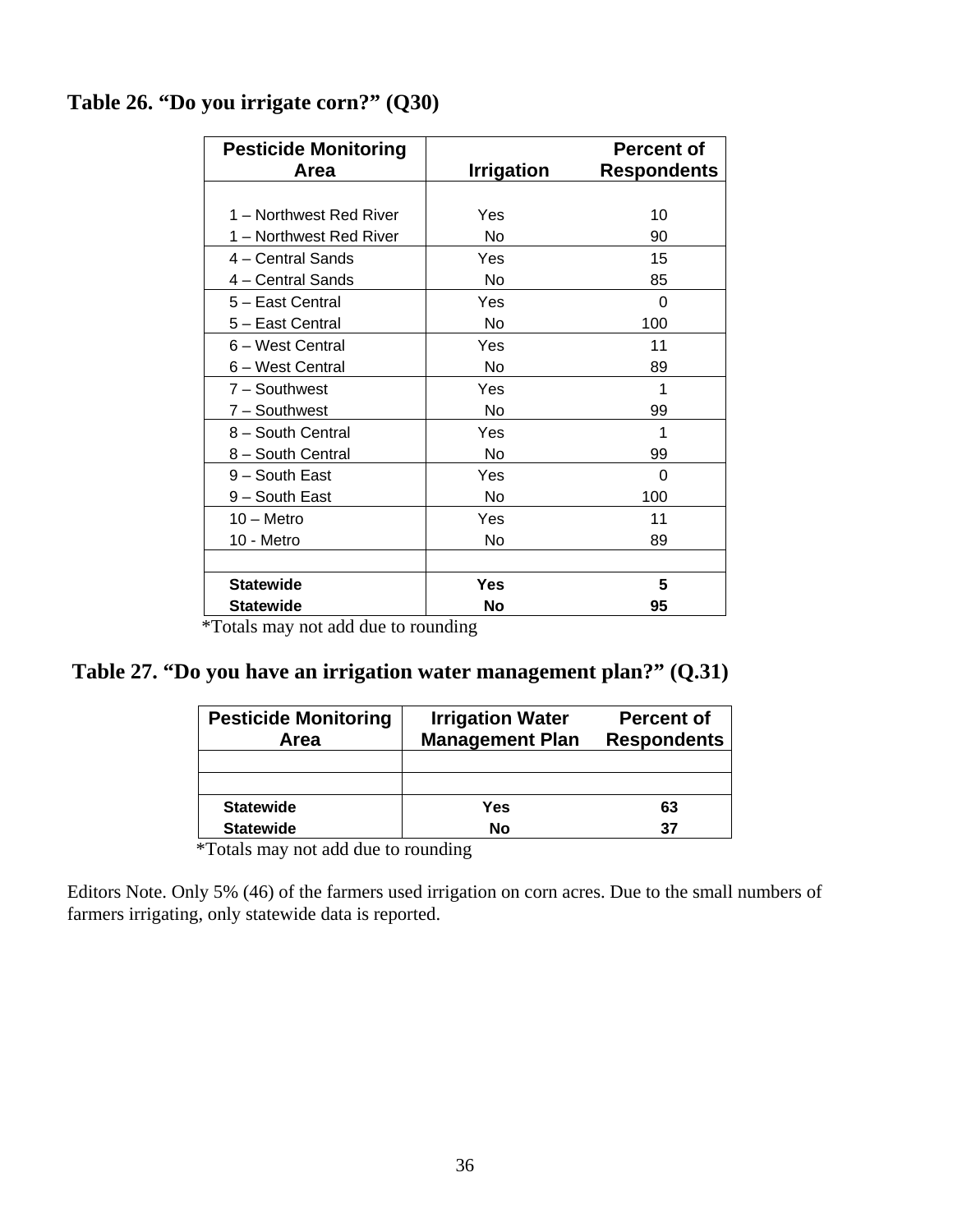**Figure 3. "What type of tillage did you use before planting on the majority of your corn aces?" (Q.32)** 



**Table 28. "Do you use precision applications for herbicides (variable rate applications)?" (Q.33)** 

| <b>Pesticide Monitoring</b> | <b>Variable Rate</b> | <b>Percent of</b>  |
|-----------------------------|----------------------|--------------------|
| Area                        | <b>Applications</b>  | <b>Respondents</b> |
|                             |                      |                    |
| 1 - Northwest Red River     | Yes                  | 19                 |
| 1 - Northwest Red River     | No                   | 81                 |
| 4 – Central Sands           | Yes                  | 26                 |
| 4 - Central Sands           | No                   | 74                 |
| 5 - East Central            | Yes                  | 24                 |
| 5 - East Central            | No                   | 76                 |
| 6 - West Central            | Yes                  | 17                 |
| 6 - West Central            | No                   | 83                 |
| 7 - Southwest               | Yes                  | 31                 |
| 7 - Southwest               | No                   | 69                 |
| 8 - South Central           | Yes                  | 32                 |
| 8 - South Central           | No                   | 68                 |
| 9 - South East              | Yes                  | 29                 |
| 9 - South East              | No                   | 71                 |
| $10 -$ Metro                | Yes                  | 23                 |
| 10 - Metro                  | No                   | 77                 |
|                             |                      |                    |
| <b>Statewide</b>            | Yes                  | 28                 |
| <b>Statewide</b>            | <b>No</b>            | 72                 |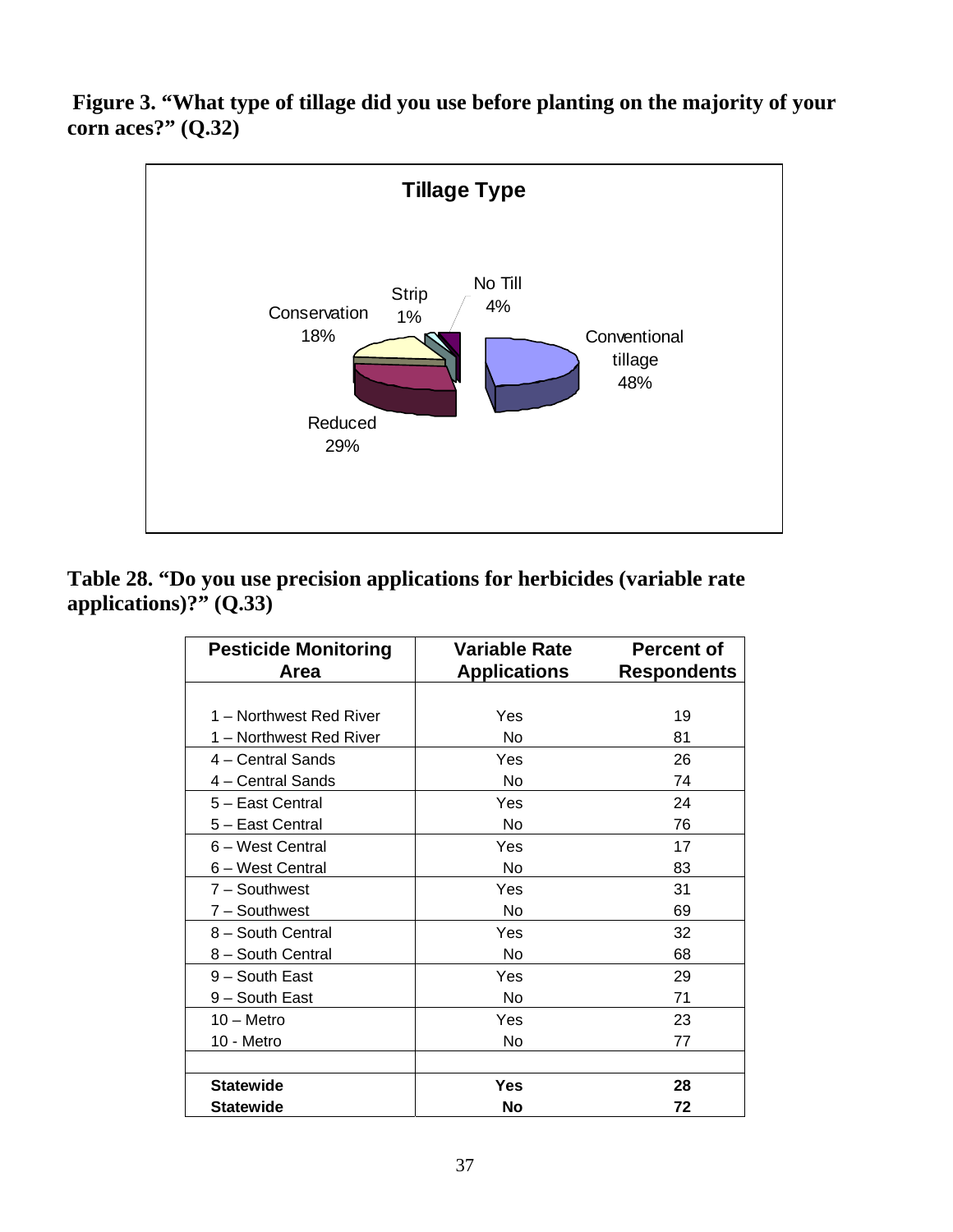**Table 29. "In general, do you alternate use of herbicide products to keep weeds from becoming resistant to herbicides?" (Q.34)** 

| <b>Pesticide Monitoring</b> | <b>Response to Using</b>                 | <b>Percent of</b> |
|-----------------------------|------------------------------------------|-------------------|
| Area                        | <b>Alternative Herbicide Respondents</b> |                   |
|                             |                                          |                   |
| 1 – Northwest Red River     | Yes                                      | 94                |
| 1 – Northwest Red River     | No                                       | 6                 |
| 4 - Central Sands           | Yes                                      | 89                |
| 4 - Central Sands           | No                                       | 11                |
| 5 - East Central            | Yes                                      | 89                |
| 5 - East Central            | No                                       | 11                |
| 6 – West Central            | Yes                                      | 96                |
| 6 – West Central            | No                                       | 4                 |
| $7 -$ Southwest             | Yes                                      | 92                |
| 7 - Southwest               | No                                       | 8                 |
| 8 - South Central           | Yes                                      | 92                |
| 8 - South Central           | No                                       | 8                 |
| 9 - South East              | Yes                                      | 88                |
| 9 – South East              | <b>No</b>                                | 12                |
| $10 -$ Metro                | Yes                                      | 89                |
| 10 - Metro                  | No                                       | 11                |
|                             |                                          |                   |
| <b>Statewide</b>            | Yes                                      | 91                |
| Statewide                   | No                                       | 9                 |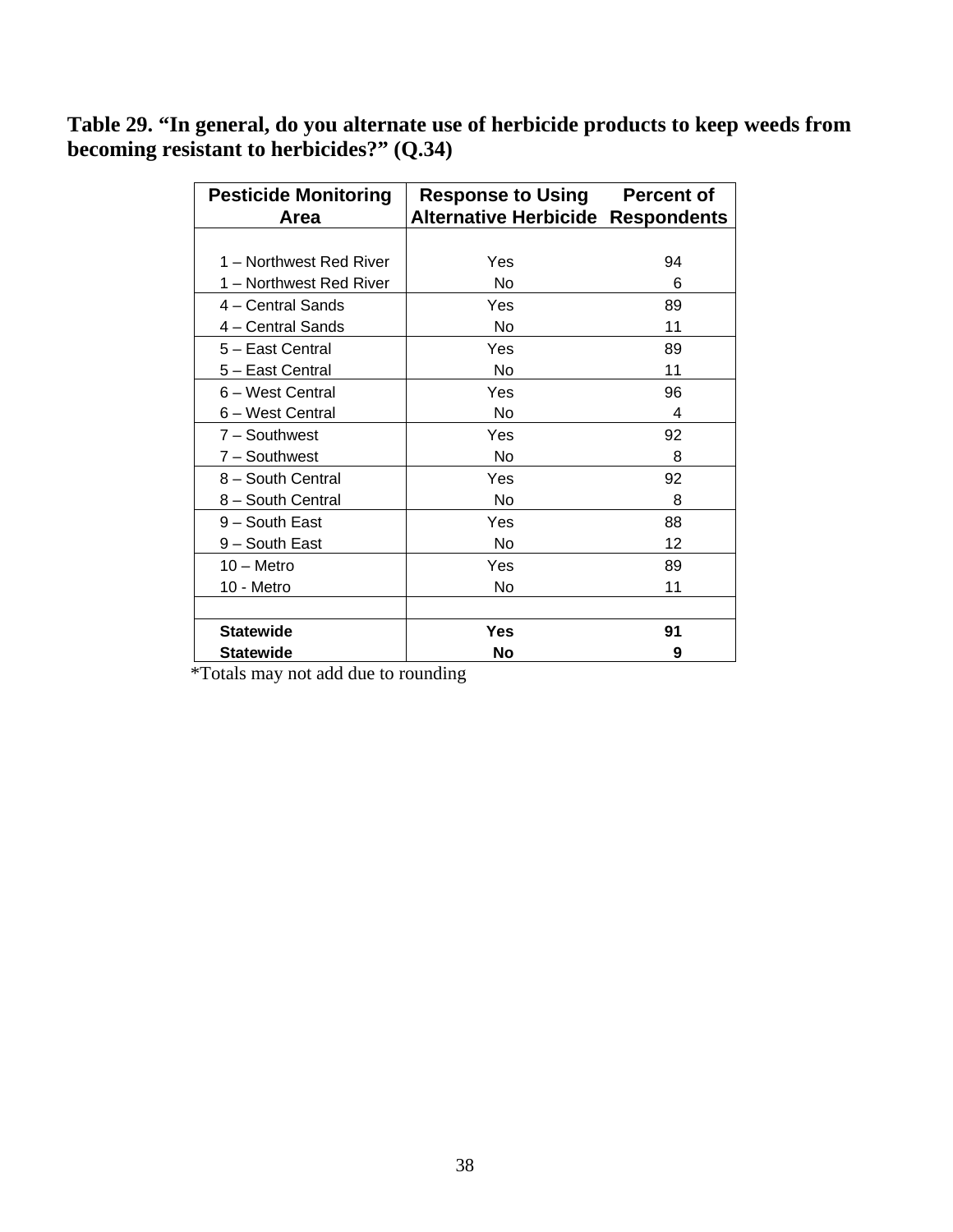**Table 30. "Did you reduce from previous applications, the rate per acre of any corn herbicide?" (Q.35)** 

| <b>Pesticide Monitoring</b> | <b>Reduced Rate from</b>     | <b>Percent of</b>  |
|-----------------------------|------------------------------|--------------------|
| Area                        | <b>Previous Applications</b> | <b>Respondents</b> |
|                             |                              |                    |
| 1 – Northwest Red River     | Yes                          | 58                 |
| 1 - Northwest Red River     | No                           | 42                 |
| 4 – Central Sands           | Yes                          | 44                 |
| 4 - Central Sands           | No                           | 56                 |
| 5 - East Central            | Yes                          | 62                 |
| 5 – East Central            | No                           | 38                 |
| 6 - West Central            | Yes                          | 38                 |
| 6 - West Central            | No                           | 62                 |
| $7 -$ Southwest             | Yes                          | 42                 |
| 7 - Southwest               | No                           | 58                 |
| 8 - South Central           | Yes                          | 46                 |
| 8 - South Central           | No                           | 54                 |
| 9 - South East              | Yes                          | 53                 |
| 9 – South East              | No                           | 47                 |
| $10 -$ Metro                | Yes                          | 44                 |
| 10 - Metro                  | No                           | 56                 |
|                             |                              |                    |
| <b>Statewide</b>            | <b>Yes</b>                   | 47                 |
| <b>Statewide</b>            | No                           | 53                 |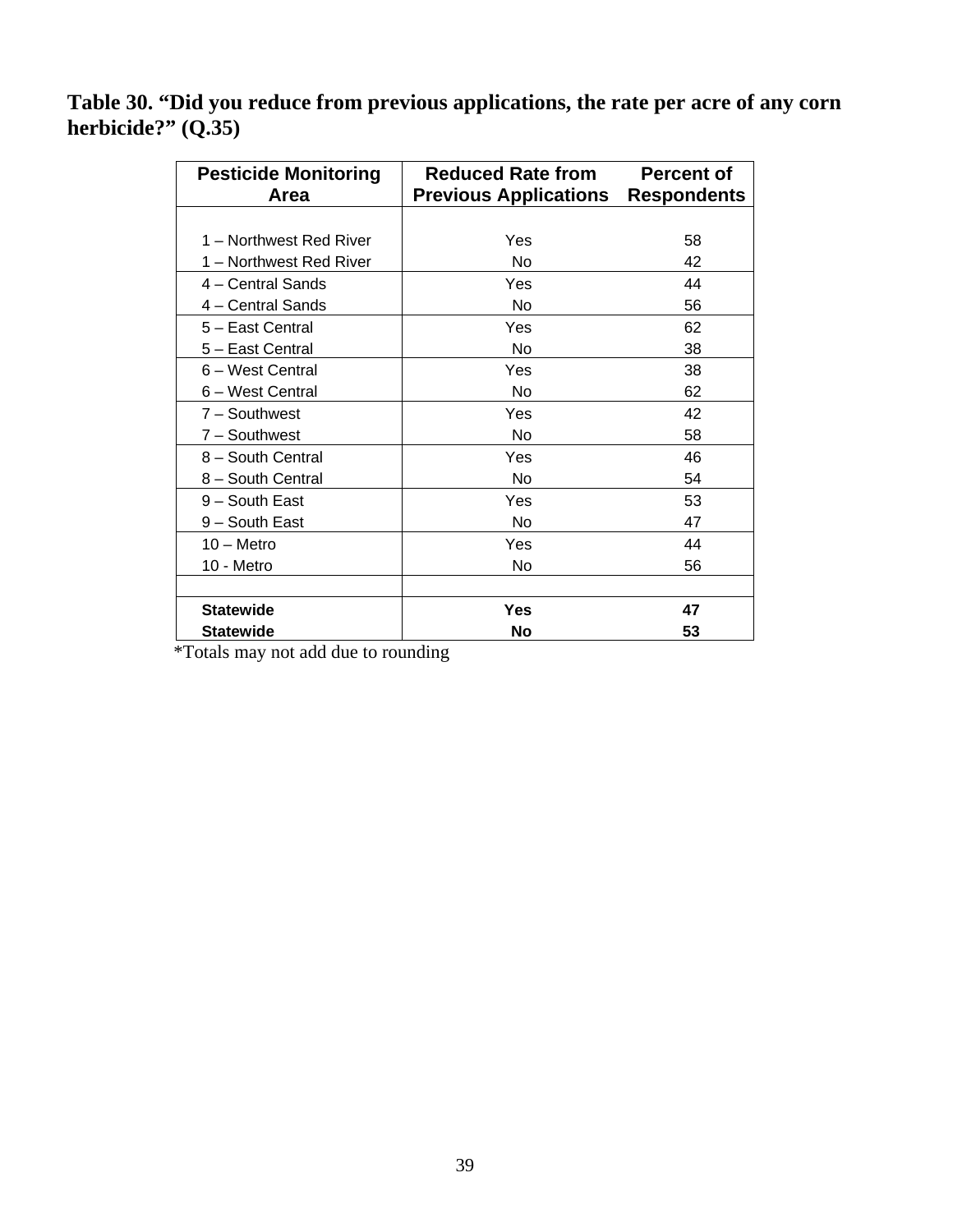**Table 31. "Did you select an herbicide with a different mode of action to reduce weed resistance to herbicides?" (Q.36)**

| <b>Pesticide Monitoring</b><br>Area | <b>Selected Herbicide with</b><br>Different Mode of Action to<br><b>Reduce Weed Resistance</b> | <b>Percent of</b><br><b>Respondents</b> |
|-------------------------------------|------------------------------------------------------------------------------------------------|-----------------------------------------|
|                                     |                                                                                                |                                         |
| 1 - Northwest Red River             | Yes                                                                                            | 74                                      |
| 1 - Northwest Red River             | <b>No</b>                                                                                      | 26                                      |
| $4 -$ Central Sands                 | Yes                                                                                            | 71                                      |
| 4 - Central Sands                   | No                                                                                             | 29                                      |
| 5 - East Central                    | Yes                                                                                            | 62                                      |
| 5 - East Central                    | No                                                                                             | 38                                      |
| 6 – West Central                    | Yes                                                                                            | 85                                      |
| 6 - West Central                    | <b>No</b>                                                                                      | 15                                      |
| $7 -$ Southwest                     | Yes                                                                                            | 76                                      |
| 7 - Southwest                       | No                                                                                             | 24                                      |
| 8 - South Central                   | Yes                                                                                            | 82                                      |
| 8 - South Central                   | No                                                                                             | 18                                      |
| 9 - South East                      | Yes                                                                                            | 72                                      |
| 9 - South East                      | No                                                                                             | 18                                      |
| $10 -$ Metro                        | Yes                                                                                            | 66                                      |
| 10 - Metro                          | N <sub>o</sub>                                                                                 | 34                                      |
|                                     |                                                                                                |                                         |
| <b>Statewide</b>                    | <b>Yes</b>                                                                                     | 76                                      |
| <b>Statewide</b>                    | No                                                                                             | 24                                      |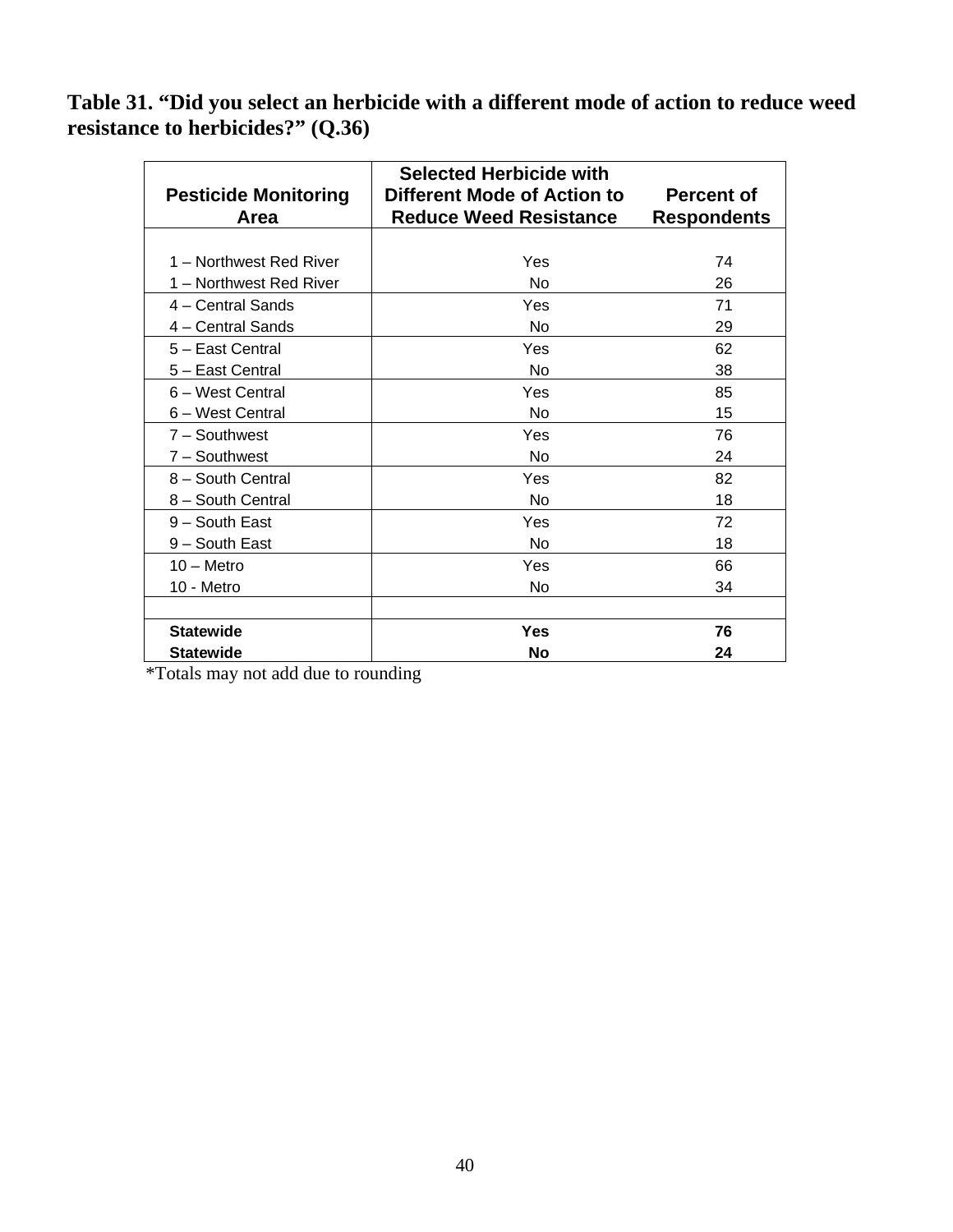**Table 32. "Did you choose a particular herbicide to reduce impacts to surface water or groundwater?" (Q.37)** 

| <b>Chose Herbicide to Reduce</b> |                             |                    |
|----------------------------------|-----------------------------|--------------------|
|                                  | <b>Impact to Surface or</b> | <b>Percent of</b>  |
| <b>Pesticide Monitoring Area</b> | <b>Ground Water</b>         | <b>Respondents</b> |
|                                  |                             |                    |
| 1 – Northwest Red River          | Yes                         | 33                 |
| 1 - Northwest Red River          | <b>No</b>                   | 67                 |
| 4 - Central Sands                | Yes                         | 43                 |
| 4 - Central Sands                | <b>No</b>                   | 57                 |
| 5 - East Central                 | Yes                         | 31                 |
| 5 - East Central                 | No                          | 69                 |
| 6 – West Central                 | Yes                         | 53                 |
| 6 - West Central                 | <b>No</b>                   | 47                 |
| $7 -$ Southwest                  | Yes                         | 45                 |
| 7 - Southwest                    | <b>No</b>                   | 55                 |
| 8 - South Central                | Yes                         | 53                 |
| 8 - South Central                | No                          | 47                 |
| 9 - South East                   | Yes                         | 53                 |
| 9 - South East                   | No                          | 47                 |
| $10 -$ Metro                     | Yes                         | 50                 |
| 10 - Metro                       | <b>No</b>                   | 50                 |
|                                  |                             |                    |
| <b>Statewide</b>                 | <b>Yes</b>                  | 49                 |
| <b>Statewide</b>                 | No                          | 51                 |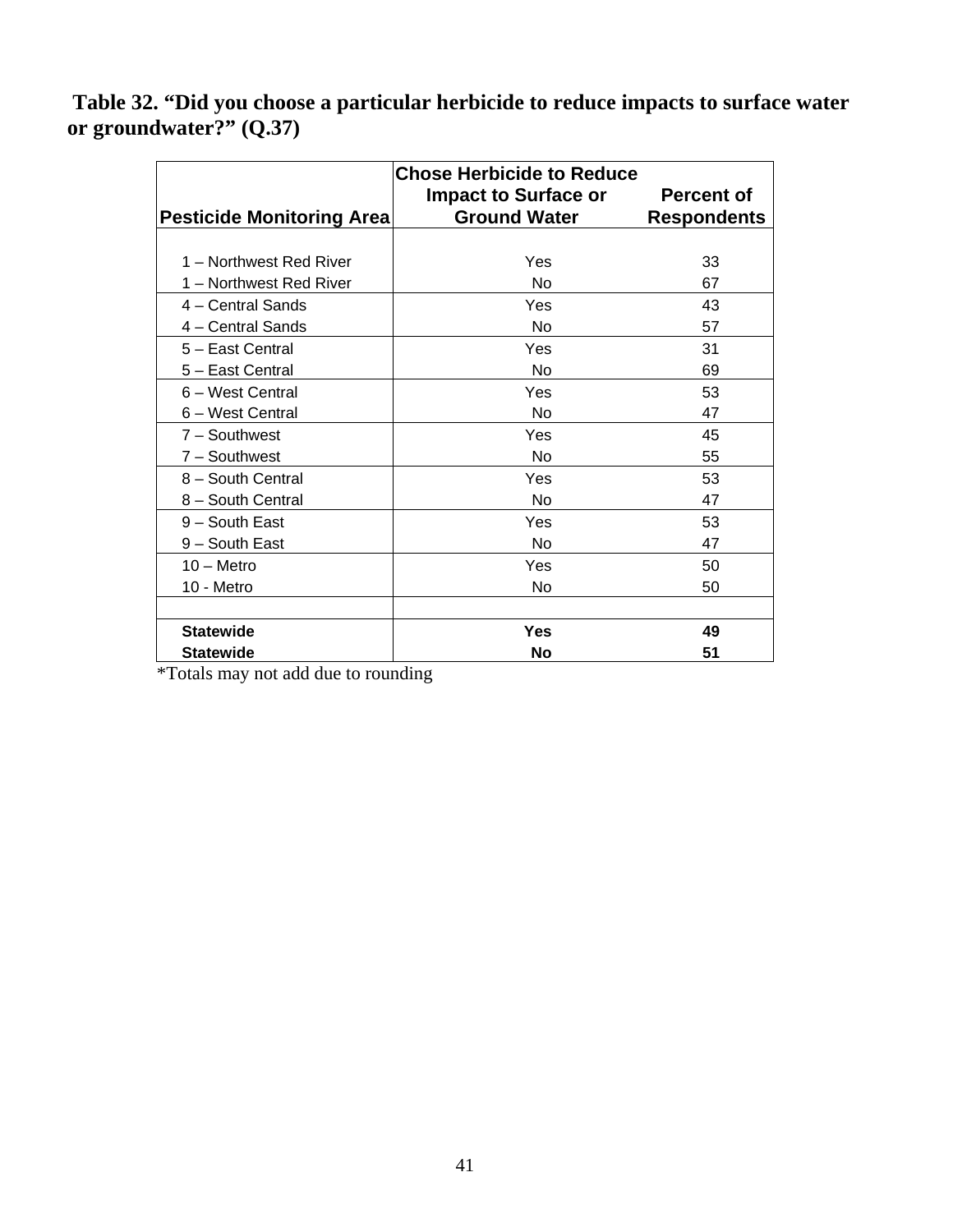| <b>Pesticide Monitoring</b><br>Area | <b>Banded Herbicide</b><br><b>Applications to</b><br><b>Reduce Use</b> | <b>Percent of</b><br><b>Respondents</b> |
|-------------------------------------|------------------------------------------------------------------------|-----------------------------------------|
|                                     |                                                                        |                                         |
| 1 – Northwest Red River             | Yes                                                                    | 10                                      |
| 1 - Northwest Red River             | No                                                                     | 90                                      |
| 4 – Central Sands                   | Yes                                                                    | 7                                       |
| 4 - Central Sands                   | No                                                                     | 93                                      |
| 5 - East Central                    | Yes                                                                    | 5                                       |
| 5 - East Central                    | No                                                                     | 95                                      |
| 6 - West Central                    | Yes                                                                    | $\overline{7}$                          |
| 6 - West Central                    | <b>No</b>                                                              | 93                                      |
| 7 - Southwest                       | Yes                                                                    | 12                                      |
| 7 - Southwest                       | <b>No</b>                                                              | 88                                      |
| 8 - South Central                   | Yes                                                                    | 10                                      |
| 8 - South Central                   | No                                                                     | 90                                      |
| 9 - South East                      | Yes                                                                    | 5                                       |
| 9 - South East                      | No                                                                     | 95                                      |
| $10 -$ Metro                        | Yes                                                                    | 9                                       |
| 10 - Metro                          | No                                                                     | 91                                      |
|                                     |                                                                        |                                         |
| <b>Statewide</b>                    | Yes                                                                    | 8                                       |
| <b>Statewide</b>                    | <b>No</b>                                                              | 92                                      |

## **Table 33. "Did you band herbicide applications to reduce use?" (Q.38)**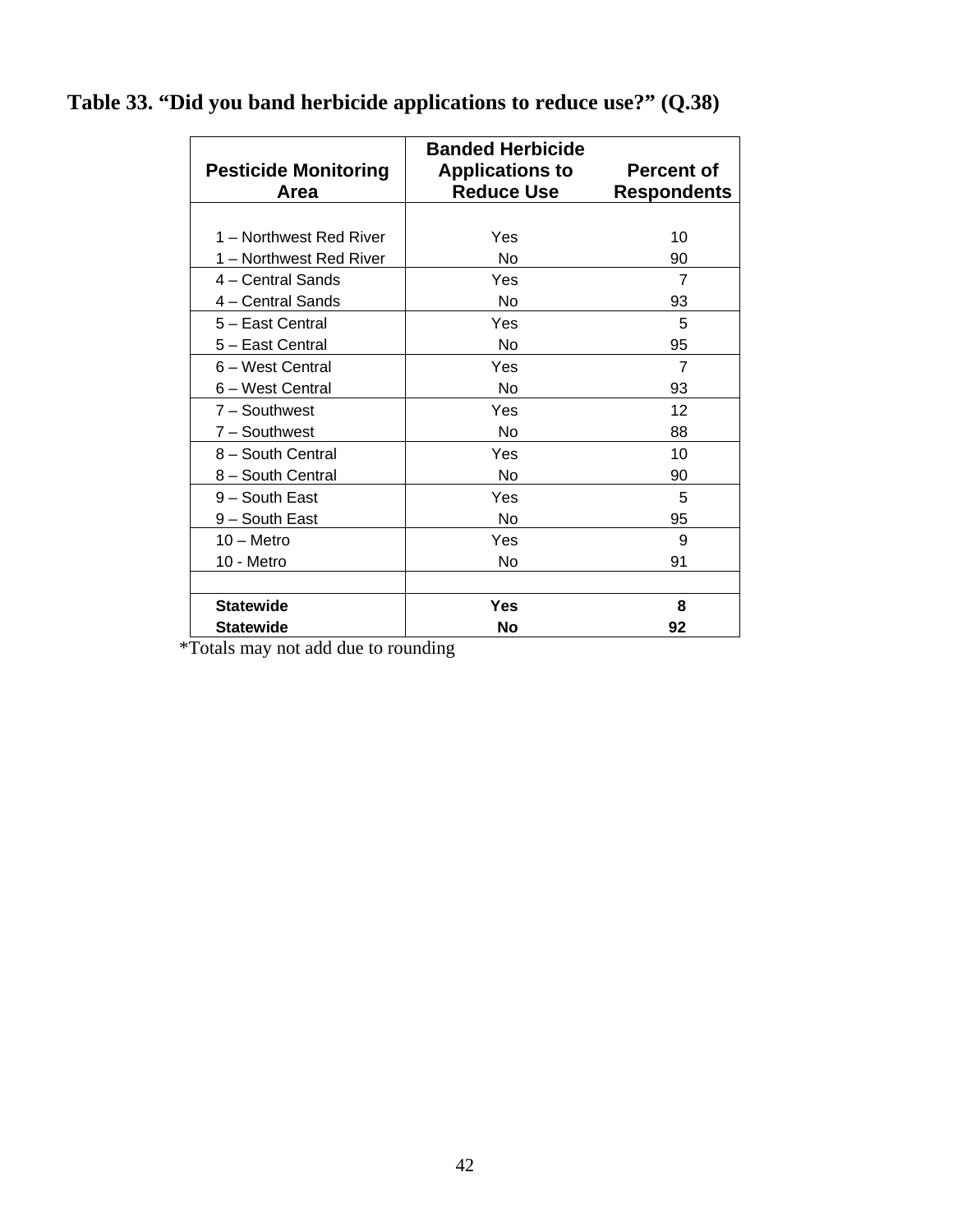



Editor's Note: Surveyed farmers reported having 263 pounds of pesticides in solid form and 255 gallons of pesticides in liquid form on their farms that currently require disposal.

## **Figure 5. "Are you aware of the empty container recycling programs or events in your area?" (Q.41)**

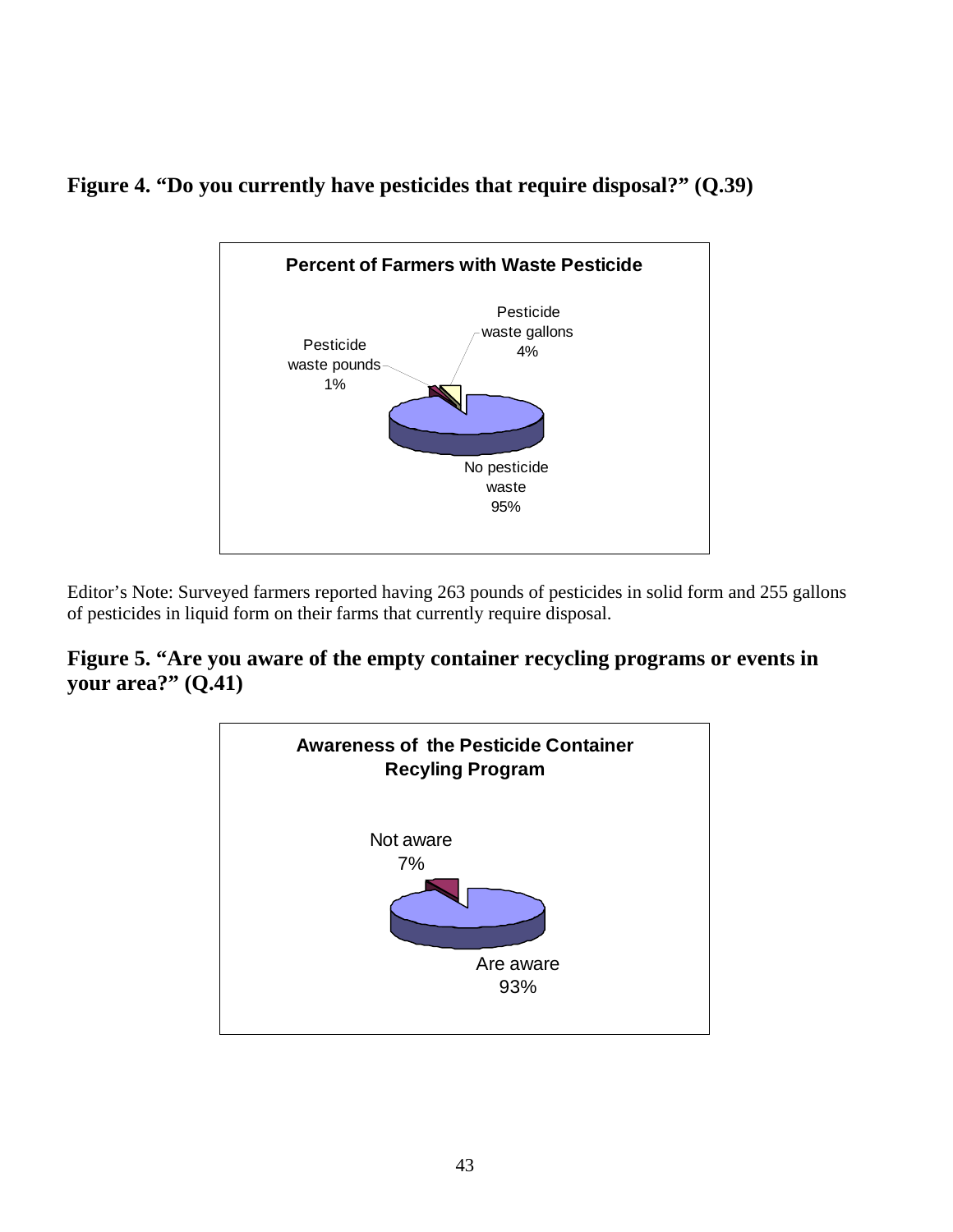**Figure 6. "Are you satisfied with the current pesticide container recycling programs in your area?" (Q.42)** 

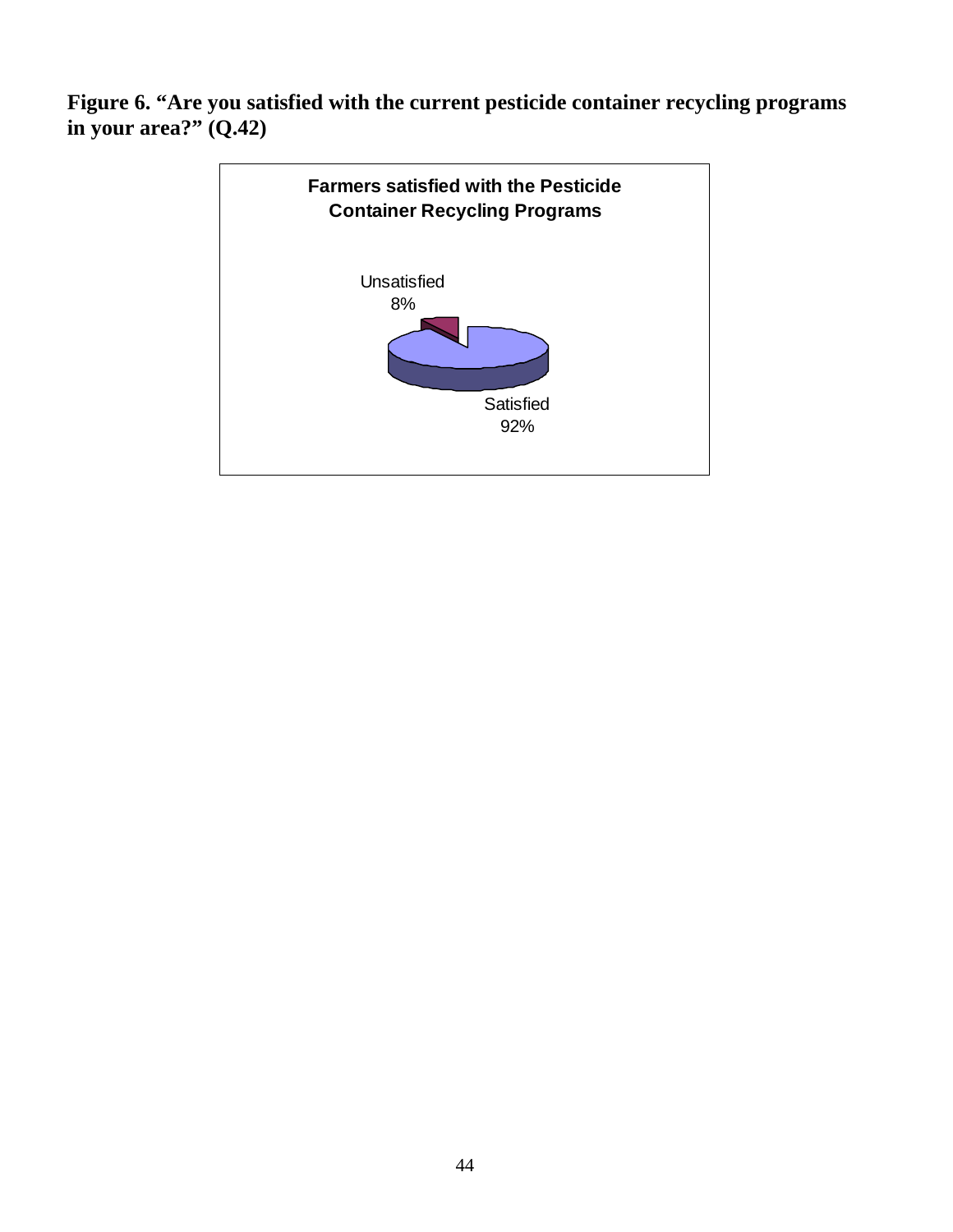## **Appendix 1. Survey Form**

|               | <b>MINNESOTA</b><br><b>AGRICULTURAL</b><br><b>STATISTICS</b><br><b>SERVICE</b> | <b>Annual Pesticide Survey: Herbicide</b><br><b>Applications and Practices on Corn In</b><br>Planning for or During the 2006 Growing    | Telephone: 651-296-2230 or 1-800-453-7502<br>FAX: 651-296-3185 or 1-800-839-2186 | P.O. Box 7068<br>St. Paul, MN 55107-7068             |
|---------------|--------------------------------------------------------------------------------|-----------------------------------------------------------------------------------------------------------------------------------------|----------------------------------------------------------------------------------|------------------------------------------------------|
|               |                                                                                | <b>Season</b><br>Please make necessary corrections in name and address on the label.<br><b>IDENTIFICATION</b> (NASS use only)           |                                                                                  |                                                      |
|               |                                                                                | 1. On land operated by the farm, ranch, or individual(s) listed on the label:<br>a. Were crops grown or hay cut at anytime during 2006? | $\Box$ YES $\Box$ NQ                                                             |                                                      |
|               | b.<br>CRP, WRP, etc?                                                           | Is any land in this operation in government programs such as                                                                            | $\Box$ YES $\Box$ NO                                                             | If NO for all                                        |
|               |                                                                                | c. Have or will grains or oilseeds be stored on this operation at<br>anytime during 2004, or do you have storage facilities used for    | $\Box$ YES $\Box$ NO                                                             | items, go to<br>back page,<br>Change in<br>Operation |
|               |                                                                                | d. Have or will there be any hogs, cattle, sheep, horses, or other<br>livestock, or poultry on this operation at anytime during 2006?   | YES $\Box$ NO                                                                    |                                                      |
| $\square$ YES | (Exclude sweet corn and popcorn)                                               | 2. Did you grow corn on your operation in 2006?<br>$\square$ NO - conclude interview                                                    |                                                                                  |                                                      |
|               |                                                                                | 3. How many corn acres were planted for field corn in 2006?                                                                             |                                                                                  |                                                      |
|               | <b>GENERAL INFORMATION</b>                                                     |                                                                                                                                         |                                                                                  |                                                      |

4. On your 2006 corn acres, did you:

| Enter Code |
|------------|
|            |
|            |
|            |

5. Do you know the active ingredients of the herbicides you used on corn acres in 2006?

 $\Box$  Yes = 1  $\Box$  No = 2  $\Box$  Some = 3

6. Do you keep herbicide application records on your farm?

 $\Box$  Yes = 1  $\Box$  No = 2  $\Box$  Some = 3

7. Do you usually read the label for pesticide products applied on your farm?

 $\Box$  Yes = 1  $\Box$  No = 2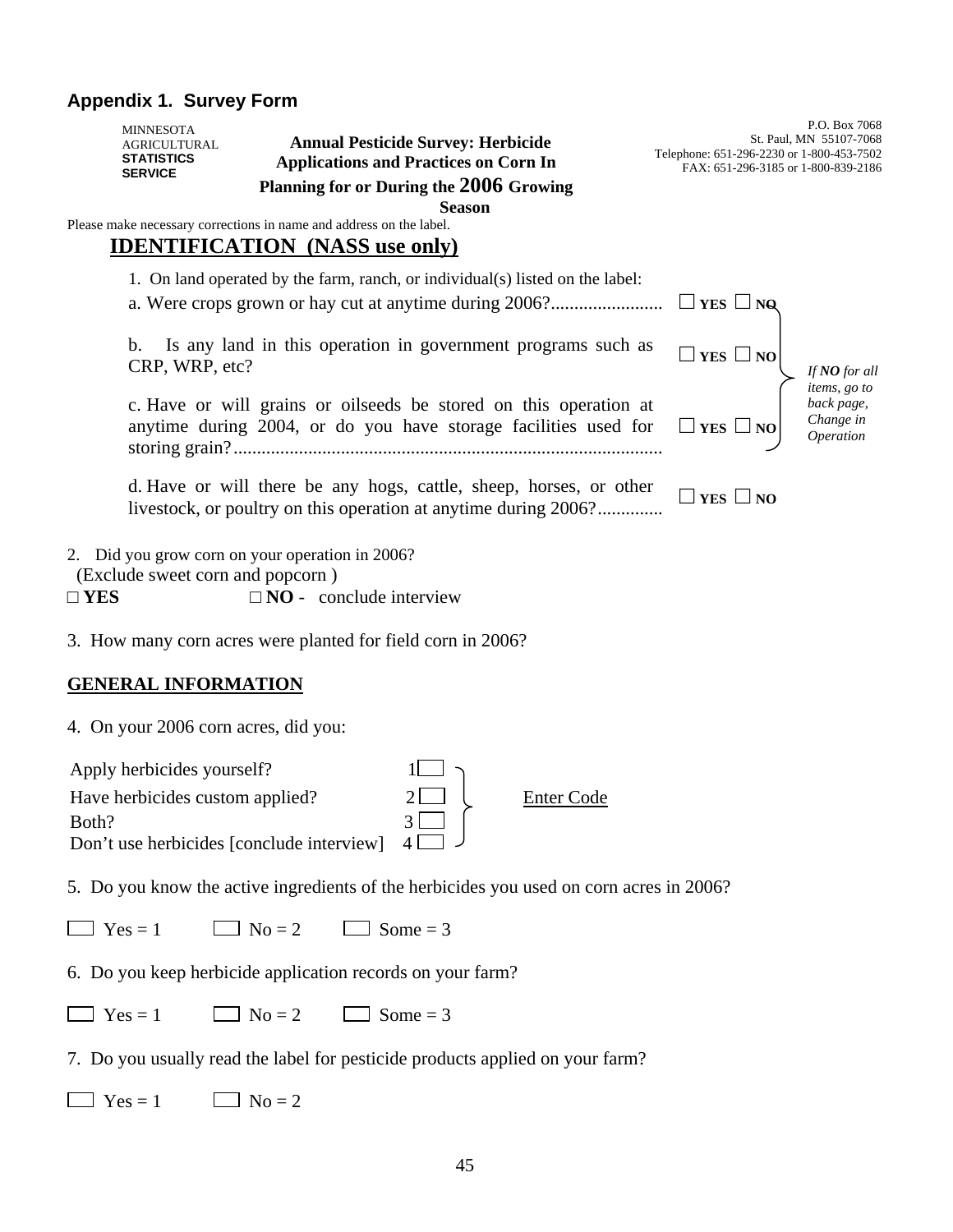## **Atrazine specific questions**

| 8. Was Atrazine applied on any of your corn acres in 2006, premixes included?                                                                                                         |
|---------------------------------------------------------------------------------------------------------------------------------------------------------------------------------------|
| $\Box$ Yes = 1 (go to 11) $\Box$ No = 2 (go to 13) $\Box$ Don't Know = 3                                                                                                              |
| 9. Do you know the products applied to your corn acres in 2006?                                                                                                                       |
| $\Box$ Yes = 1 $\Box$ No = 2 (go to 13)                                                                                                                                               |
| 10. Were any of the following products applied on your corn acres in 2006?<br>**Computer list of products used                                                                        |
| $\Box$ Yes = 1 $\Box$ No = 2 (go to 13)                                                                                                                                               |
| 11. Was Atrazine incorporated on any of your corn acres in 2006, premixes included?                                                                                                   |
| $\Box$ Yes = 1 $\Box$ No = 2 $\Box$ I Don' Know = 4                                                                                                                                   |
| 12. Was Atrazine split-applied on any of your corn acres in 2006, premixes included?                                                                                                  |
| $\Box$ No = 2<br>$\Box$ I Don' Know = 4<br>$\Box$ Yes = 1<br><b>Acetochlor specific questions</b><br>13. Was Acetochlor applied on any of your corn acres in 2006, premixes included? |
| $\Box$ Yes = 1 (go to 16) $\Box$ No = 2 (go to 18) $\Box$ Don't Know = 3                                                                                                              |
| 14. Do you know the products applied to your corn acres in 2006?<br>$\Box$ Yes = 1 $\Box$ No = 2 (go to 18)                                                                           |
| 15. Were any of the following products applied on your corn acres in 2006?<br>**Computer list of products used<br>$\Box$ Yes = 1 $\Box$ No = 2 (go to 18)                             |
| 16. Was Acetochlor incorporated on any of your corn acres in 2006, premixes included?                                                                                                 |
| $\Box$ No = 2<br>$Yes = 1$<br>$\Box$ Don't Know = 3                                                                                                                                   |
| 17. Was Acetochlor split-applied on any of your corn acres in 2006, premixes included?                                                                                                |
| $Yes = 1$<br>$No = 2$<br>$\Box$ Don't Know = 3                                                                                                                                        |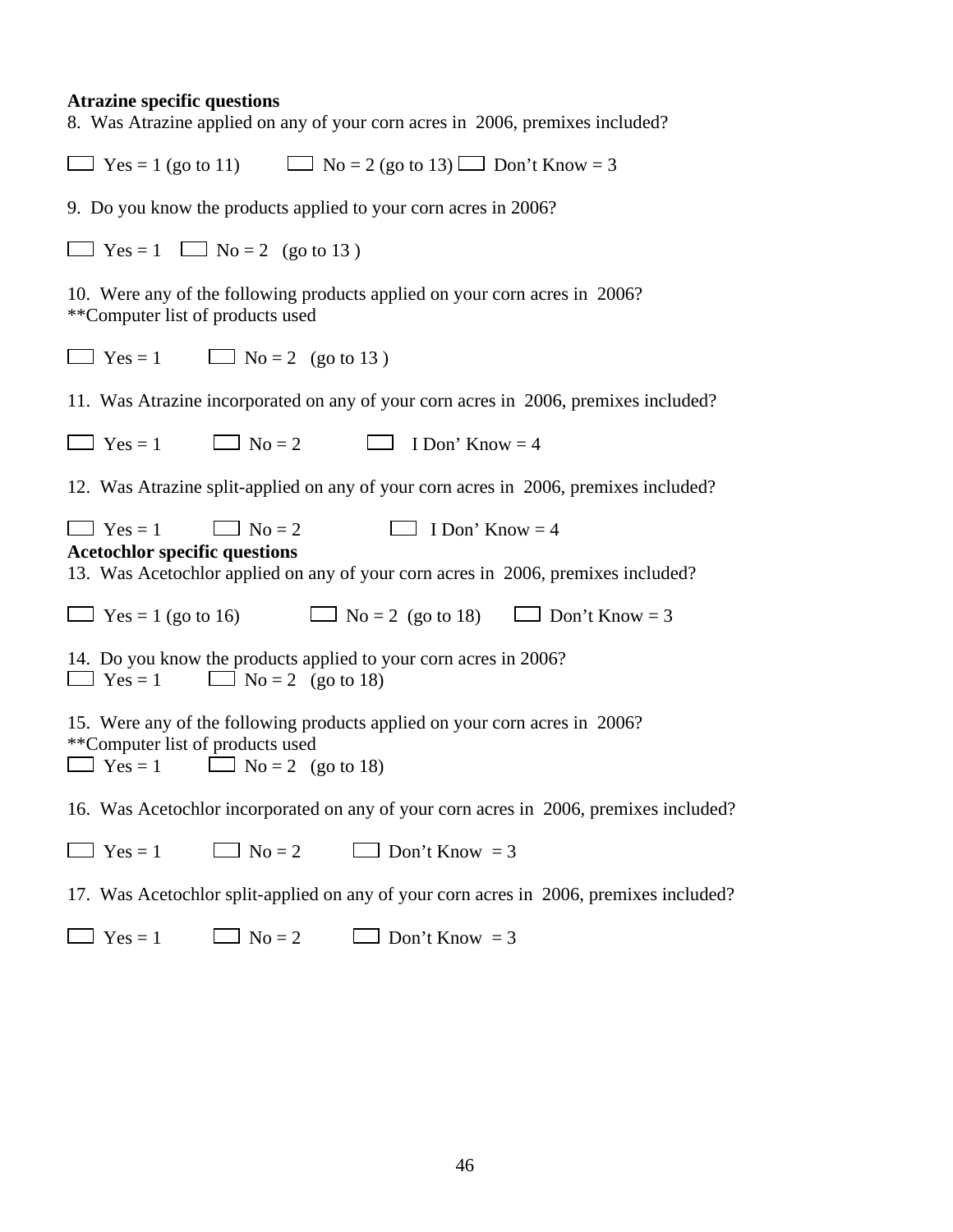#### **What Decisions do you and or your Fertilizer Dealer or Crop Consultant make in regard to your Herbicide program?**

18. Who decides what products to apply?

| I do (the farmer)?<br>Dealer/Crop consultant?<br>Both together?                        |               | <b>Enter Code</b> |
|----------------------------------------------------------------------------------------|---------------|-------------------|
| 19. Who decides when to apply the herbicides?                                          |               |                   |
| I do (the farmer)?<br>Dealer/Crop consultant?<br>Both together?                        | $\mathcal{R}$ | <b>Enter Code</b> |
| 20. Who scouts your fields?                                                            |               |                   |
| I do (the farmer)?<br>Dealer/Crop consultant?<br>Both together?<br>Fields not Scouted? |               | Enter Code        |

21. Setbacks or restrictions are part of many pesticide labels. Who determines if applications setbacks or restrictions are appropriate on your farm?

| I do (the farmer)?      |                   |
|-------------------------|-------------------|
| Dealer/Crop consultant? | <b>Enter Code</b> |
| Both together?          |                   |
| Neither?                |                   |

#### **SCOUTING FOR WEEDS and RELATED PRACTICES**

23. Has someone mapped weed infestations in any of your corn fields in the last three years?

 $\Box$  Yes = 1  $\Box$  No = 2

24. Do you choose herbicides based on type of weeds and/or density of weeds?

 $\Box$  Yes = 1  $\Box$  No = 2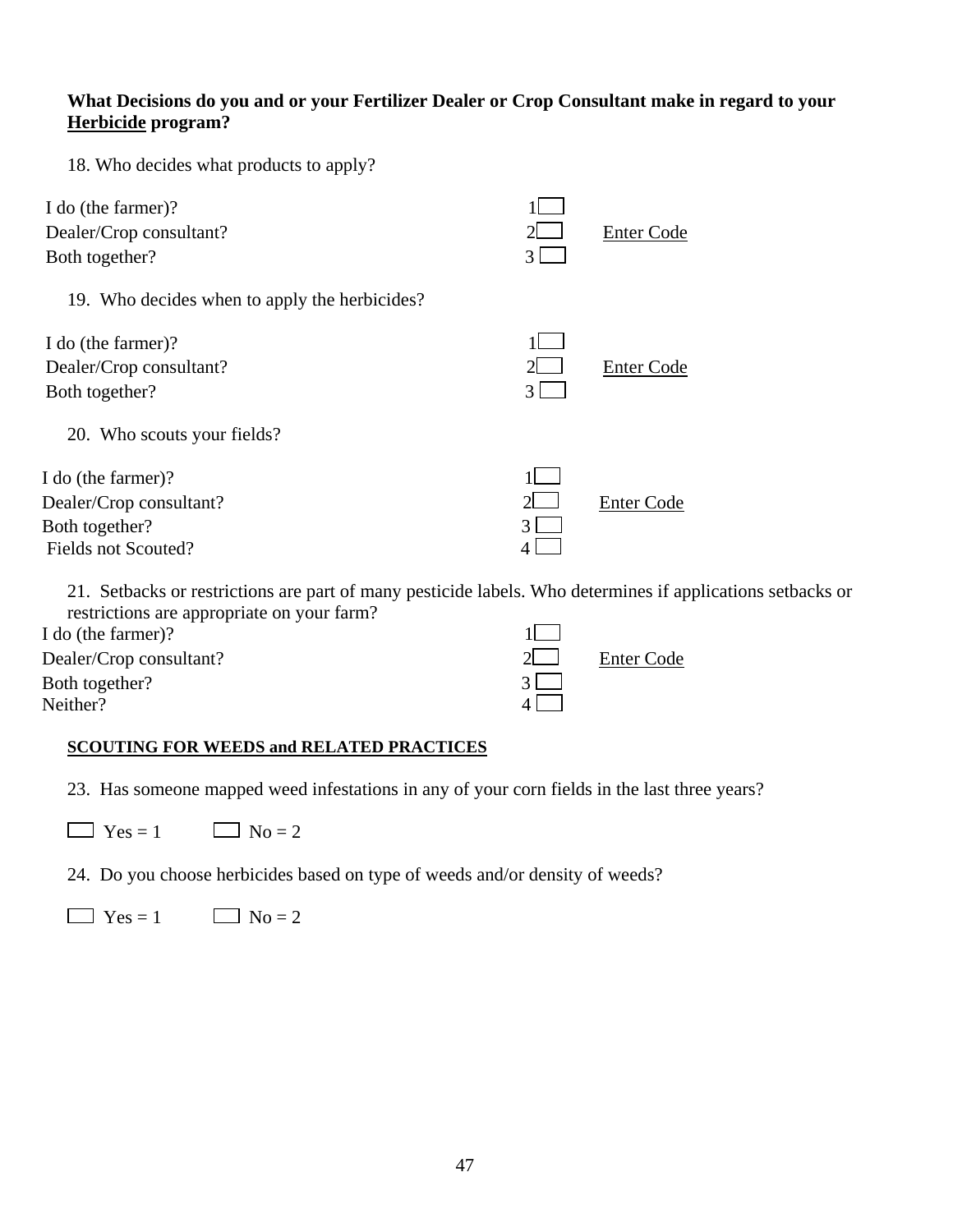### **WATER RESOURCES and SOIL RESOURCES**

|                                                                                                                             | 25. Do you know the soil texture of your farm?                                                                                                                                      |
|-----------------------------------------------------------------------------------------------------------------------------|-------------------------------------------------------------------------------------------------------------------------------------------------------------------------------------|
| $\Box$ Yes = 1                                                                                                              | $\Box$ No = 2                                                                                                                                                                       |
|                                                                                                                             | 26. Do you know the organic matter level of your farms soils?                                                                                                                       |
| $\Box$ Yes = 1 $\Box$ No = 2                                                                                                |                                                                                                                                                                                     |
|                                                                                                                             | 27. Do you know the depth to the water table in your fields?                                                                                                                        |
| $\Box$ Yes = 1 $\Box$ No = 2                                                                                                |                                                                                                                                                                                     |
|                                                                                                                             | 28. Is the water table at a depth greater than 30 feet?                                                                                                                             |
|                                                                                                                             | $\Box$ Yes = 1 $\Box$ No = 2 (go to 29) $\Box$ Don't know = 3 (go to 29)                                                                                                            |
| Well driller for drinking water<br>Local knowledge<br>A dealer, consultant or crop advisor<br>Well log<br>None of the above | If yes, how was the depth primarily determined? (check one)<br>$\left\{\begin{array}{c}1 \ \ \hline 2 \ \ \hline 3 \ \ \hline 4 \ \ \hline \end{array}\right.$<br><b>Enter Code</b> |
|                                                                                                                             | 29. Are any streams, lakes or other surface waters immediately adjacent to or in your corn fields?                                                                                  |
|                                                                                                                             | $\Box$ Yes = 1 $\Box$ No = 2 (if no go to 30)                                                                                                                                       |
|                                                                                                                             | 29a. Are there filter strips or vegetative buffers on any of these acres?                                                                                                           |
| $\Box$ Yes = 1                                                                                                              | $\Box$ No = 2 (if no go to 30)                                                                                                                                                      |
| $\Box$ Yes = 1 $\Box$ No = 2                                                                                                | i. If YES, were they required as part of a conservation program?                                                                                                                    |
| 30. Do you irrigate corn?<br>$\Box$ Yes = 1<br>If, yes,                                                                     | $\Box$ No = 2 (if no go to 32)<br>31. Do you have an irrigation water management plan?                                                                                              |
| $Yes = 1$                                                                                                                   | $\log 2$                                                                                                                                                                            |